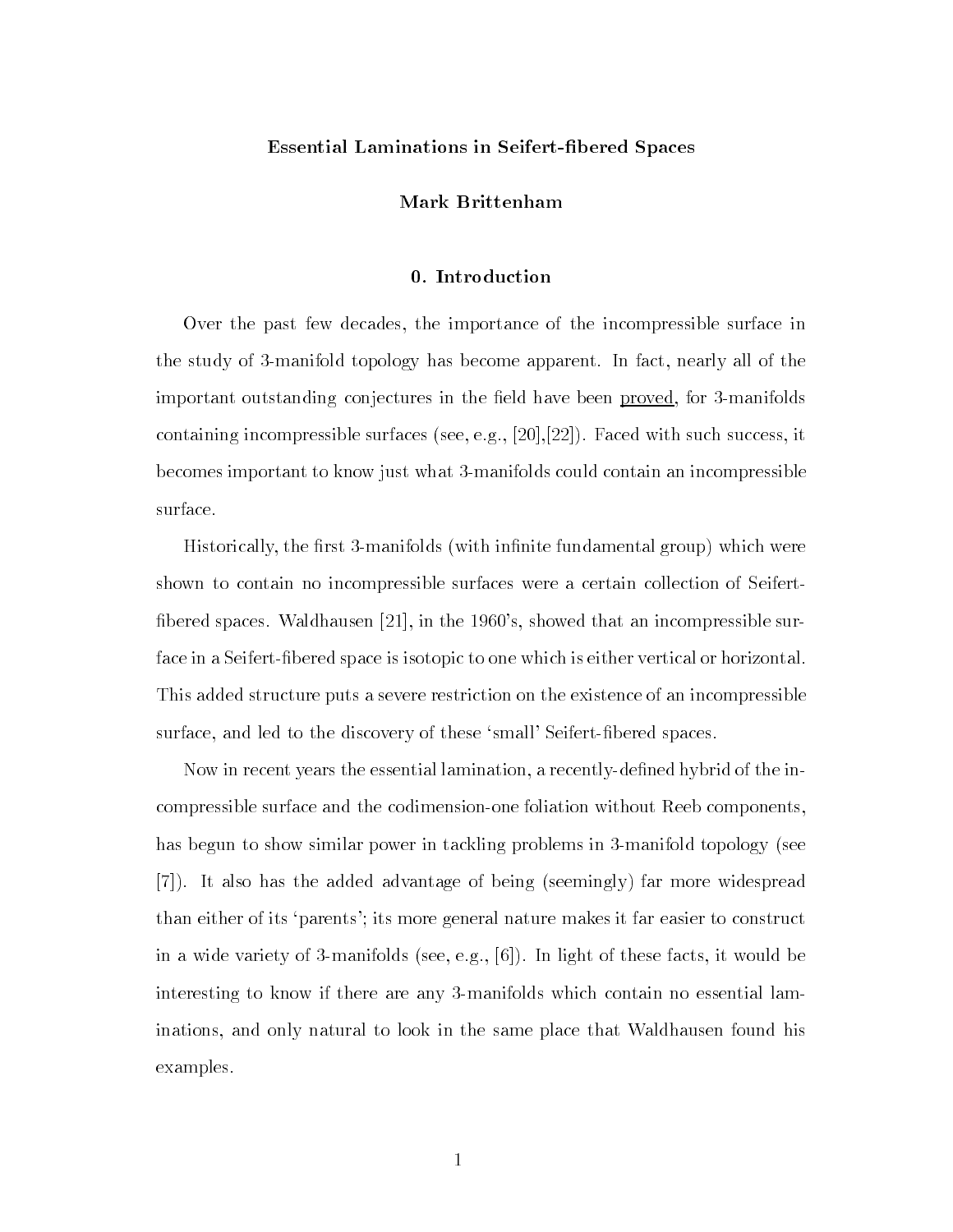In this paper we carry out such a program. We show that an essential lamination in a Seifert-fibered space satisfies a structure theorem similar to the one given for surfaces by Waldhausen. Together with work of Eisenbud-Hirsch-Neumann on the existence of horizontal foliations, this structure theorem allows us to show that some of the `small' Seifert-bered spaces above cannot contain any essential laminations.

We also obtain, as a further application of the structure theorem, a result which states that any codimension-one foliation with no compact leaves in a 'small' Seifert-bered space is isotopic to a horizontal foliation; this completes (in some sense) a group of results on isotoping foliations in Seifert-bered spaces, which began with Thurston's thesis.

The author wishes to thank Allen Hatcher for his many comments and suggestions during the course of this work, in his capacity as the author's thesis advisor. We should also mention that Wilhelmina Claus has, using different methods, obtained similar results [3] in the direction of this paper.

#### 1. The Main Results

For definitions and notations concerning essential laminations, see  $|7|$ .

In this paper the word 'lamination' will mean a lamination which is carried by a branched surface; technically, therefore, a foliation  $\mathcal{F}$ , for example, is not a 'lamination'. One must first split  $\mathcal F$  along a finite number of its leaves, as in [7]. Because we are largely interested in the existence of essential laminations, splitting will cause no difficulty; the splitting of an essential lamination is essential.

For definitions and basic concepts regarding Seifert-fibered spaces, see [8] or [16].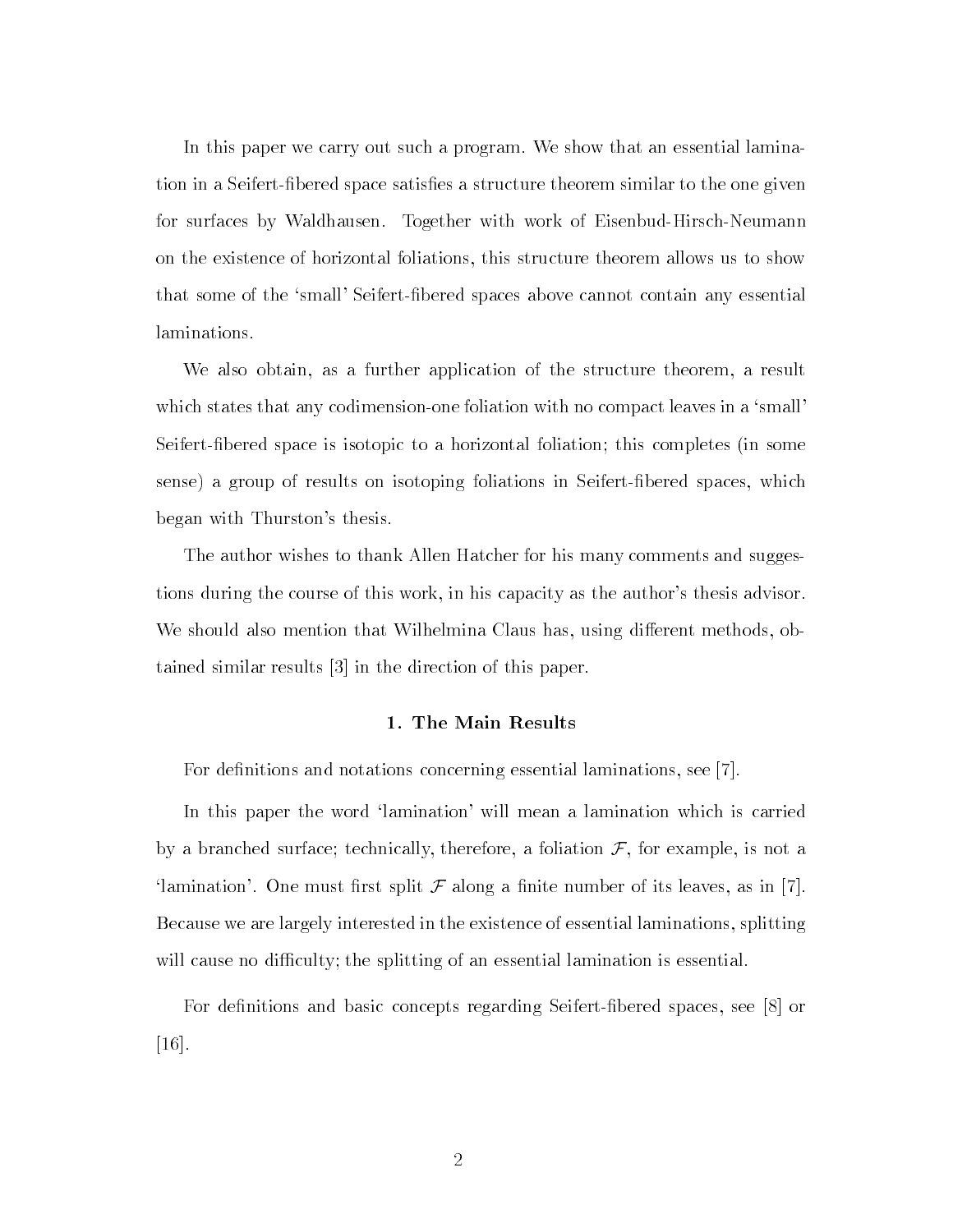Generalizing [21], we say that a lamination  $\mathcal{L} \subseteq M$  is vertical, w.r.t. a Seifertfibering p:M $\rightarrow$ F if p<sup>-1</sup>(p( $\mathcal{L}$ ))= $\mathcal{L}$ , i.e.,  $\mathcal{L}$  contains every circle fiber of M that it meets;  $\mathcal L$  is horizontal if it is transverse to the circle fibers of M at every point.

Now let M be a compact orientable Seifert-bered space, with Seifert-bering  $\pi : M \to F.$ 

**Theorem 1:** Every essential lamination  $\mathcal{L}$  in M contains a sublamination  $\mathcal{L}_0$ which is isotopic to a vertical or horizontal lamination.

The proof of this theorem comprises the bulk of this paper.

Corollary 2: If a Seifert-bered 3-manifold M contains an essential lamination, then it contains a horizontal or vertical one.

Therefore, if we wish to show that a Seifert-bered space contains no essential laminations, it suffices to show that it contains no horizontal or vertical ones.

It is well-known that M contains a vertical essential surface unless either  $F=S^2$ and M has  $\leq$ 3 multiple fibers, or F=RP<sup>2</sup> and M has  $\leq$ 1 multiple fiber. Of these cases the only one of interest is  $F = S^2$  with 3 multiple fibers; in the remaining cases M is either reducible or has finite fundamental group  $[7]$ , so cannot contain an essential lamination for well-understood reasons [7].

**Proposition 3:** There are no vertical essential laminations in a Seifert-fibered space M with base  $S<sup>2</sup>$  and 3 multiple fibers.

**Proof:** Suppose  $\mathcal{L}$  is a vertical essential lamination. After splitting along some leaves of  $\mathcal{L}$ , we may assume that  $\mathcal{L}$  misses the multiple fibers  $\gamma_1, \gamma_2, \gamma_3$  of M, and so can be thought of as a (vertical) lamination in  $\mathrm{M}_0{=}\mathrm{M}\backslash \mathrm{N}(\gamma_1 {\cup} \gamma_2 {\cup} \gamma_3){=}\mathrm{F}{\times}\mathrm{S}^1,$  where F is a pair of pants  $S^2\backslash 3D^2$ . Because  ${\cal L}$  is vertical (and  $M_0$  has no multiple fibers),  $\lambda = p(\mathcal{L}) \subseteq F$  is a (1-dimensional) lamination in F. Further, because  $\mathcal{L}$  is essential in M, it is easy to see that  $\lambda$  is incompressible in F; we can think of  $F\subseteq M_0$  (by choosing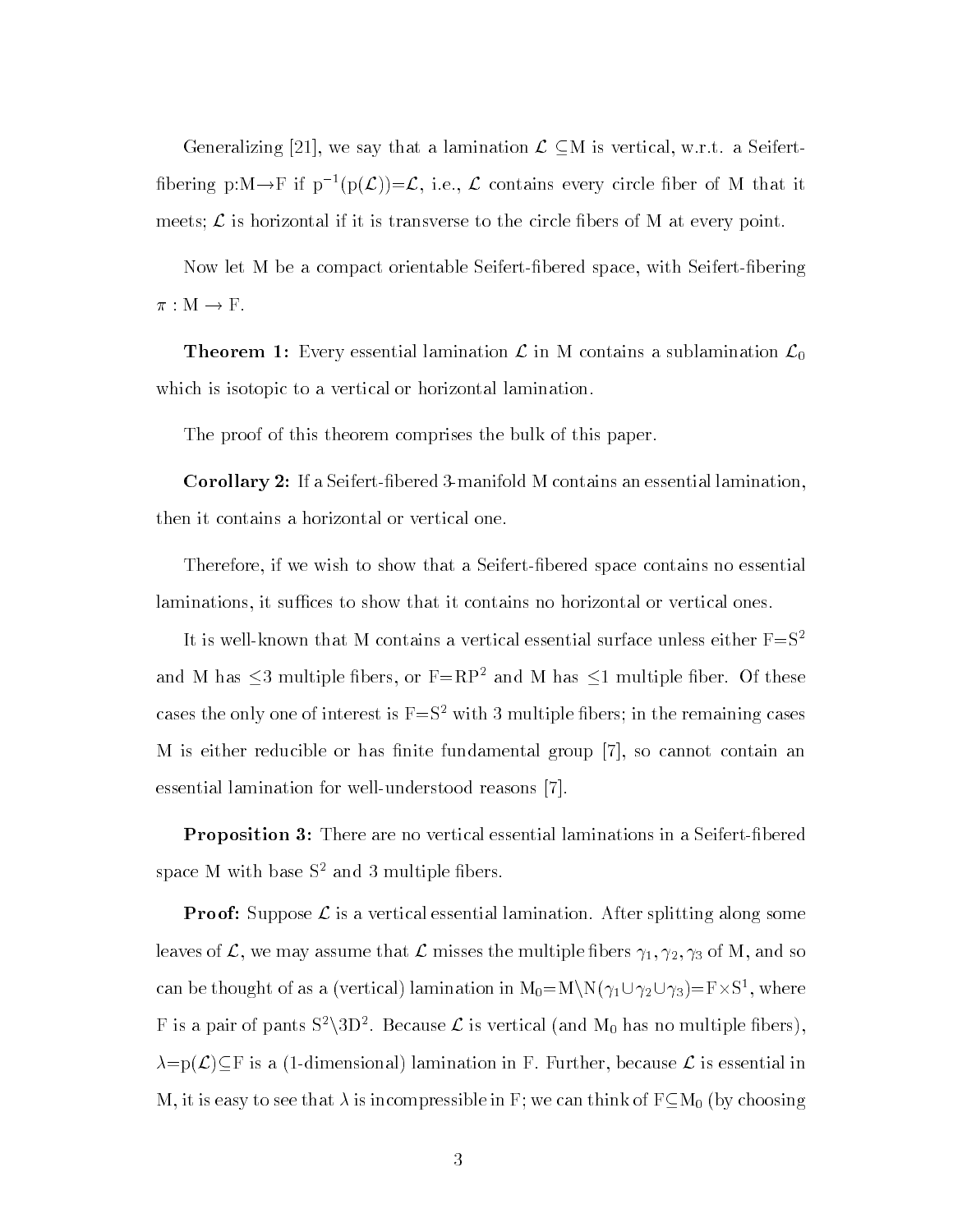a section of the (trivial) fibering of  $M_0$ ) and  $\lambda = \mathcal{L} \cap F$ , and then any compressing or end-compressing disk for a leaf of  $\lambda$  will be a compressing or end-compressing disk for  $\mathcal L$  in M, because  $\mathcal L$  is vertical. But an easy Euler-characteristic calculation like those in [2] or [7], using an incompressible train track carrying  $\lambda$ , shows that any incompressible lamination in the interior of a pair of pants must contain a ( $\partial$ -parallel) compact loop  $\gamma$ . But then  $p^{-1}\gamma=T$  is a vertical torus in  $\mathcal{L}\subseteq M$ , which bounds a solid torus (one of the  $N(\gamma_i)$ ), and hence is compressible, a contradiction.

**Corollary 4:** Every essential lamination  $\mathcal{L}$  in a Seifert-fibered space M with base  $S^2$  and 3 multiple fibers contains a horizontal sublamination.

Now it is easy to see that any horizontal lamination  $\mathcal L$  can be <u>completed</u> to a transverse foliation of M;  $\mathcal L$  cuts the circle fibers of M into arcs, so M split along  $\mathcal{L}, M|\mathcal{L}$ , is a collection of I-bundles, and these bundles can be foliated by surfaces transverse to the I-fibers, completing  $\mathcal L$  to a foliation of M. Because the I-fibers are contained in the circle bers of M, this foliation is everywhere transverse to the circle bers of M.

In [4] and [11] such foliations were studied, and criteria based on the normal Seifert invariants of M were given for determining their existence. More precisely, suppose M is a Seifert-bered space with normal Seifert invariant M=  $\Sigma(0,0; k, a_1/b_1, a_2/b_2, a_3/b_3)$  and suppose either

(a) k $\neq$ -1, -2, or

(b) k=-1, and (possibly after a permutation of the  $a_i/b_i$ )  $a_i/b_i \ge a'_i/b'_i > 0$ , for some rational numbers  $a_i/\bar{v_i}$  satisfying

$$
a'_1/b'_1 = 1 - (a'_2/b'_2 + a'_3/(b'_2(b'_3 - 1)))
$$

or

П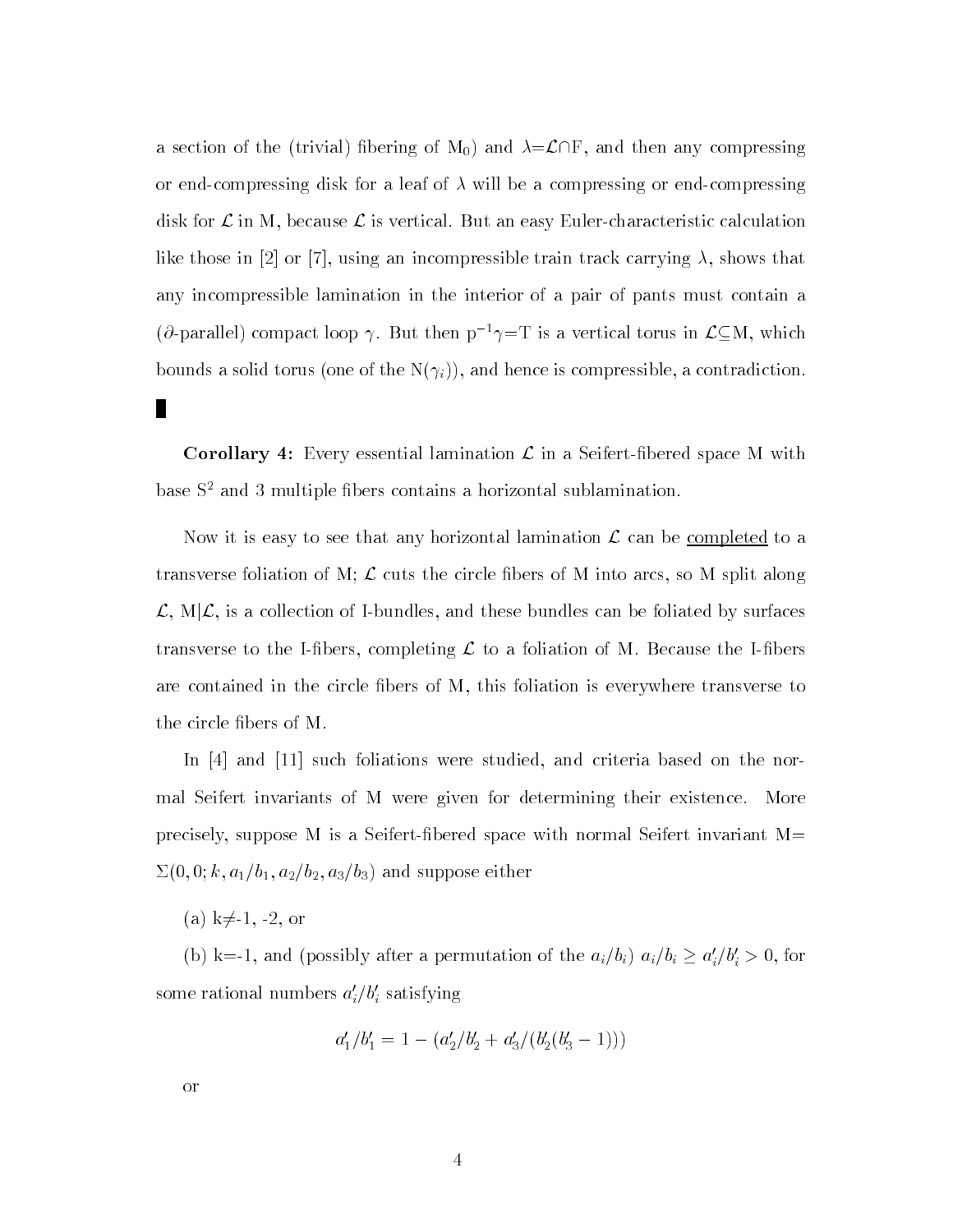(c) k=-2; then after replacing M=  $\Sigma(0, 0; -2, a_1/b_1, a_2/b_2, a_3/b_3)$  with  $M = \sum (0, 0; -1, (b_1 - a_1)/b_1, (b_2 - a_2)/b_2, (b_3 - a_3)/b_3)$  (by reversing the orientation of M), apply the criterion (b).

Then M does not admit a transverse foliation.

In particular, M contains no essential laminations. Since it is well known that Seifert-fibered spaces M as above with  $1/b_1 + 1/b_2 + 1/b_3 < 1$  have universal cover  $R<sup>3</sup>$  (see [16]), we have the following corollary.

**Corollary 5:** There exist Seifert-fibered spaces M with  $\widetilde{M} = R^3$  which contain no essential laminations.

We now turn our attention to foliations without Reeb components of a Seifert bered space M.

**Proposition 6:** If an essential lamination  $\mathcal{L}$  with no compact leaves in a closed, orientable Seifert-fibered space M contains a horizontal sublamination  $\mathcal{L}_0$ , then  $\mathcal L$ is isotopic to a horizontal lamination.

**Proof:** Since  $\mathcal{L}_0$  is horizontal, M $|\mathcal{L}_0$  is a collection of I-bundles foliated by subarcs of the circle fibers of M. Let N be a component of  $M|\mathcal{L}_0$ , an I-bundle over some non-compact surface E,  $\pi : N \to E$ , and consider  $\mathcal{L}_1 = \mathcal{L} \cap N \subseteq N$ . Every leaf L of  $\mathcal{L}_1$  is  $\pi_1$ -injective in N (since the composition  $\pi_1(L) \to \pi_1(N) \to \pi_1(M)$  is injective).

Now let  ${C_i}$  be an exhaustion of E by compact, connected subsurfaces, i.e.,  $\cup C_i = E$ , and let  $E_i = E \setminus int(C_i)$ . Because the leaves of  $\mathcal{L}_1$  limit on leaves of  $\mathcal{L}_0$ (in fact their limit set is contained in  $\mathcal{L}_0$ ), which are horizontal, one can then see that for some i, every leaf of  $\mathcal{L}_1$  is horizontal over E<sub>i</sub>. So to show  $\mathcal{L}$  can be made horizontal, it suffices to show that  $\mathcal{L}\cap \pi^{-1}(C_i)$  can be isotoped to be horizontal in  $N_i = \pi^{-1}(C_i)$ , rel  $\pi^{-1}\partial(C_i) = A$ . Note that  $N_i$  is a compact handlebody.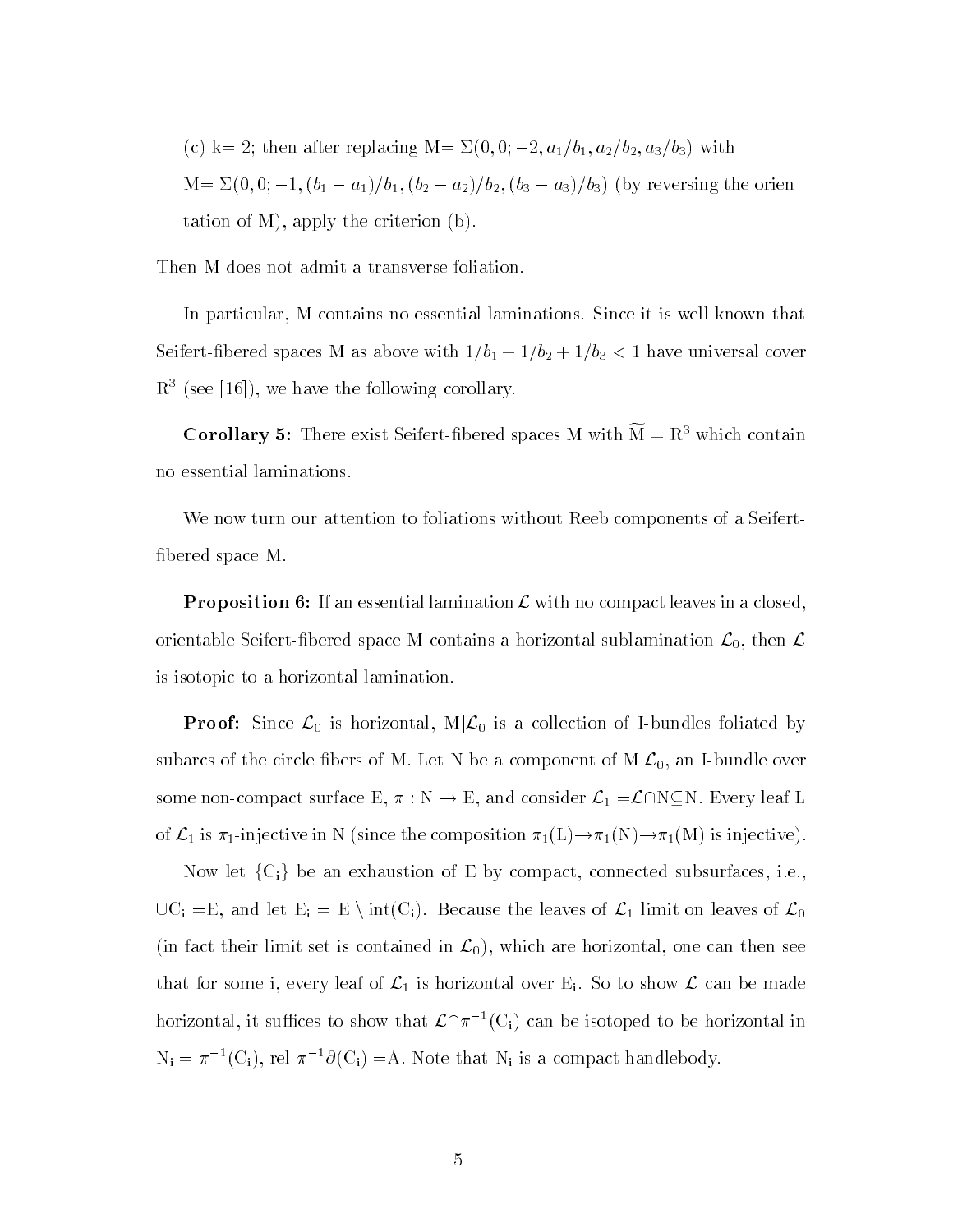We proceed by induction on the genus of  $N_i$  (see Figure 1). If genus=0, then  $C_i$ We proceed by induction on the genus of  $N_i$  (see Figure 1). If genus=0, then  $C_i$ <br>is a disk, and  $N_i = C_i \times I$ , with  $C_i \times \partial I \subseteq \mathcal{L}_0$ , and  $\mathcal{L}_1$  meeting  $\partial C_i \times I$  horizontally. Therefore  $\mathcal{L}_1 \cap N_i$  is a collection of taut disks, which can be pulled horizontal.

Figure 1: horizontal laminations

If genus > 0, then choose an essential arc  $\alpha$  in C<sub>i</sub> and look at the disk  $\Delta = \pi^{-1} \alpha$ .  $\partial\Delta$  can be separated into four arcs, two contained in  $\mathcal{L}_0$  and two transverse to  $\mathcal{L}_1$ . By an isotopy of  $\mathcal{L}_1$  we can remove any trivial loops of intersection  $\mathcal{L}_1 \cap \Delta$ ; then  $\mathcal{L}_1$  meets  $\Delta$  in compact arcs. None of these arcs can have both endpoints in the same arc of  $\partial \Delta$ ; the disk it cuts off together with a (vertical) half-infinite rectangle going off to infinity in N would give an end-compressing disk for  $\mathcal{L}$ .

So all of the arcs run from one side of  $\Delta$  to the other; in particular, these arc can be pulled taut w.r.t. the I-fibering of  $\Delta$  from N. If we then split open N<sub>i</sub> along  $\Delta$ , we get an I-bundle of smaller genus, with  $\mathcal{L}_1$  meeting the  $\partial$ I-bundle horizontally, and with horizontal complement in N. By induction, therefore, we can isotope  $\mathcal{L}_1$ (rel  $\mathcal{L}_0$ ) to be horizontal in N. Doing this for all of the components of  $M|\mathcal{L}_0$ , we can isotope  $\mathcal L$  to be horizontal in M.

**Corollary 7:** Every essential foliation with no compact leaves  $\mathcal F$  in a Seifertfibered space M with base  $S^2$  and 3 multiple fibers is  $(C^{(0)}-)$  isotopic to a transverse foliation.

**Proof:** We can split  $\mathcal F$  along a finite collection of leaves to give an essential lamination  $\mathcal L$  carried by a branched surface. By the corollary above,  $\mathcal L$  contains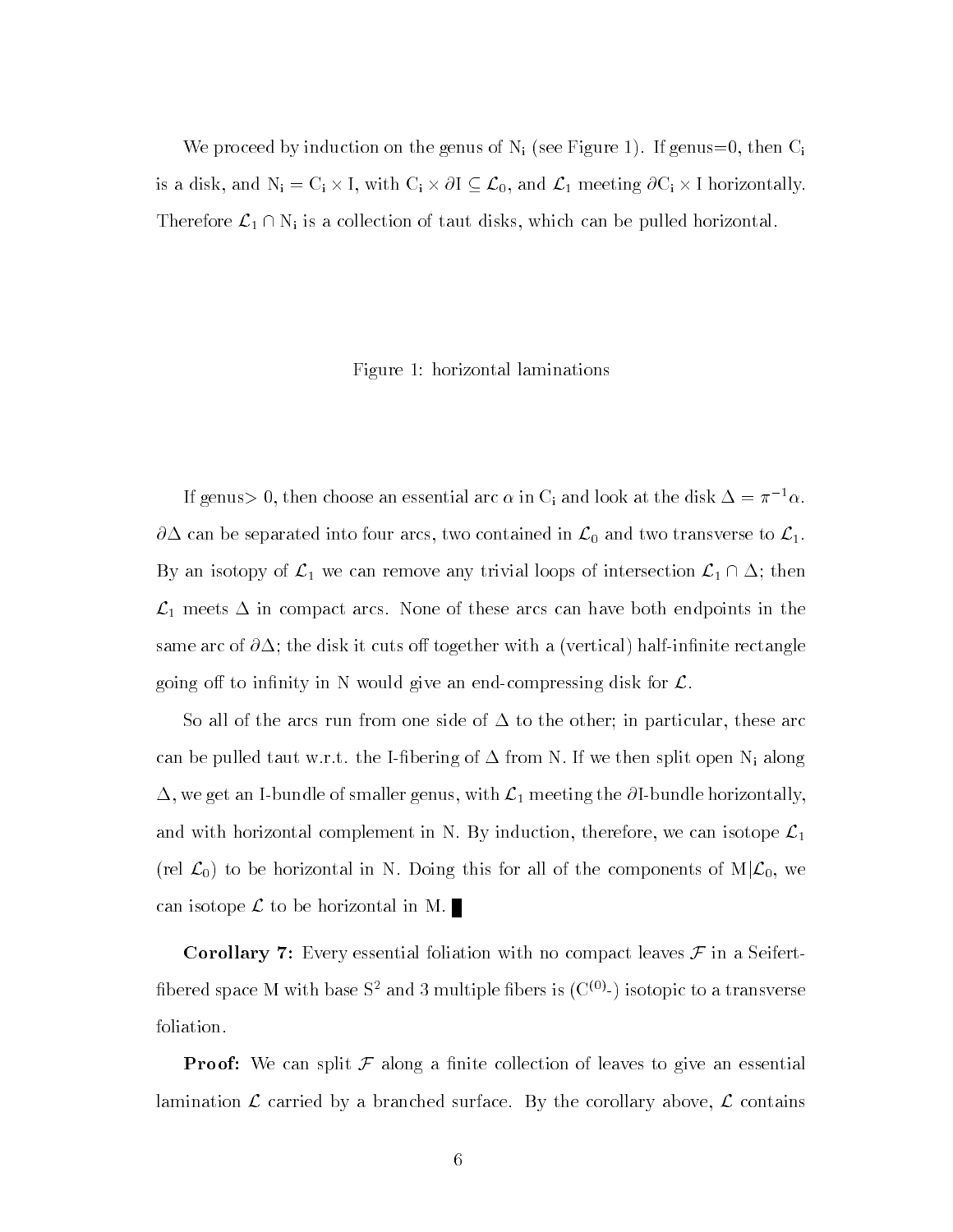a horizontal sublamination. By the proposition (since  $\mathcal L$  has no compact leaves)  $\mathcal L$  itself is a horizontal lamination. The I-bundles M $|\mathcal L$  then are fibered by arcs in the circle fibers; crushing each fiber to a point retrieves  $\mathcal F$  in M, and it is now transverse to the bers of M.

This result can be thought of as an extension and completion (in the C0 -case) of results of Thurston [19] and Levitt [12], Eisenbud-Hirsch-Neumann [4], and Matsumoto [13]. Taken together these papers show that a C2 -foliation with no compact leaves, in any (closed) Seifert-bered space other than the ones in the corollary, can be  $\cup$  -isotoped to a transverse one. The corollary says that a  $\cup$  foliation in M with base 51 and 3 multiple libers can be  $\cup$  -isotoped to a transverse one; it leaves open the question of whether such a foliation can be C2 -isotoped (the argument above cannot be adapted; at the very beginning, the splitting of the foliation to obtain a branched surface destroys the transverse  $\cup$  -structure).

It is worth noting that an extension in the other direction is not possible; there exist U -foliations of Seifert-Hbered spaces, with no compact leaves, which contain vertical sublaminations. Examples are easily constructed from vertical essential laminations in  $F \times S^1$ , where F is a compact surface of genus greater than or equal to 2.

### 2. Proof of the Theorem: Preliminaries

Every orientable Seifert-fibered 3-manifold  $M$  is the union of a (finite) collection of solid tori (with disjoint interiors) which meet along their boundaries. This view can be obtained from the standard one. Consider the base surface F of the Seifert fibering; it is a compact surface. Choose a triangulation  $\tau$  of F, in general position with respect to the collection of multiple points of the fibering, so that each 2simplex contains <u>at most</u> one multiple point. Then every 2-simplex  $\Delta_i$  has inverse image  $\pi^{-1}(\Delta_i^\tau)=\mathfrak{m}_i$  a solid torus (it is an (orientable) Seifert-fibered space with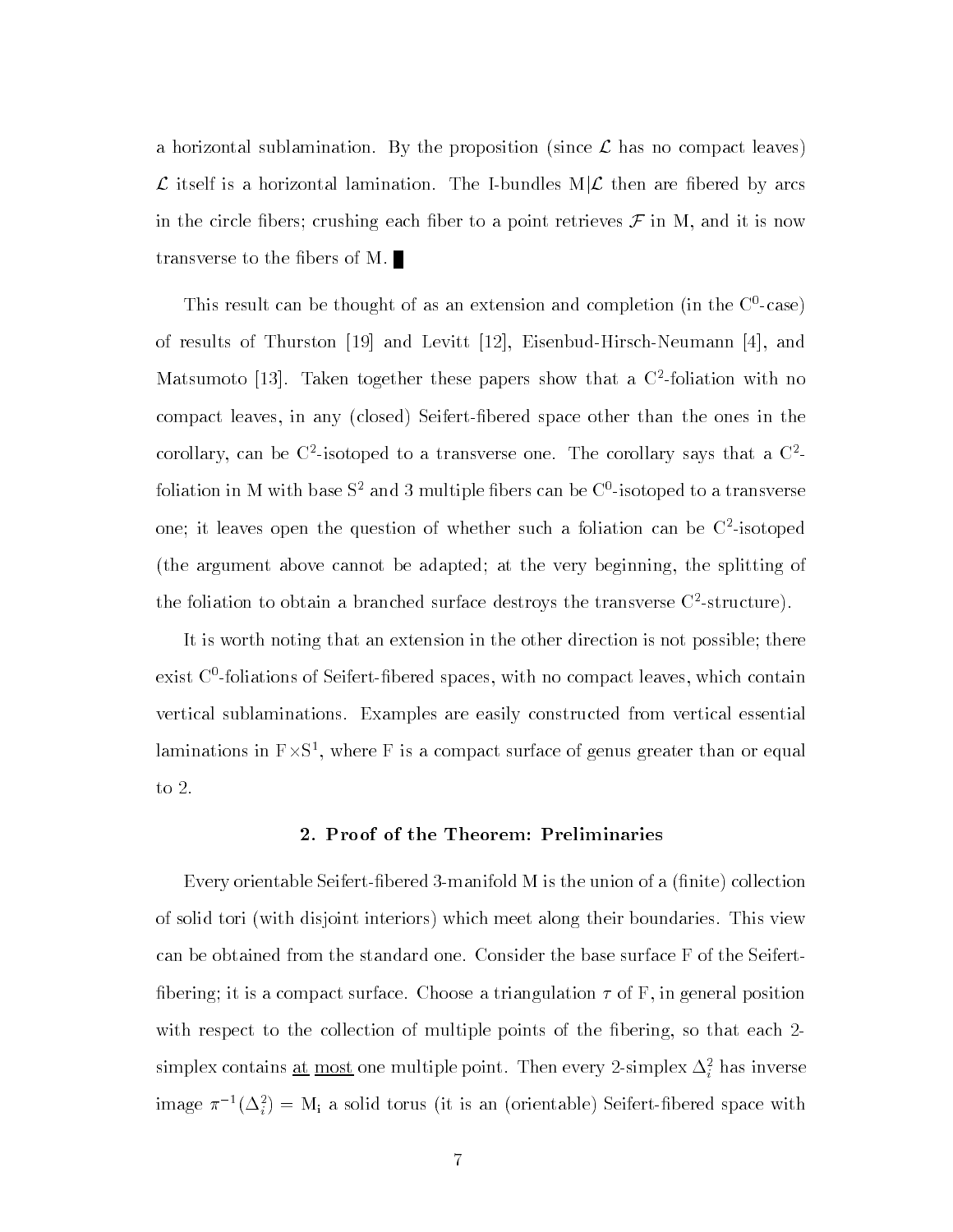base  $D^2$  and at most one multiple fiber), and these solid tori meet along the inverse images of the 1-simplices of  $\tau$ , which meet each solid torus in its boundary.

The inverse images of the points of  $\tau_{\gamma\gamma}$  =the 0-skeleton of  $\tau$  form a limite collection S of regular fibers of M in the boundary of the solid tori (they in fact constitute the points where three or more of the solid tori meet). These fibers will be of central importance to us; we will call them the sentinel fibers of M.

If the lamination  $\mathcal L$  is carried by a branched surface B, then possibly after splitting along a finite number of leaves, we may assume that  $\partial_h N(B) \subseteq \mathcal{L}$ . Then  $N(B)$  split open along  $\mathcal{L}$ , denoted  $N(B)|\mathcal{L}$ , is a collection of I-bundles over compact and non-compact surfaces (possibly with boundary). If we split B along the bundles over compact surfaces (i.e., remove their interiors from  $N(B)$ ), we obtain a (possibly new) branched surface B, carrying  $\mathcal{L}$ , which now has no such bundles in  $N(B)|\mathcal{L}$ . Such a branched surface will be called a branched surface having no compact bundles w.r.t.  $\mathcal{L}$ . Every lamination (up to splitting) is carried by such a branched surface, except when it has a compact isolated leaf.

For a lamination  $\mathcal{L}\subseteq M$  carried by a branched surface B having no compact bundles w.r.t.  $\mathcal{L}$ , and  $\gamma$  a loop transverse to  $\mathcal{L}$  (i.e., to B), we can define a number  $\epsilon$ , called a <u>monogon number</u> for  $\mathcal L$  w.r.t.  $\gamma$ , in terms of the branched surface B, as follows:

 $N(B)$  meets  $\gamma$  in a collection of vertical fibers, and  $\mathcal{L} \cap \gamma$  is contained in these subarcs of  $\gamma$ ; we let  $\epsilon = 1/2$  of the smallest distance (along  $\gamma$ ) from one of these subarcs to another. It then follows that any two points of  $\mathcal{L}\cap\gamma$  which are within  $\epsilon$ of one another are contained in the same vertical fiber of  $N(B)$ .

We also need to know something about how  $\mathcal L$  meets typical surfaces S in the  $\rm M_i$  (that it meets transversely), i.e., (meridian) disks, annuli= $\pi^{-1}(e_i^1) \subseteq \partial \rm M_i$ , and tori= $\partial M_i$ . Because  $\mathcal L$  is essential, this is easy to categorize.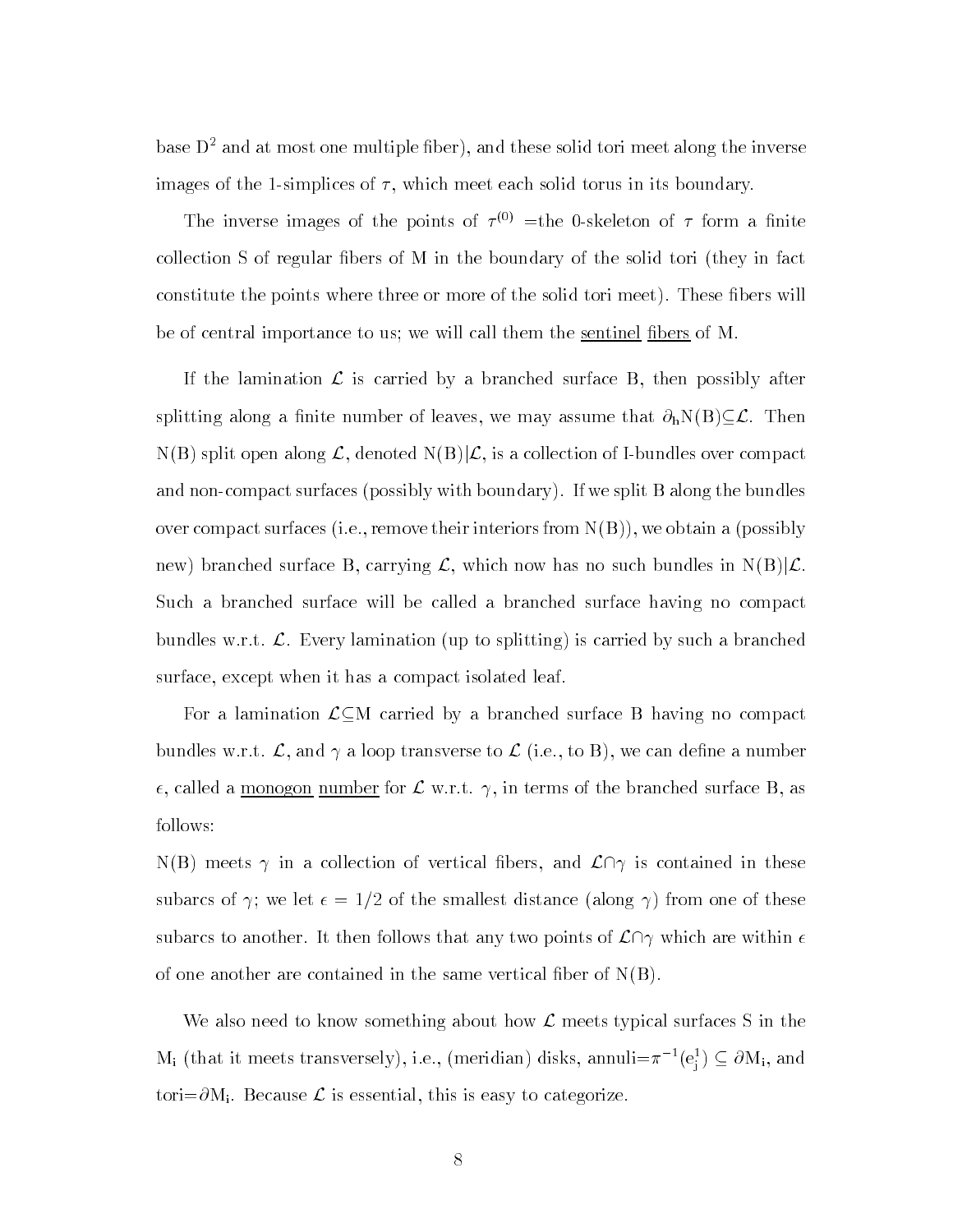$\lambda = \mathcal{L} \cap S$  is a 1-dimensional lamination in the surface S. There can be no holonomy around a loop  $\gamma$  of  $\lambda$  which is trivial in S (see [15] for the notion of holonomy), because  $\gamma$  bounds a disk in  $\mathcal L$  and there can be no holonomy around the boundary of a disk. It follows by Reeb stability [17] that the collection  $\lambda_0$  of trivial loops and  $\partial$ -parallel arcs in  $\lambda \subseteq S$  form a sublamination open and closed in  $\lambda$ .

 $\lambda \setminus \lambda_0 \subseteq S$  can have no monogons; because  $\mathcal L$  is transverse to S they would give an end-compressing disk for  $\mathcal{L}$ . An Euler-characteristic argument like that in [2] implies (since  $\chi(S)\geq 0$ ) that  $\lambda \setminus \lambda_0$  can be completed to a <u>foliation</u> of S.

If S=torus, facts from dynamical systems about foliations of the torus (see, e.g., [9]) imply that there can be only 3 kinds of behavior in  $\lambda \setminus \lambda_0$ : either

(a)  $\lambda \setminus \lambda_0$  contains no compact leaves; it then contains an irrational (measured) sublamination, and all other leaves are parallel to this sublamination. In particular,  $\lambda\setminus\lambda_0$  can be isotoped to be transverse to the leaves of any foliation of S by compact loops (since this is true of the completed foliation of S); or

(b)  $\lambda \setminus \lambda_0$  contains compact leaves. The collection of compact leaves then forms a (closed) sublamination of  $\lambda \setminus \lambda_0$ , and all other leaves lie in the annular regions between the compact leaves, and are of either  $(1)$  Reeb' type or  $(2)$  'Kronecker' type (see Figures 2ab).

# Figure 2: laminations in the 2-torus

If S=disk, then  $\lambda \setminus \lambda_0 = \emptyset$  (you can't foliate a disk), so all of the leaves of  $\mathcal{L} \cap S$  are trivial loops and  $\partial$ -parallel arcs. If S=annulus, then by doubling S and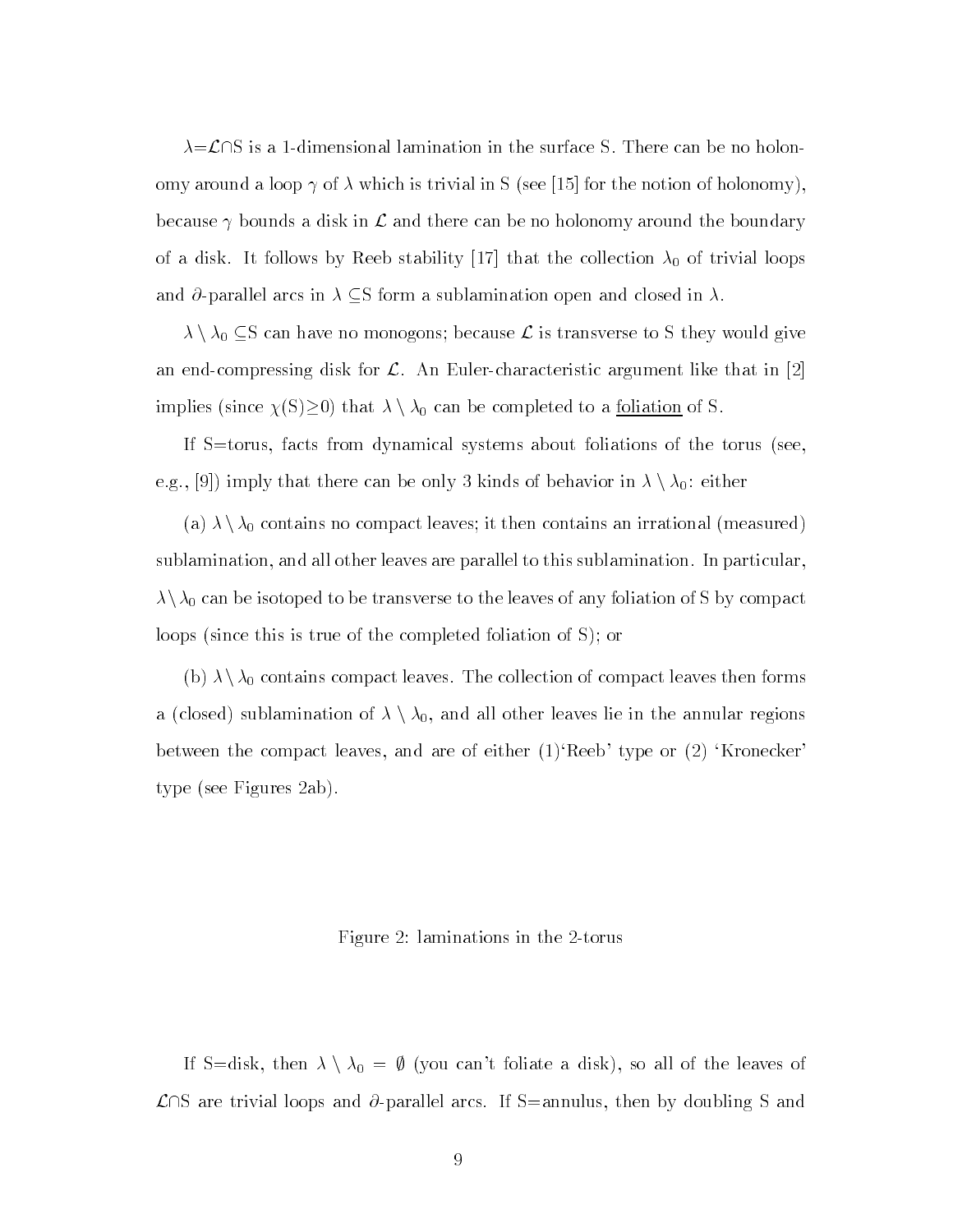$\lambda \setminus \lambda_0 \subseteq S$ , and applying the above, we can conclude that either  $\lambda \setminus \lambda_0$  consists of parallel essential compact arcs, or  $\lambda \setminus \lambda_0$  contains essential (vertical) loops, with (possibly half-) Reeb or Kronecker leaves in between them.

### a. Recognizing good laminations in a solid torus.

Let  $\mathcal L$  be an essential lamination in the 3-manifold M, and let  $\mathrm M_0$  be a solid torus in M. By a small isotopy of  $\mathcal L$  we can arrange that  $\mathcal L$  is transverse to  $M_0$ (this amounts to making L transverse to  $\partial M_0$ ). Then  $\mathcal{L}\cap M_0=\mathcal{L}_0$  is a lamination in M0. This lamination is almost certain not to have 1-injective leaves. However, in M<sub>0</sub>. This lamination is almost certain not to have  $\pi_1$ -injective leaves. However,<br>this lack of  $\pi_1$ -injectivity, basically, lives in the boundary  $\partial \mathcal{L}_0 = \mathcal{L} \cap \partial M_0$ , as the following lemma shows:

**Lemma 2.1:** Let  $\mathcal{L}$ , M<sub>0</sub>, and  $\mathcal{L}_0$  be as above, with  $M\int_{0}$  irreducible. If every embedded loop  $\gamma_0$  in  $\partial \mathcal{L}_0$  which is null-homotopic in  $M_0$  bounds a disk in  $\mathcal{L}_0$ , then every leaf of  $\mathcal{L}_0$  is  $\pi_1$ -injective in M<sub>0</sub>.

**Proof**: Look at the collection  $\tau$  of loops in  $\partial \mathcal{L}_0 = \mathcal{L}_0 \cap \partial M_0$  which are trivial in  $\partial M_0$ . These loops, by hypothesis are trivial in the leaves of  $\mathcal{L}_0$  which contain them, and therefore bound (a collection  $\mathcal T$  of) boundary-parallel disk leaves in  $\mathcal{L}_0$ . By a Reeb Stability argument, this collection T forms an open and closed set in  $\mathcal{L}_0$ , and so is a sublamination of  $\mathcal{L}_0$ , and so  $\tau$  is a sublamination of  $\partial \mathcal{L}_0$ .  $\tau$  therefore consists of a finite number of parallel families of trivial loops in  $\partial M_0$ bounding parallel families of  $\partial$ -parallel disks in  $M_0$ . We can then by an isotopy of (choosing an outermost family of disks (meaning an innermost family of loops)  $\mathbb{R}^n$  family of loops) and working in) remove these families of disks from  $\mathcal{L}_0$ . Since  $\mathcal T$  is closed in  $\mathcal{L}_0$ , nothing else is changed, so after the isotopy  $\mathcal{L}_0$  has been altered to  $\mathcal{L}_0\backslash\mathcal{T}$ , i.e.,  $\partial \mathcal{L}_0$  no longer contains any loops trivial in  $\partial M_0$ . We will prove the lemma for this altered lamination.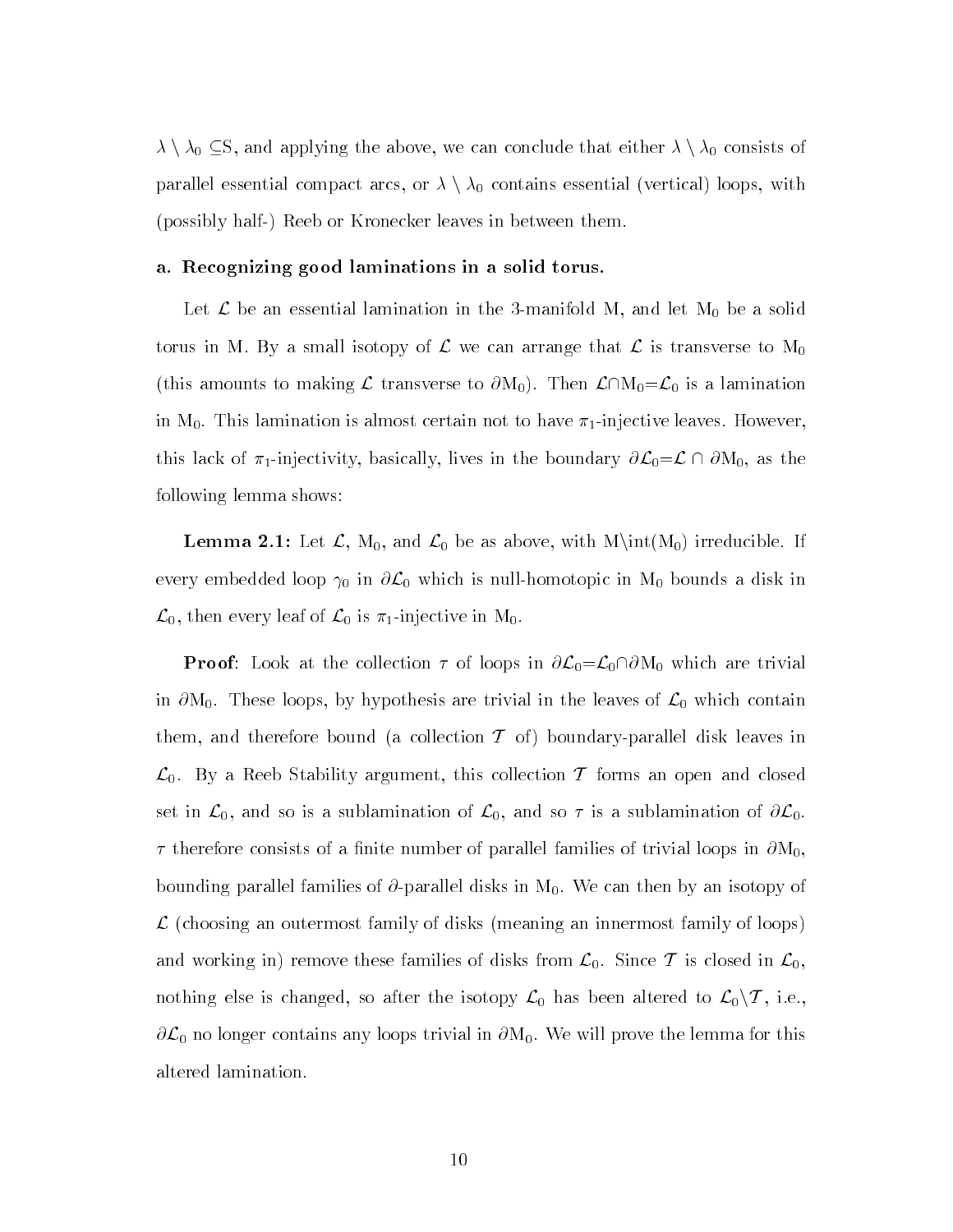Let  $\gamma$  be a (singular) loop in a leaf L<sub>0</sub> of  $\mathcal{L}_0$ , which is null-homotopic in M<sub>0</sub>. Then  $\gamma$  is also null-homotopic in M. Since  $L_0$  is contained in a leaf L of  $\mathcal{L}$ , and this leaf is  $\pi_1$ -injective in M, it follows then that  $\gamma$  is null-homotopic in L. Let H :  $D^2 \to L$ , be a null-homotopy, and make it transverse to  $\partial M_0$ . Then  $= H^{-1}(\partial M_0)$  is a (innite) conection of circles in a disk  $D$  . Consider a circle  $\gamma_0$  of , innermost in  $D^2$ , and consider the leaf  $l_0$  of the lamination  $\lambda_0 = \mathcal{L}_0 \cap \partial M_0$  which H maps it into. This leaf is homeomorphic to either  $S^1$  or **R**. If it is homeomorphic to **R**, then  $\gamma_0$  is null-homotopic in  $l_0$ , and so by redefining H on the disk  $\Delta_0$  of D<sup>2</sup> cut off by  $\gamma_0$  so that it maps into  $l_0$  (and then homotoping H off of  $l_0$  slightly), we get a new null-homotopy for  $\gamma_0$  with fewer circles of intersection in, If  $l_0$  is a circle, then one of two things will be true. In the most usual case  $\gamma_0$  again maps into  $l_0$  null-homotopically, in which case we proceed as before, finishing the proof by induction. When  $\gamma_0$  is essential in  $l_0$ , we must use a different argument which avoids the induction.

Because  $\gamma_0$  is innermost, it bounds a disk  $\Delta_0$  in  $D^2$  which misses , , so the image of  $\Delta_0$  under H misses  $\partial M_0$ , and hence maps into  $M_0$  or  $M_1 = M\int(M_0)$ . So some non-trivial power of  $l_0$  is null-homotopic in  $M_0$  or  $M_1$ .

If  $\gamma_0$  is null-homotopic in M<sub>1</sub>, this means that the torus  $\partial M_1$  is compressible in  $M_1$ . Because  $M_1$  is irreducible by hypothesis, it follows that  $M_1$  is in fact a solid torus. This implies that our original 3-manifold M is a union of two solid tori glued along their boundary, and hence is a lens space. But this is impossible, since a lens space cannot contain an essential lamination (it does not have universal cover  $R^3$  [1].

If  $\gamma_0$  is null-homotopic in M<sub>0</sub>, then because  $\pi_1(M_0)$  is torsion-free (it's **Z**),  $l_0$  is also null-homotopic in  $M_0$ , and therefore bounds a disk leaf of  $\mathcal{L}_0$ , by hypothesis. By our additional hypothesis, this disk is not  $\partial$ -parallel in M<sub>0</sub>, so it must be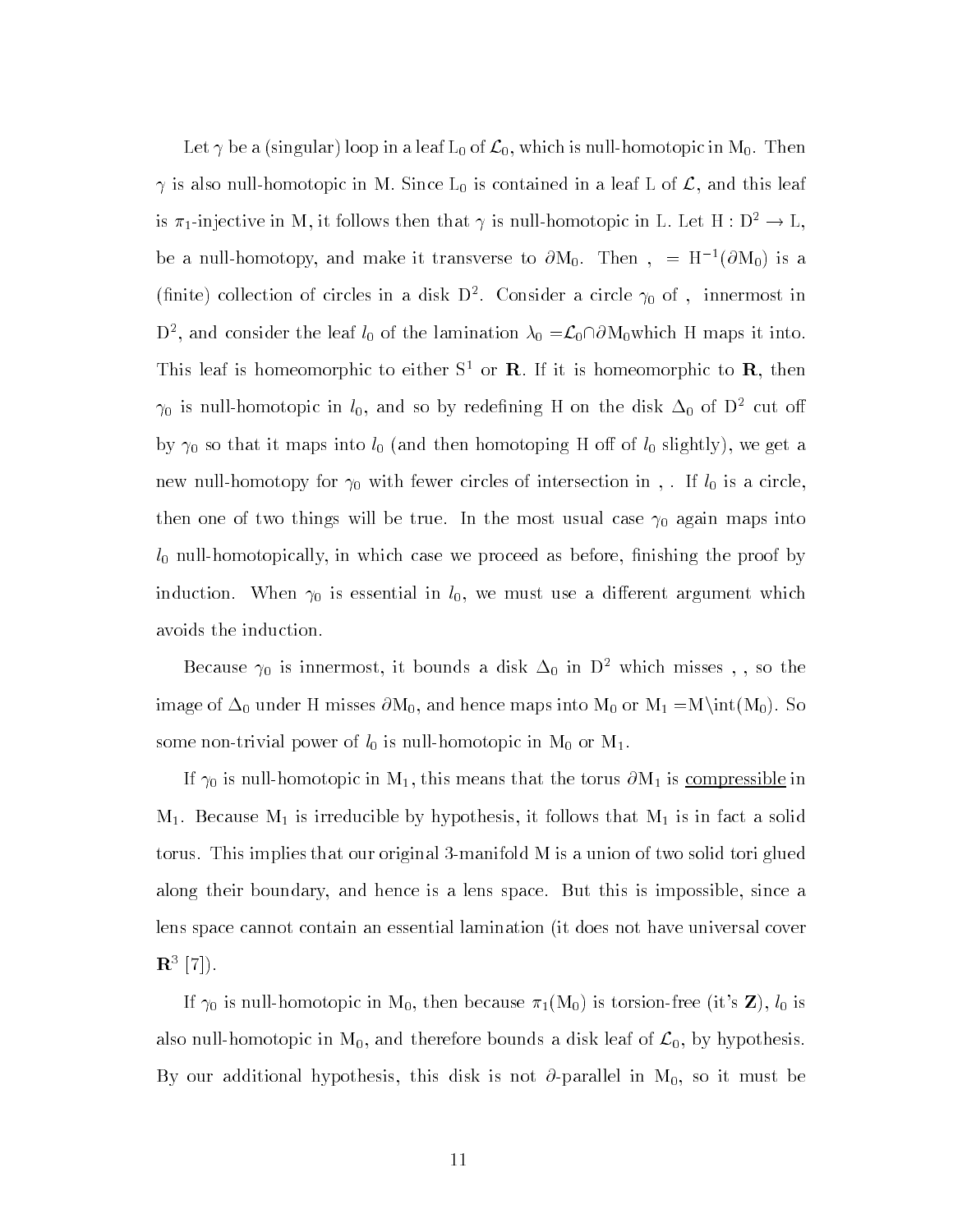essential in  $M_0$ ; in particular,  $\mathcal{L}_0$  contains a meridian disk leaf. Now consider the collection  $\mu$  of meridian loops of  $\partial \mathcal{L}_0$ . By hypothesis, these loops bound a collection M of meridian disk leaves of  $\mathcal{L}_0$ . Again, Reeb Stability implies that this collection M is closed in  $\mathcal{L}_0$ , so  $\mu$  is closed in  $\partial \mathcal{L}_0$ . But then the leaves of  $\partial \mathcal{L}_0$  not in  $\mu$  live in the annular regions between loops of  $\mu$ ; they cannot be compact (they would then be trivial or meridional), but they cannot be non-compact, because they would have to limit on  $\mu$ , giving non-trivial holonomy around a loop which bounds a disk. Therefore,  $M = \mathcal{L}_0$ , so every leaf of  $\mathcal{L}_0$  is a meridional disk, which obviously  $\pi_1$ -injects.

#### b. Making intersections taut: solid tori.

Because a Seifert-bered space can be thought of as a union of solid tori, which meet along their boundaries, it will also be useful to have a general procedure to isotope an essential lamination  $\mathcal{L}$  so that it meets a vertical solid torus  $M_0$  in a<br>Seifert-fibered M in a lamination,  $\mathcal{L} \cap M_0 = \mathcal{L}_0$ , which has  $\pi_1$ -injective leaves. We will show later that such a lamination  $\mathcal{L}_0$  in fact has a rather simple structure; this result will then be exploited to give our structure theorem for essential laminations in Seifert-bered spaces.

Now there is in fact a very easy way to do this: just think of a solid torus  $\mathrm{M}_0$  $\Omega$  as a core core circle core circle  $\Omega$  is core core circle core circle  $\Omega$ as a regular neighborhood of its core circle  $\gamma_0$ , make  $\gamma_0$  transverse to a branched<br>surface carrying  $\mathcal{L}$ , and then  $\mathcal{L} \cap M_0$  will be a collection of meridian disks in  $M_0$ , which certainly has  $\pi_1$ -injective leaves.

Unfortunately, this is a far too destructive process for our uses; it loses alot of the information that we will be gathering in the proof of our theorem. Instead we will construct an isotopy which is much more `conservative' (and which, incidentally, allows much more interesting laminations  $\mathcal{L} \cap M_0$  to be created).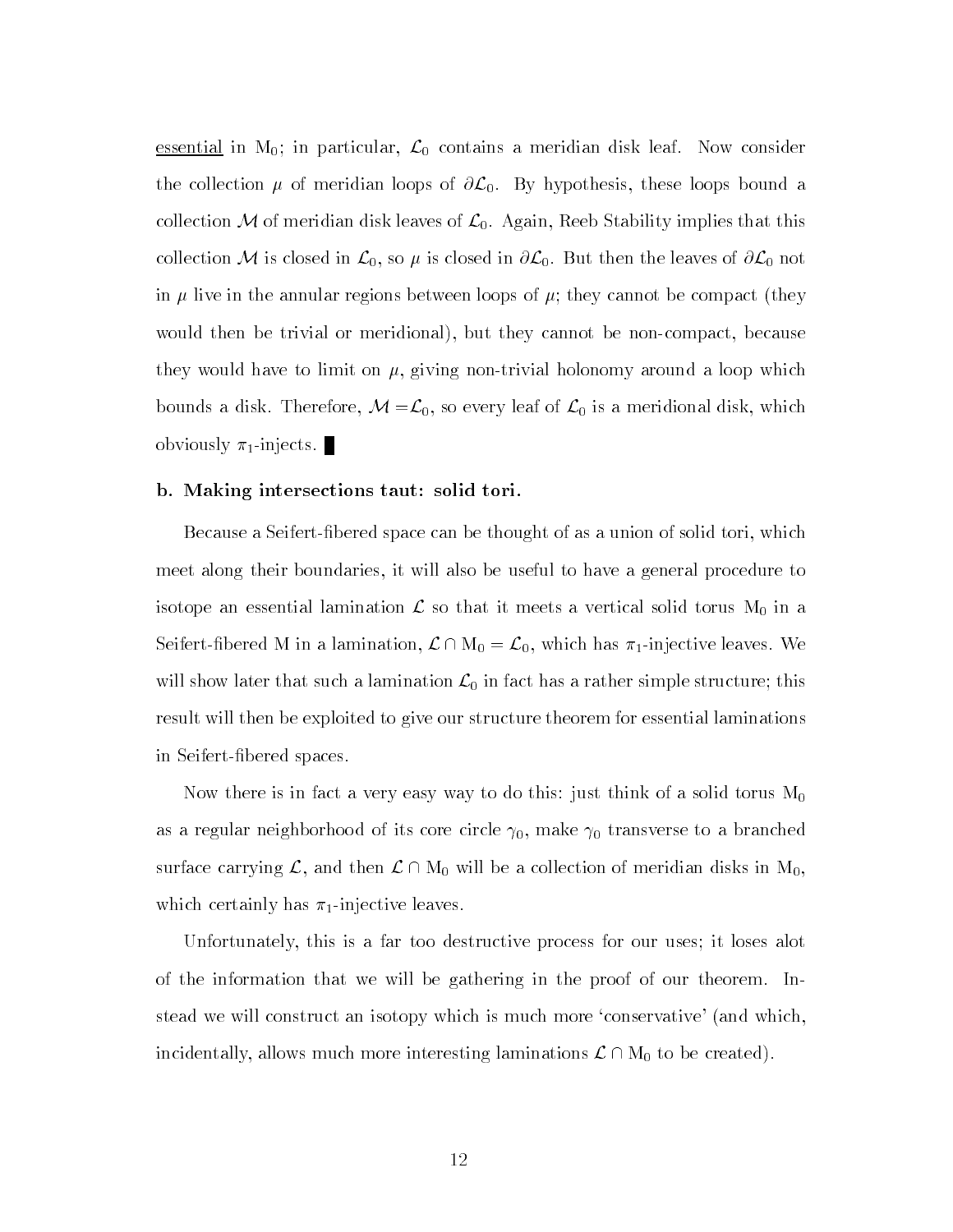We have seen already that in order to make a lamination meet a (nice) solid torus M<sub>0</sub> in a  $\pi_1$ -injective lamination  $\mathcal{L}_0 = \mathcal{L} \cap M_0$ , we need only arrange that any loop of  $\partial \mathcal{L}_0$  which is null homotopic in  $M_0$  bounds a disk in  $\mathcal{L}_0$ . What we will now do is to describe an isotopy process which, given an essential lamination, will arrange exactly that.

First we deal with trivial loops of  $\lambda_0 = \partial \mathcal{L}_0$ . If  $\partial \mathcal{L}_0$  contains loops which are trivial in  $\partial M_0$ , the collection C of such loops in  $\partial M_0$  is open and closed in  $\partial \mathcal{L}_0$ , and (by transversality) consists of a finite number of families of parallel loops in  $\partial \mathcal{L}_0$ .

Now take an <u>outermost</u> loop  $\gamma$  of an <u>innermost</u> family of trivial loops.  $\gamma$  bounds a disk D in  $\partial M_0$ , and a disk  $D_0$  in the leaf of  $\mathcal L$  containing it, and they are isotopic, rel  $\gamma$  (because M is irreducible). An (ambient) isotopy of  $\mathcal L$  taking  $D_0$  to D and a bit beyond has the effect of <u>removing</u> the family of loops containing  $\gamma$  from  $\lambda_0$  (and possibly more). To be more exact, such an isotopy must be done in stages, since it is not immediate that  $D_0 \cap D = \gamma$ ; it could consist of (a finite number of) loops in  $D_0$  (one then argues from innermost out). Then by induction on the number of parallel families in  $\lambda_0$ , we can assume that  $\mathcal{L}\cap F$  contains no trivial loops.

Now if  $\partial \mathcal{L}_0$  still contains loops which are null-homotopic in  $M_0$ , then these loops must be meridional, i.e., bound disks in  $M_0$  but not in  $\partial M_0$ . What we first must establish is that at least one of these loops in  $\partial \mathcal{L}_0$  bounds a disk leaf of  $\mathcal{L}_0$ .

Choose a meridional loop  $\gamma$  of  $\partial \mathcal{L}_0$ . Because  $\mathcal L$  is essential, this (embedded) loop bounds a disk D in L. Consider the intersection  $D \cap \partial M_0 \subseteq \partial \mathcal{L}_0$ ; this intersection consists of (a finite number of) closed loops. Choose an innermost such loop  $\gamma_0$  in D, bounding a disk  $\Delta$  in D (possibly  $\gamma_0 = \gamma$ ).

Claim:  $\Delta$  is contained in  $M_0$ .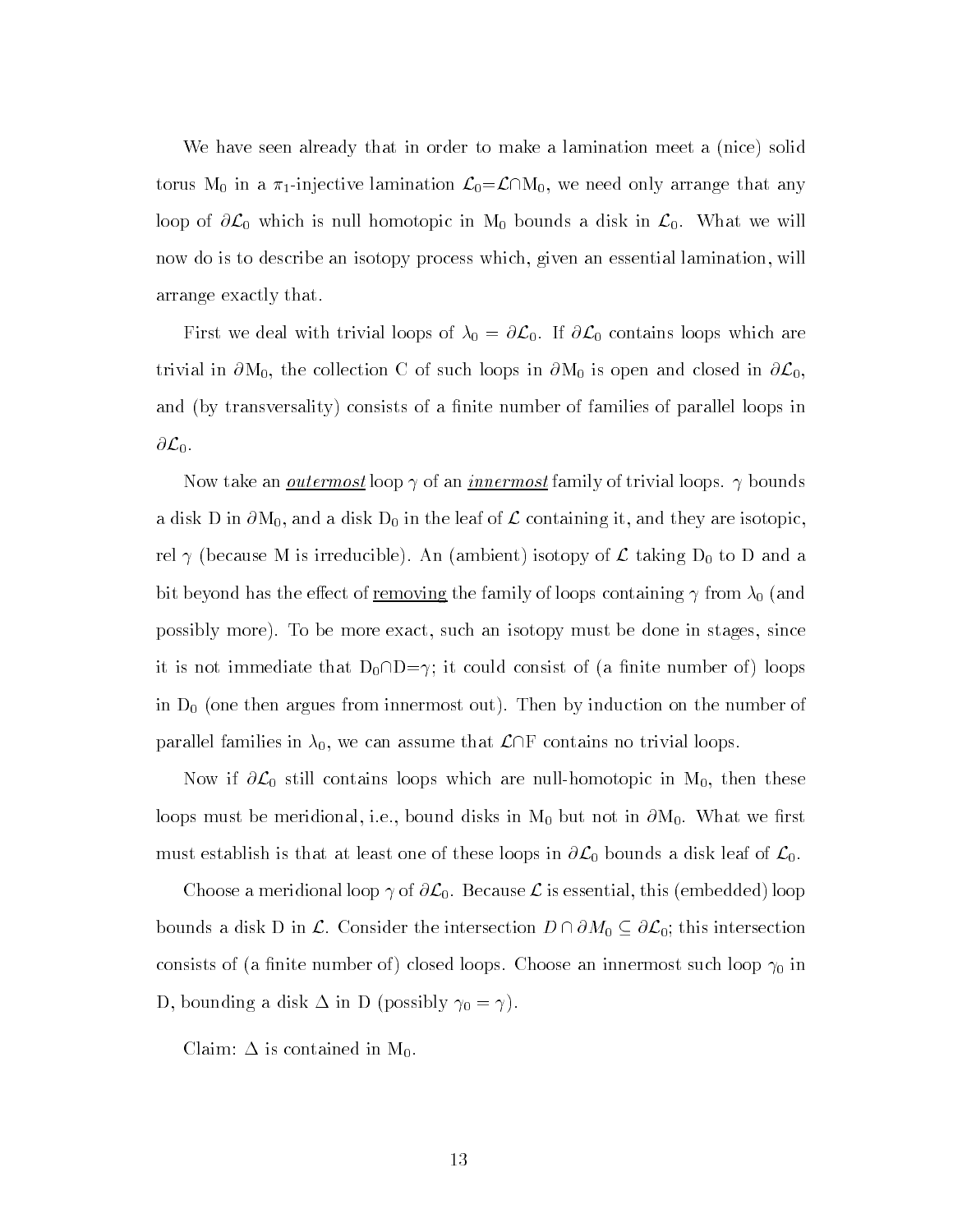If not, then  $\Delta \subseteq M\in(M_0)$  (because  $\gamma_0$  is innermost).  $\gamma_0$  cannot be trivial in  $\partial M_0$  (there are no trivial loops in  $\lambda_0$ , so it is essential in  $\partial M_0 = \partial (M \setminus int(M_0)).$ So  $\Delta$  represents a compressing disk for  $\partial(M\int_{(M_0)})$ . Therefore,  $M\int_{(M_0)}$  is a solid torus, making M a lens space (the union of two solid tori), a contradiction (a lens space doesn't have universal cover  $\mathbb{R}^3$ , and M does [7]).

Therefore there is a disk  $\Delta$  in  $\mathcal{L}_0 \subseteq M_0$  with boundary a loop  $\gamma_0 \subseteq \partial \mathcal{L}_0 \subseteq \partial M_0$ . Consider now the collection M of meridian disk leaves of  $\mathcal{L}_0$ . Reeb Stability implies<br>that this collection is open and closed in M<sub>0</sub>, as before. Moreover, because  $\mathcal{M} \neq \emptyset$ , the lamination  $\mathcal{L}_1 = \mathcal{L}_0 \setminus \mathcal{M}$  must have  $\partial \mathcal{L}_1$  consisting of meridional loops; it cannot contain any trivial loops, by construction, and any non-compact leaf of  $\partial \mathcal{L}_1$  would have to limit on a meridional loop, implying non-trivial holonomy around a loop null-homotopic in a leaf of  $\mathcal{L}$ , a contradiction.

Every leaf of  $\mathcal{L}_1$  has more than one boundary component; if a leaf had only one and were compact, then it would contain a non-separating loop contained in the ball  $M_0 \backslash \Delta$ , implying the leaf of  $\mathcal L$  containing it was not  $\pi_1$ -injective in M. If the leaf were non-compact, then the limit set of an end (see  $|14|$  for a definition) would be a lamination which did not meet  $\partial M_0$ ; it would then be contained in the interior of a ball, implying the existence of an essential lamination in a sphere, which is impossible.

This implies that, although  $M_0/M$  is a possibly infinite collection of balls, only finitely many of them can contain any leaves of  $\mathcal{L}_1$ . To see this, look at a loop  $\gamma$ having intersection number 1 with each loop of the meridional lamination  $\partial \mathcal{L}_0$ . If there are an infinite number of regions containing leaves of  $\mathcal{L}_1$ , then there are an infinite number of (distinct) arcs of  $\gamma$  *M* meeting these leaves. Such a collection of arcs must have their lengths tending to 0. If we look at the top endpoints (in some orientation of  $\gamma$ ) of these arcs, we have an infinite sequence of (distinct)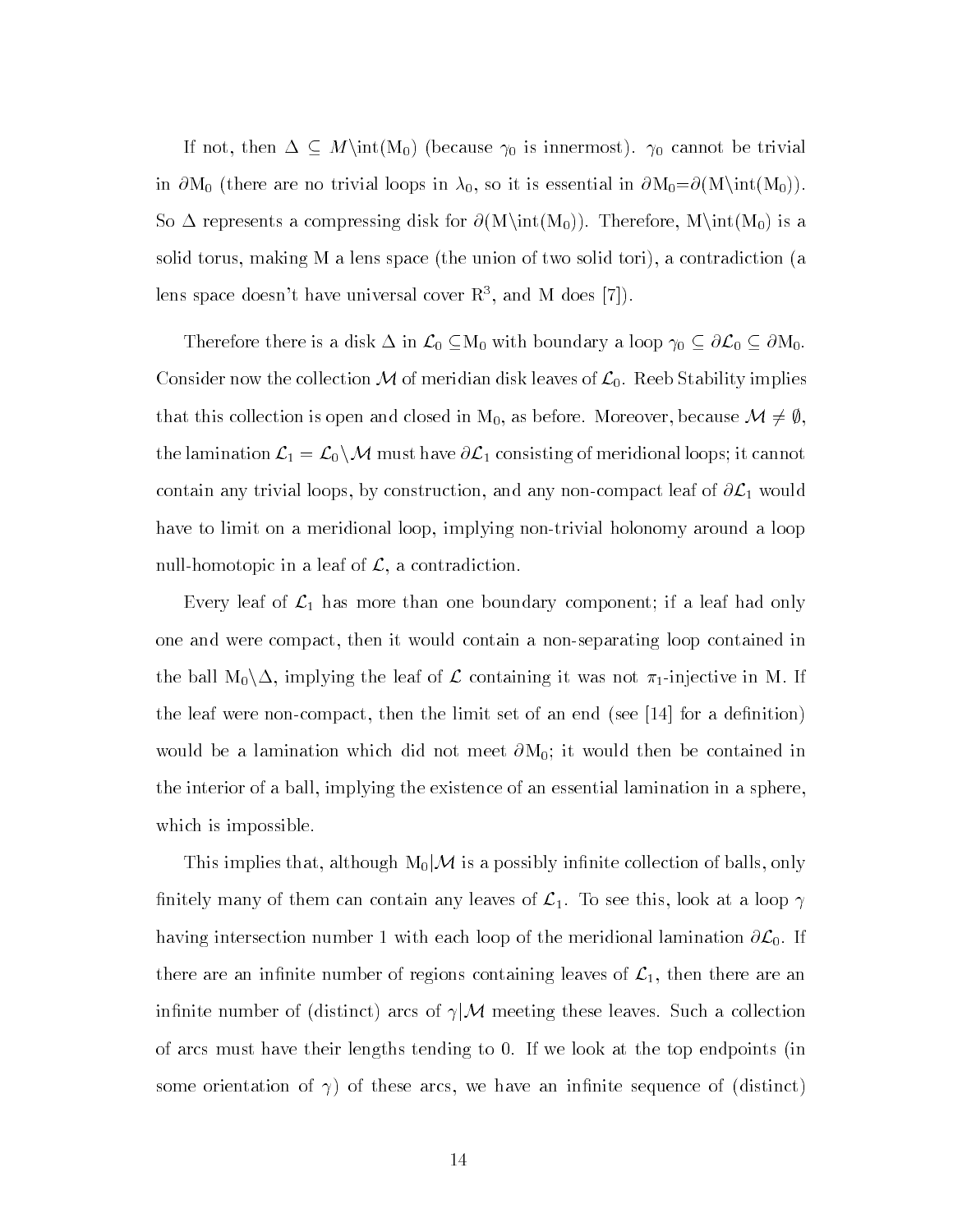points in  $\partial M$ , which (because M is closed) must limit on some point of  $\gamma \cap M$ . This point therefore lies in a meridional disk leaf D of  $\mathcal{L}_0$ ; therefore by Reeb Stability, all nearby leaves are also meridian disks. But the top endpoints of the arcs are limiting on this leaf, and the lengths of the arcs are tending to zero (so the bottom endpoints are limiting on D, too), implying that these non-disk leaves pass arbitrarily close to D, a contradiction.

Now look at a component N of  $\mathrm{M}_0|\mathcal{M},$  and the leaves of  $\mathcal{L}_1$  contained in it. N is a ball with two leaves of  $M$  in its boundary.

Every loop of  $\partial \mathcal{L}_1 \cap N = \lambda$  bounds a disk D in the leaf of  $\mathcal L$  containing it; thinking of  $\mathcal{L}\subseteq N(B)$ , the set of these disks which are parallel to D in  $N(B)$  have boundaries forming an open and closed set in  $\lambda$ . Consequently, they fall into finitely-many parallel families (in N(B)). For (choosing an arc  $\beta$  running from the top to the bottom of the ball) every point of  $\lambda \cap \beta$  has an open neighborhood in  $\beta$  whose points are in loops bounding parallel disks in  $N(B)$ ; because  $\lambda \cap \beta$  is compact in  $\beta$ , there is a finite subcover, giving the finite number of families.

Therefore, the loops of  $\partial \mathcal{L}_0\backslash\partial\mathcal{M}$  fall into a finite number of such parallel families.

It is possible to see a finite sequence of <u>surgeries</u> of  $\mathcal L$  in  $M_0$  which makes every loop in  $\partial M_0$  bound a disk in  $M_0$  (see Figure 3). These surgeries represent our 'template'; what we wish to do now is use this surgery picture to find an isotopy of  $\mathcal L$  which will do the same thing.

Figure 3: surgery in the solid torus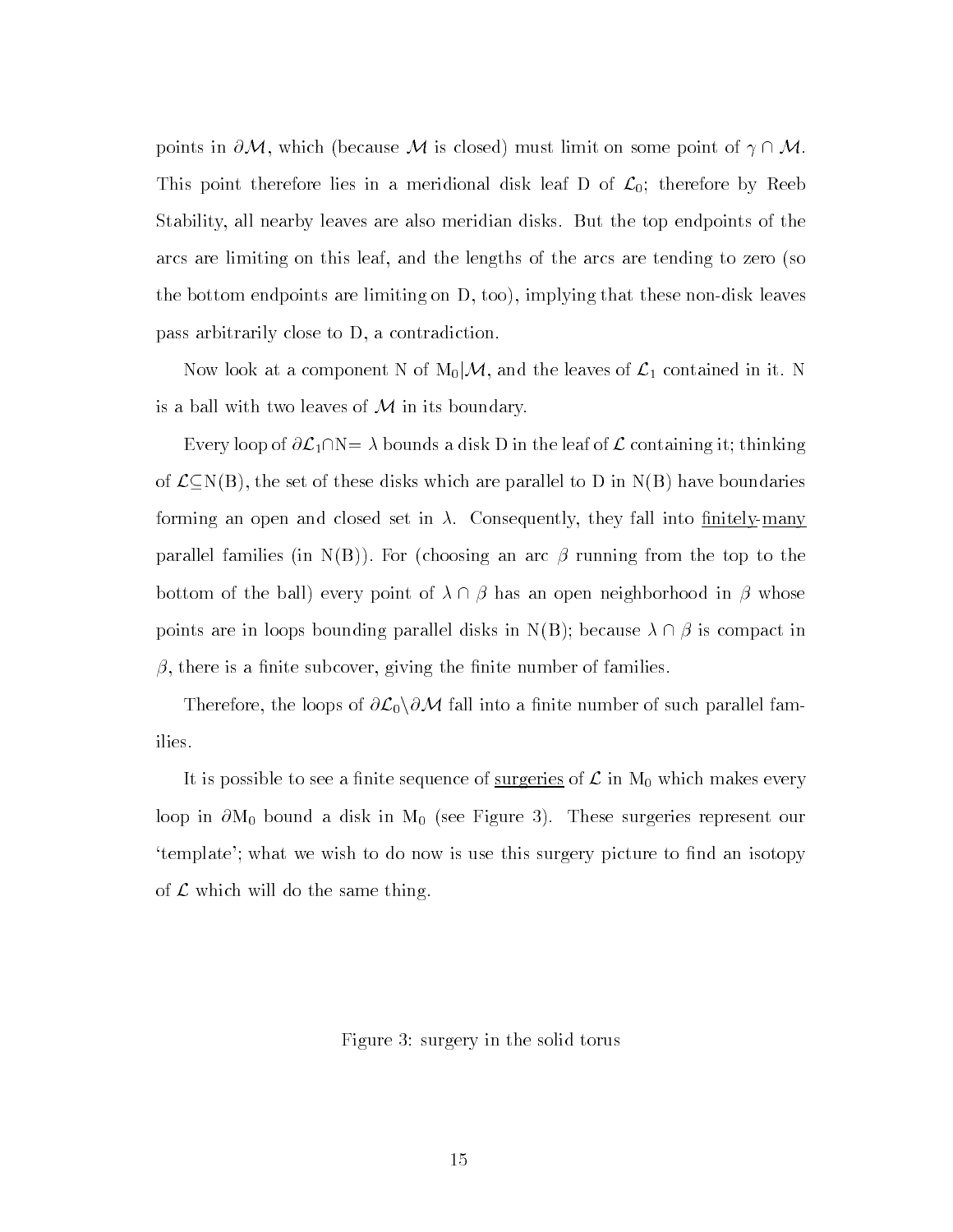We have a finite number  $\lambda_1,\ldots,\lambda_n$  of families of loops in  $\partial L_0\backslash\partial M$  which bound a collection  $\mathcal{D}_i$  of disks in  $\mathcal L$  parallel in N(B). Think of doing these surgeries family by family. Choose a collection  $\mathcal{D}_i$ ; note that every disk in the collection meets  $\lambda_i$ only in its boundary (a disk cannot be parallel in  $N(B)$  to a proper subdisk of itself - it would imply that the disk met an I-fiber of  $N(B)$  infinitely often).

Therefore the disk in  $\mathcal{D}_i$  together with <u>one</u> of the disks from the surgery form an embedded sphere in M (all of which are parallel to one another); because M is irreducible, they bound (nested) balls (see Figure 4). This ball, together with the ball that the two 'outermost' surgery disks bound, forms a ball which can be used to describe an <u>isotopy</u> taking the disks in  $\mathcal{D}_i$  to the (other) collection of disks in  $M_0$ , making the collection of loops  $\lambda_i$  bound disks in  $M_0$ . This isotopy may have removed leaves of M, as well as loops from some of the  $\lambda_i$ , but since it can be thought of as a replacement (surgering, and then throwing away the spheres created), it adds nothing to any intersection  $\mathcal L$  has with any object outside of the

# Figure 4: surgeries to isotopies

interior of  $M_0$ ; in particular, it adds no new intersections with  $\partial M_0$ , and moves none of the disks which it didn't erase. By a finite application of this process, then, we can arrange that every loop in  $\mathcal{L}\cap\partial\mathcal{L}$  bounds a disk leaf in  $M_0$ , completing our isotopy.

## 3.  $\pi_1$ -injective, end-incompressible laminations in a solid torus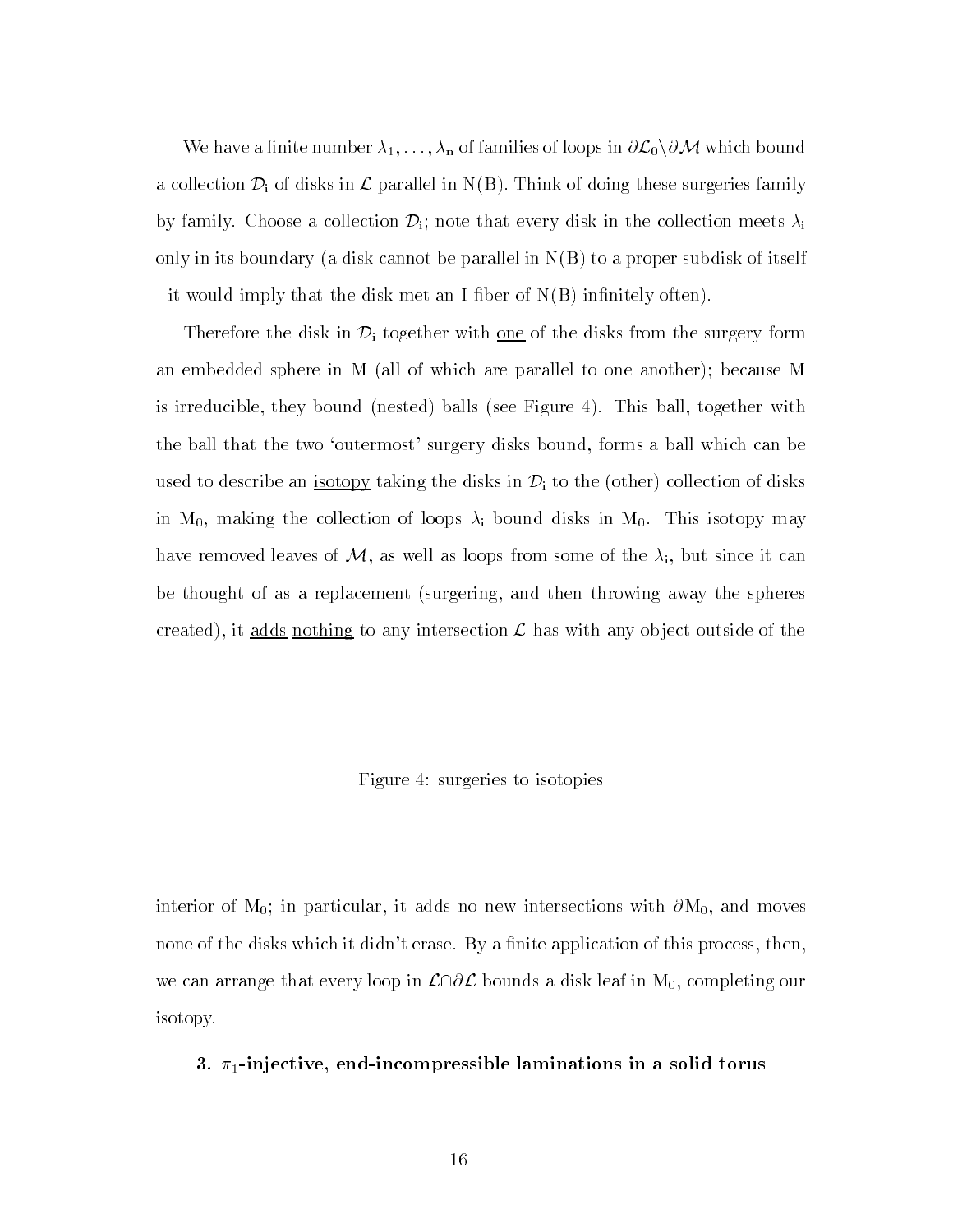We have seen how to isotope an essential lamination  $\mathcal L$  to make it meet a solid torus in a  $\pi_1$ -injective lamination  $\mathcal{L}_0$  with no  $\partial$ -parallel disk leaves. It is easy to see that  $\mathcal{L}_0$  is end-injective (this is in fact true for any transverse intersection of an essential lamination with a codimension-0 submanifold); any end-compressing disk for  $\mathcal{L}_0$  is an end-compressing disk for  $\mathcal{L}$ .  $\mathcal{L}_0$  is in general, however, not  $\partial$ -injective.

Such a lamination, however, still has a great deal of identiable structure.

**Theorem 3.1:** A lamination  $\mathcal{L}_0$  as above is either a collection of meridian disks, or there is a (model) Seifert-fibering of  $M_0$  so that (after isotopy)  $\mathcal{L}_0$  contains a vertical sublamination  $\mathcal{L}_1$  (whose leaves are annuli, with possibly one Möbius band); all leaves of  $\mathcal{L}_0\backslash\mathcal{L}_1$  are non-compact, simply-connected, and horizontal.

The proof contains two essential ingredients; first one needs that the  $\partial$ -lamination  $\partial \mathcal{L}_0$  contains compact loops (which determine the regular fiber of the Seifert-bering), and then that every such compact loop is in the boundary of a compact <u>leaf</u> of  $\mathcal{L}_0$ . The union of these leaves is the vertical sublamination  $\mathcal{L}_1$ . First, though, we need a small catalogue of basic facts, so that we can more easily recognize when these two things are happening.

### a. Some basic facts about laminations in a solid torus

Fact 1:  $\mathcal{L}_0 \subseteq D^2 \times S^1$  must meet the boundary torus;  $\partial \mathcal{L}_0 \neq \emptyset$ .

This is true more generally; an essential lamination cannot live in the interior of a handlebody. To see this, take a meridian disk D (or, in the general case, a compressing disk for one of the handles), and make  $\mathcal{L}_0$  transverse to it. If  $\mathcal{L}_0\cap D=\lambda$ contains any compact loops, we can isotope  $\mathcal{L}_0$  to remove them. So we can assume  $\lambda$  contains no compact loops.  $\lambda$  is carried by the train track  $\tau = B_0 \cap D$  (where  $\mathcal{L}_0$ is carried by  $B_0$ , and contains only non-compact leaves; an Euler characteristic calculation implies that, if  $\lambda \neq \emptyset$ ,  $\lambda$  will contain a monogon, so  $\mathcal{L}_0$  does, which is essential since  $\mathcal{L}_0$  is transverse to D. So  $\lambda = \emptyset$ , so  $\mathcal{L}_0$  misses D, implying that  $\mathcal{L}_0$  is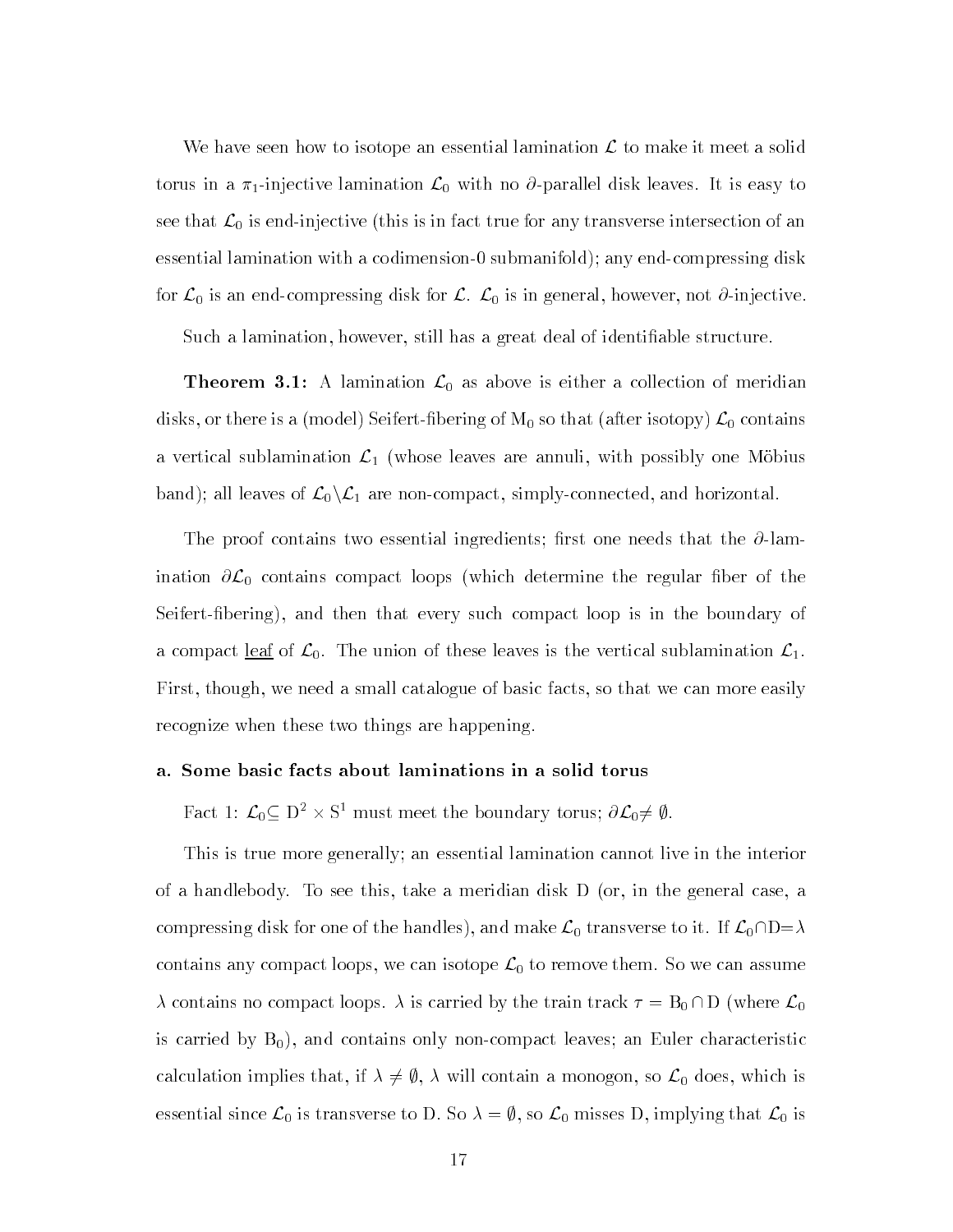contained in a ball, B (or, inductively, is contained in the interior of a handlebody of lower genus). It is  $\pi_1$ -injective there (same argument as before), and contains no spheres  $(\mathcal{L} \text{ didn't})$ , and so all of its leaves are planes. Capping this ball off with a ball, we get a lamination in S3 , which is essential (because monogons can be pushed off the capping ball), a contradiction.

Fact 2: Every leaf L of  $\mathcal{L}_0$  meets T=  $\partial M_0$ .

Otherwise, the closure  $\overline{L}$  of L would give a  $\pi_1$ -injective lamination missing T. Applying the argument above to this sublamination gives the same conclusion, unless L $\cap$ D contains a monogon; but then Euler- $\chi$  arguments will find a monogon for  $\mathcal{L}_0\cap D$  inside that one, which gives an end-compressing disk for  $\mathcal{L}_0$ , because  $\mathcal{L}_0$ is transverse to D.

Fact 3: If a leaf L of  $\mathcal{L}_0$  has more than one compact  $\partial$ -component, then it is an annulus.

This is standard; the two loops  $\gamma_1$ ,  $\gamma_2$  are parallel, otherwise one of them is trivial (making L a boundary-parallel disk). We can assume that they are oriented coherently, so that they represent the same free homotopy class in the boundary torus. Draw an arc  $\alpha$  in the leaf joining the two components; then  $\gamma_1 * \alpha * \overline{\gamma_2} * \overline{\alpha}$  is (almost) an embedded loop in L null-homotopic in  $D^2 \times S^1$ , hence bounds a disk in L. It follows that L is a disk with two arcs in its boundary identied, i.e. an annulus.

Fact 4: An annulus A with  $\partial A$  vertical (in a model fibering of a solid torus) is vertical.

This is also standard; from the previous argument it is easy to see that A is  $\partial$ -parallel, and so isotopic to an (of necessity vertical) annulus in the boundary of the solid torus. Pushing it back into the solid torus slightly, we see that A is isotopic to a (properly embedded) vertical annulus.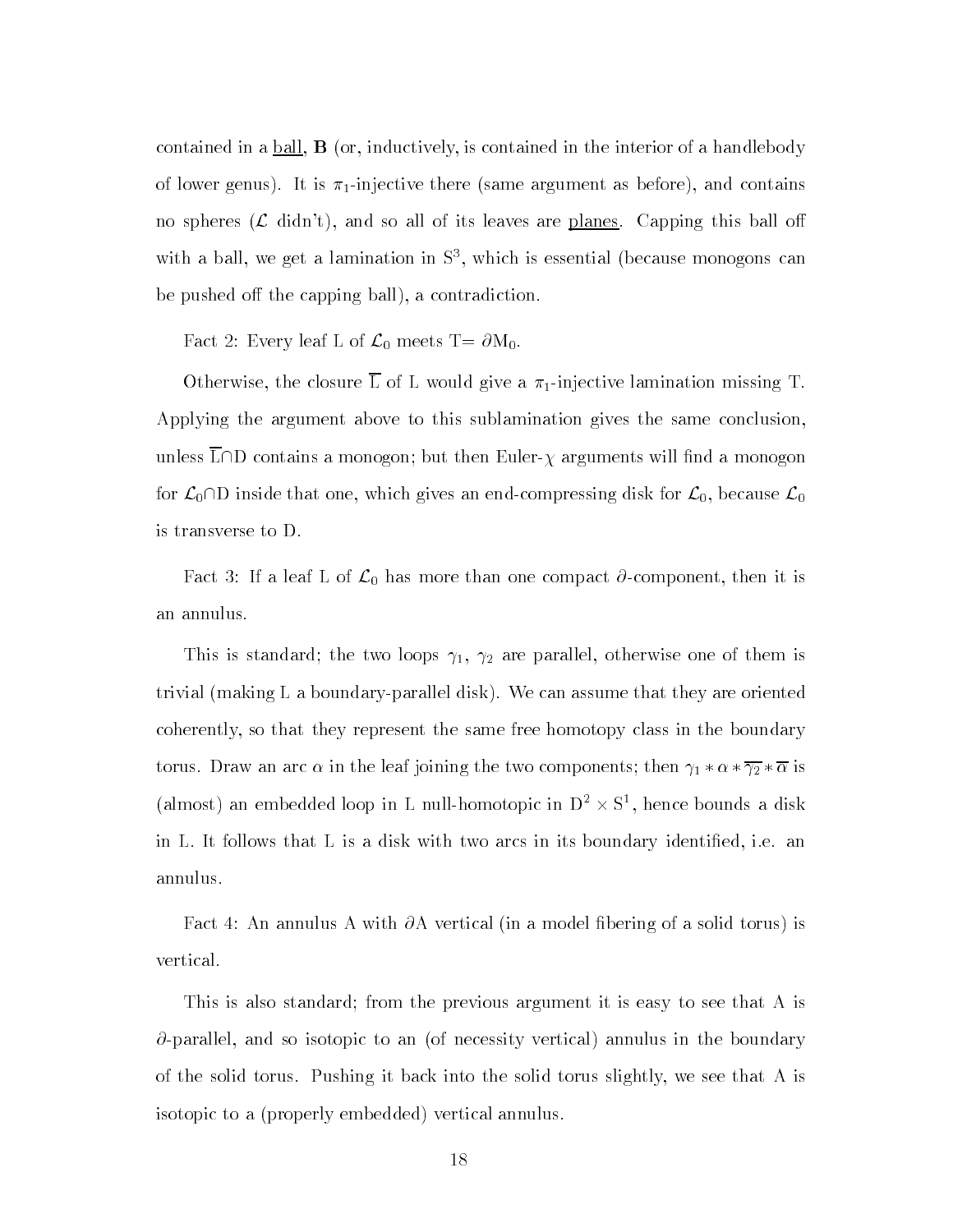Fact 5: A non-orientable surface L with  $\pi_1(L)=\mathbb{Z}$  and a compact  $\partial$ -component  $\gamma$  is a Möbius band.

Proof: Let  $p:L_0 \to L$  be the orientable double cover of L.  $\gamma$  is orientationpreserving in L, so  $p^{-1}(\gamma) = \gamma_1 \cup \gamma_2$ , disjoint simple loops mapping homeomorphically down to  $\gamma$  under p. Being simple loops, they do not represent a proper power in  $\pi_1(L_0) = \mathbb{Z}$  [2]. So both represent the <u>generator</u> (up to reorienting the curves), hence are freely-homotopic. By [5], they are then isotopic, and cobound an annulus A in L<sub>0</sub>. Since  $\gamma_1$  and  $\gamma_2$  are  $\partial$ -components, this implies that L<sub>0</sub> itself is an annulus, hence compact.

So  $p(L_0)=L$  is compact; by the classification of surfaces, it is therefore a Mobius band.

Fact 6: A Möbius band L with  $\partial$ L vertical (in a model fibering of a solid torus) is vertical.

This follows from a result of [18], which says that one-sided incompressible surfaces in a solid torus with a single boundary curve are determined up to isotopy by the slope of that curve  $(\pi_1$ -injective surfaces are incompressible). With this result in hand it remains then only to show that  $\partial L$  represents 2x the generator of  $\pi_1$ (solid torus), because a vertical  $\pi_1$ -injective Möbius band with that boundary slope can easily be constructed.

But this in turn follows readily from some  $\pi_1$  considerations; let M=solid torus and consider  $M_0=M\int(N(L))$ . It  $\pi_1$ -injects into M (since L is  $\pi_1$ -injective), is irreducible (since M is) and has boundary  $= (\partial M \backslash \partial N(L)) \cup (\partial N(L) \cap int(M) = A_1 \cup A_2$  $=$ annulus $\cup$ annulus $=$ torus. So  $M_0$  is a solid torus, and  $M=M_0\cup_{A_2}N(L)$ .

Claim: The core of  $A_2$  represents a generator of  $\pi_1(M_0)$ . For if the map  $\pi_1(A_2) \rightarrow \pi_1(M_0)$  sends 1 to n, then by Van Kampen's theorem  $\pi_1(M)$  is equal to  $\pi_1(M_0) *_{\pi_1(A_2)} \pi_1(N(L))$ , and since the core of  $A_2$  represents 2 in  $\pi_1(N(L))$ , this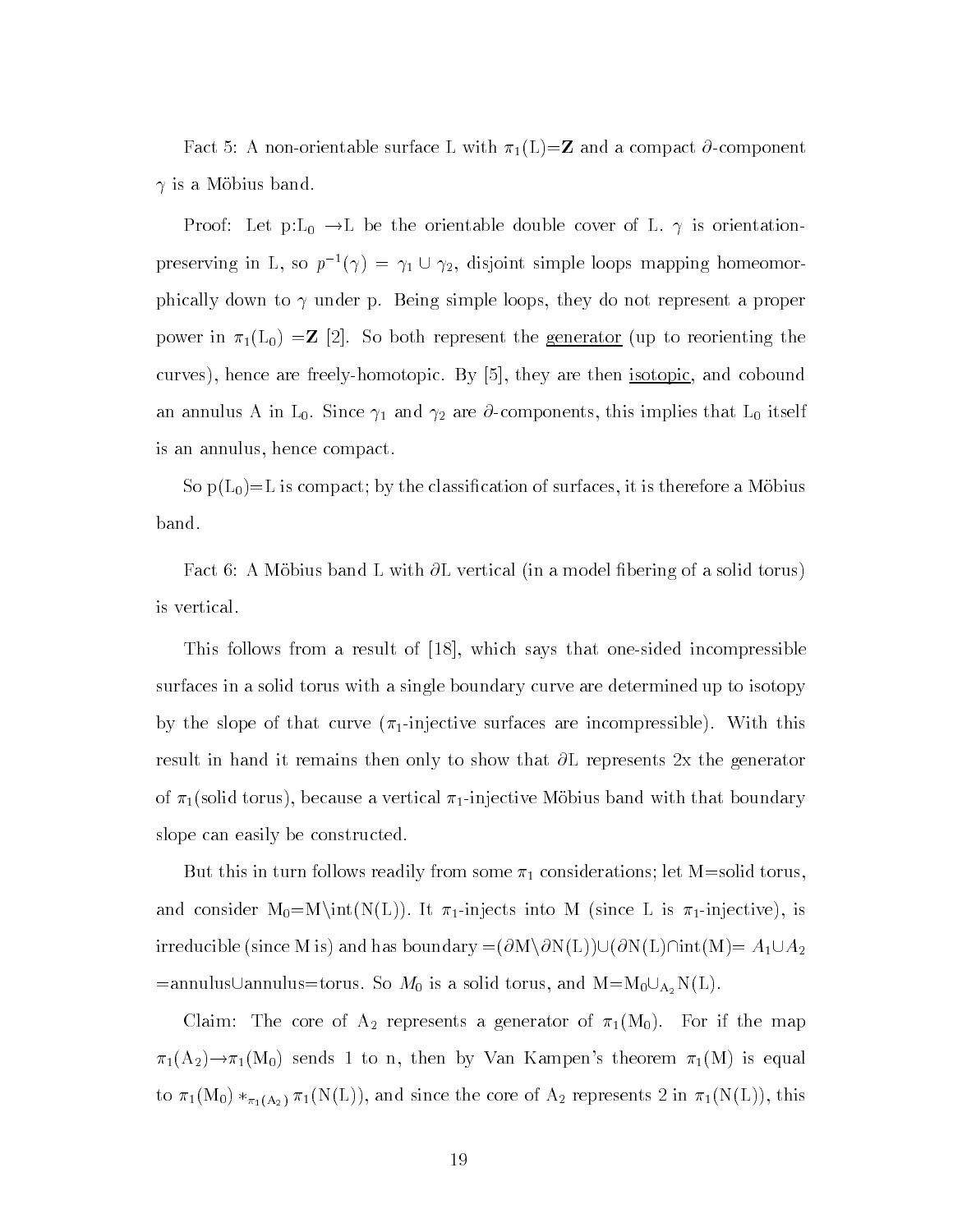implies that  $\pi_1(w) = \mathbf{Z} = (a, b : a^2 = b^2) = G$ . But the subgroup generated by a is normal  $(a^2$  commutes with both a and b), and G modulo this subgroup is  $(a,b : a^2 = 1, b^n = 1) = \mathbb{Z}_2 * \mathbb{Z}_n$ . But every quotient group of  $\pi_1(M)=\mathbb{Z}$  is cyclic, implying n=1.

In particular,  $M_0$  deformation retracts to  $A_2$ , so M deformation retracts to the regular neighborhood N(L) of L. Since  $\partial$ L represents 2×generator in  $\pi_1(N(L))$  (it's parallel to the core of  $A_2$ ), it therefore represents 2×generator in  $\pi_1(M)$ .

Note also that there cannot be two disjoint such Mobius bands in a solid torus M, because any other L' would be contained in the solid torus complement  $M_0$  of the other. The boundary of L' is parallel to  $\partial$ L in M, but  $\partial$ L now generates the fundamental group of  $M_0$  (this is easy to see when L is vertical), and so  $\partial L'$  cannot in fact bound a Möbius band in  $M_0$  (the generator can't be divisible by 2).

# b. Proof of the theorem

**Lemma 3.2:** Any  $\pi_1$ -injective, end-incompressible lamination  $\mathcal{L}_0$  in a solid torus  $M_0$  contains a compact  $\partial$ -leaf.

**Proof:** Suppose not; we know from Fact 1 above that  $\partial \mathcal{L}_0$  is non-empty. From the catalogue of  $\partial$ -laminations in section 2,  $\partial \mathcal{L}_0$  contains an irrational lamination, and so can be isotoped so that it is everywhere transverse to the meridional foliation.

Pick a meridian disk D in M<sub>0</sub>. By an isotopy of  $\mathcal{L}_0$  (supported away from  $\partial \mathcal{L}_0$ ) we can make  $\mathcal{L}_0$  transverse to D. By the usual argument,  $\mathcal{L}_0\cap D= \lambda_0$  consists of circles and arcs, and by an isotopy of  $\mathcal{L}_0$  we can remove the circles of intersection, using the  $\pi_1$ -injectivity of  $\mathcal{L}_0$ . Pick an outermost arc  $\alpha$  of this intersection. It cuts D into two disks, one of which  $D_0$  meets  $\mathcal{L}_0$  only in an arc of its boundary. The other arc of  $\partial D_0$  lies in  $\partial M_i|\partial \mathcal{L}_0$ , and and splits the component containing it into two half-infinite rectangles. Pick one rectangle R, then it is easy to see that  $D_0\cup R$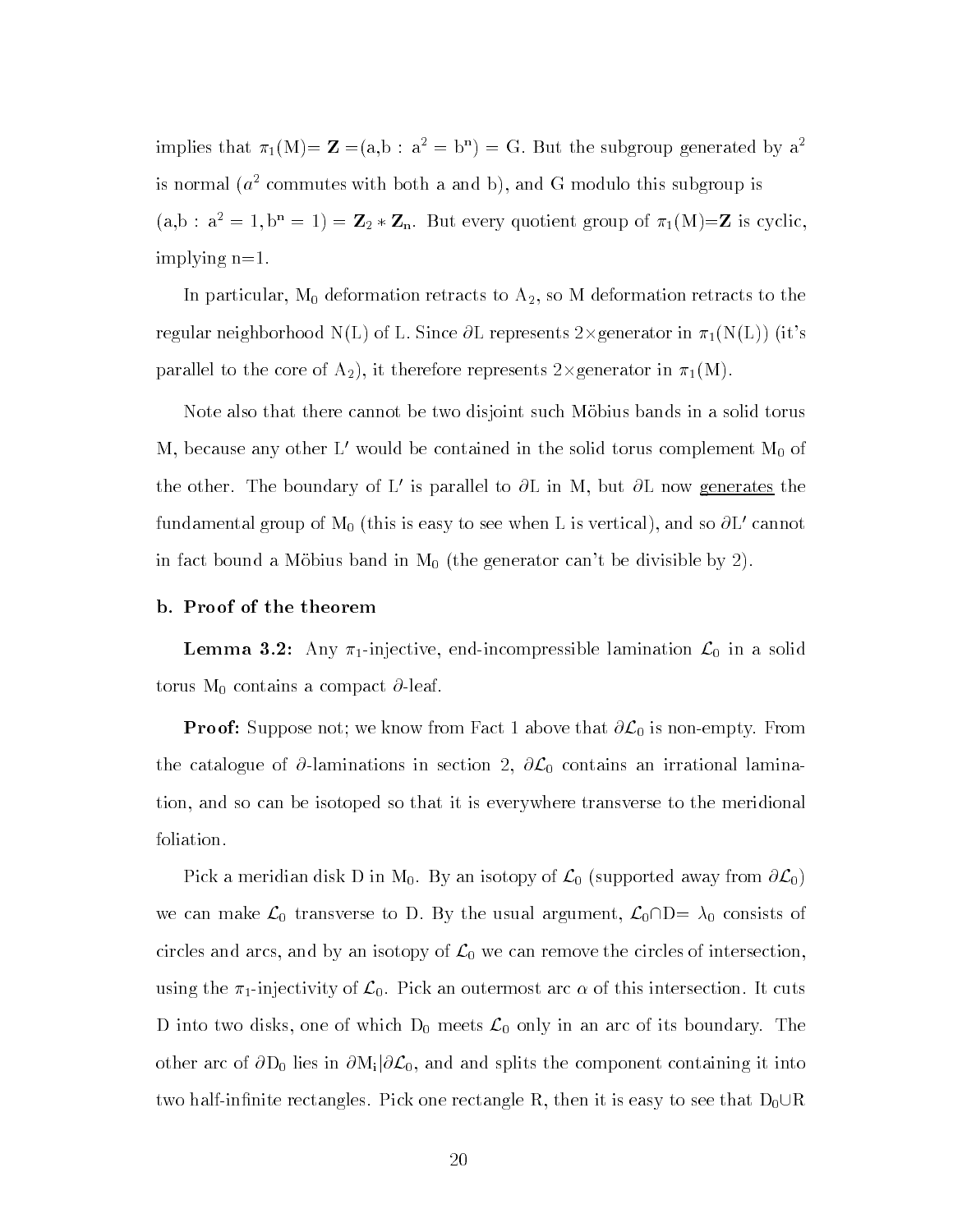is an end-compressing disk for  $\mathcal{L}_0$ , because  $\mathcal{L}_0$  is transverse to  $\partial M_i$ , contradicting the end-incompressibility of  $\mathcal{L}_0$ .

**Proposition 3.3:** Every compact loop in  $\partial \mathcal{L}_0$  is contained in a compact leaf of  $\mathcal{L}_0$ .

**Proof:** We will proceed by exhaustion. For a different proof, arguing by contradiction, see [1].

If the loop is null-homotopic in  $M_0$ , then it bounds a meridional disk leaf of  $\mathcal{L}_0$ . Therefore, we can assume that it is not meridional. If any leaf L containing a compact  $\partial$ -loop is non-orientable, then by Fact 5, it is a Möbius band, hence compact. If we split  $\mathcal{L}_0$  along L, and then split  $M_0$  along L, we get a new lamination in a new solid torus, with all the same essentiality properties that the originals had. But this lamination now has no Möbius band leaves, by Fact 5  $(\mathcal{L}_0$  had at most one). In other words, after possibly splitting  $\mathcal{L}_0$  and  $M_0$ , we can assume that  $\mathcal{L}_0$ contains no non-orientable leaf with a compact  $\partial$ -component.

Now let  $\Delta$  be a meridonal disk of  $\mathrm{M}_0,$  which we may assume meets  $\partial \mathcal{L}_0$  transversely, and meets each compact loop of  $\mathcal{L}_0$  tautly. By an isotopy of  $\mathcal{L}_0$  supported away from  $\partial M_0$ , we may make  $\mathcal{L}_0$  transverse to  $\Delta$ , and by a further isotopy we can remove any loops of  $\mathcal{L}_0 \cap \Delta = \lambda$ .  $\lambda$  then consists of compact arcs, which fall into a finite number of parallel families.

It is easy to see by inspection that the collection of compact loops  $C$  of  $\partial \mathcal{L}_0$  is closed in  $\partial \mathcal{L}_0$ . But also the collection  $\mathcal{C}_0$  of loops in C which are in the boundary of a compact leaf of  $\mathcal{L}_0$  is open and closed in  $\mathcal{C}$ ; the leaf L must be an annulus because  $\pi_1(L)$  injects in  $\pi_1(M_0) = Z$ . Call the boundary components of L  $\gamma_1$  and  $\gamma_2$ . It is easy to see that an arc  $\alpha$  of  $\lambda$  emanating from  $\gamma_1$  has its other endpoint in  $\gamma_2$  (otherwise L contains an orientation-reversing loop), and L split along  $\alpha$  is a disk, with boundary  $\delta_1 \cup \alpha \cup \delta_2 \cup \bar{\alpha}$ . This disk then lifts to a disk in any nearby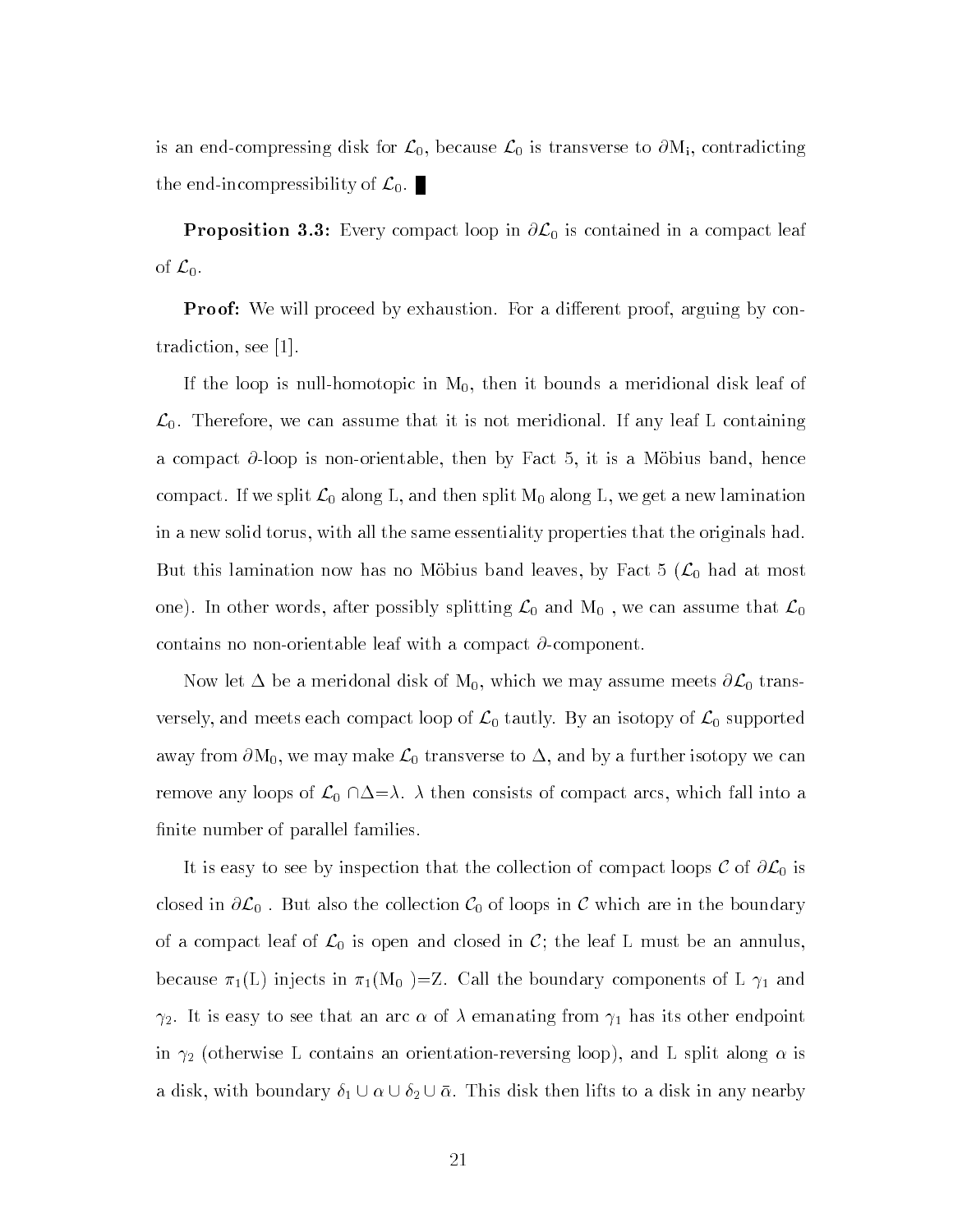leaf in the normal fence over L; in particular, its boundary lifts to a closed loop. This implies that if there is a compact loop  $\gamma$  lying close enough to  $\gamma_1$  (say), then  $\delta_1$  lifts to a closed loop in the leaf containing  $\gamma$ , so  $\alpha$  and  $\bar{\alpha}$  are mapped onto one another, so  $\delta_2$  also lifts to a closed loop. Therefore the leaf of  $\mathcal{L}_0$  containing  $\gamma$  has two compact  $\partial$ -components; by Fact 3, it is then an annulus, hence compact. This shows that the set of loops bounding compact leaves is open in  $\mathcal C$ . Showing  $\mathcal C_0$  is closed is easier; the set of compact leaves of a lamination  $\mathcal{L}_0$  is always closed [15, Lemma 1.2, so its set of  $\partial$  components is also closed.

Suppose now that  $\mathcal{C}\backslash\mathcal{C}_0$  is not empty. It then follows from the above that there is an arc of  $\lambda$  emanating from an element  $\gamma$  of  $\mathcal{C}\setminus\mathcal{C}_0$  whose other endpoint is in a non-compact leaf. Because  $\mathcal{C}\backslash\mathcal{C}_0$  is closed, we can find an outermost such arc  $\alpha$ (i.e., one cutting off a subdisk  $\Delta_0$  of  $\Delta$  which misses  $\mathcal{C}\setminus\mathcal{L}_0$   $(\gamma\cap\alpha)$ ).  $\gamma$  is isolated in C on the  $\Delta_0$ -side, because  $\mathcal{C}_0$  is closed; and the arcs of  $\lambda$  joining the loops of  $\mathcal{C}_0$  to one another one the  $\Delta_0$ -side fall into a finite number of parallel families, so there are a finite number of innermost such arcs (i.e., closest to  $\alpha$ ), contained in a finite number of annulus leaves of  $\mathcal{L}_0$ . If we remove small neighborhoods of these annuli, we split M<sub>0</sub>into a finite number of solid tori (with  $\mathcal{L}_0$  meeting each solid torus in a  $\pi_1$ -injective and end-incompressible lamination), and in the component containing  $\gamma$ , (what is left of)  $\Delta_0$  no longer meets any other compact loops.

Figure 5: Finding the other compact loop

Now look at the arc  $\alpha$  and the leaf of  $\partial \mathcal{L}_0$  it joins to  $\gamma.$  We must have a situation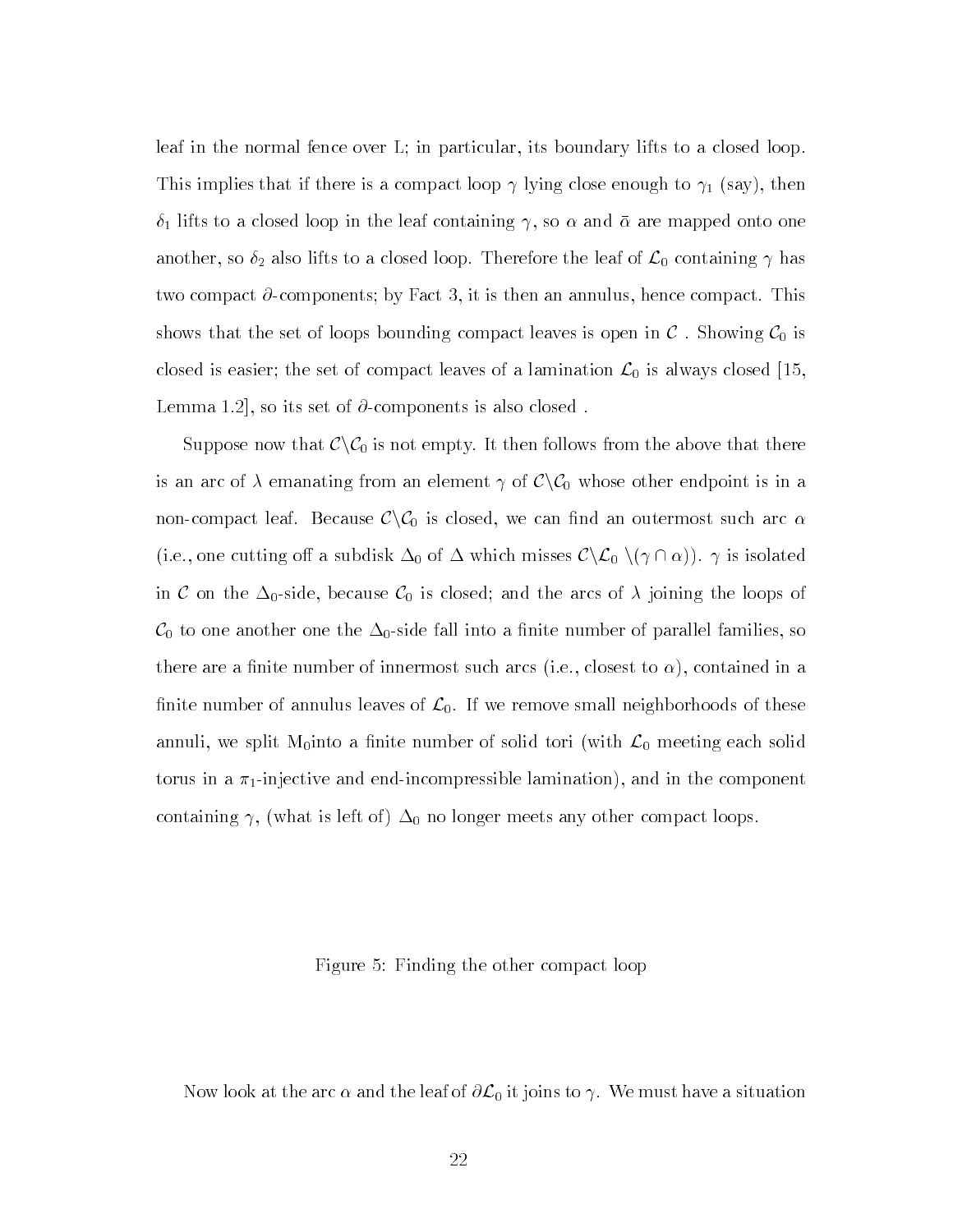like one of those pictured in Figure 5. If the other endpoint is in a Kronecker leaf (Figure 5a), or in the 'inner half' of a Reeb leaf (Figure 5b), then it is easy to find an end-compressing disk for  $\mathcal{L}_0$ , a contradiction. If it is on the outer half of a Reeb leaf  $\ell_0$ , then we will iterate our chase, to find a contradiction.

Notice first that all of the arcs of  $\lambda$  in  $\Delta_0$  must be parallel, otherwise we can find an end-compressing disk (Figure 6a). If we follow  $\ell_0$  around, it will return to  $\Delta_0$ again at a point  $x_0$  after travelling at net 0-times around  $\partial M_0$ vertically, and there is an arc  $\alpha_0$  joining  $\ell_0$  to the outer half of some other Reeb leaf  $\ell_1$  (otherwise we can find an end-compressing disk (Figure  $6b,c$ ). We can continue this construction, finding a sequence of arcs  $\alpha_i$  of  $\lambda$ , which have a limit  $\alpha_{\infty}$  in  $\lambda$ . But it is easy to see (by lifting the picture to the universal cover of  $M_0$  (Figure 6d)) that the endpoints of  $\alpha_{\infty}$  are in the same leaf of  $\partial \mathcal{L}_0$ , and split off an arc  $\beta$  which wraps around  $\partial M_0$ a net 0-times longitudinally. Therefore,  $\alpha_{\infty} \cup \beta$  is a null-homotopic simple loop in a leaf L of  $\mathcal{L}_0$ , so bounds a disk in L. But it is easy to see that our construction (the  $\alpha_i \cup$  the arcs of the  $\ell_i$ ) string together to form a half-line spiralling in on  $\alpha_{\infty} \cup \beta$ , implying non-trivial holonomy around the boundary of a disk, which is impossible.

#### Figure 6: various cases

Consequently,  $C_0 = C$ , i.e., every compact loop of  $\partial \mathcal{L}_0$  is contained in a compact leaf of  $\mathcal{L}_0$ .

To complete the theorem, consider our 'essential' lamination  $\mathcal{L}_{\text{o}}.$  By Lemma 3.2,  $\partial \mathcal{L}_0$  contains a compact loop  $\gamma$ . Choose the Seifert-fibering of the solid torus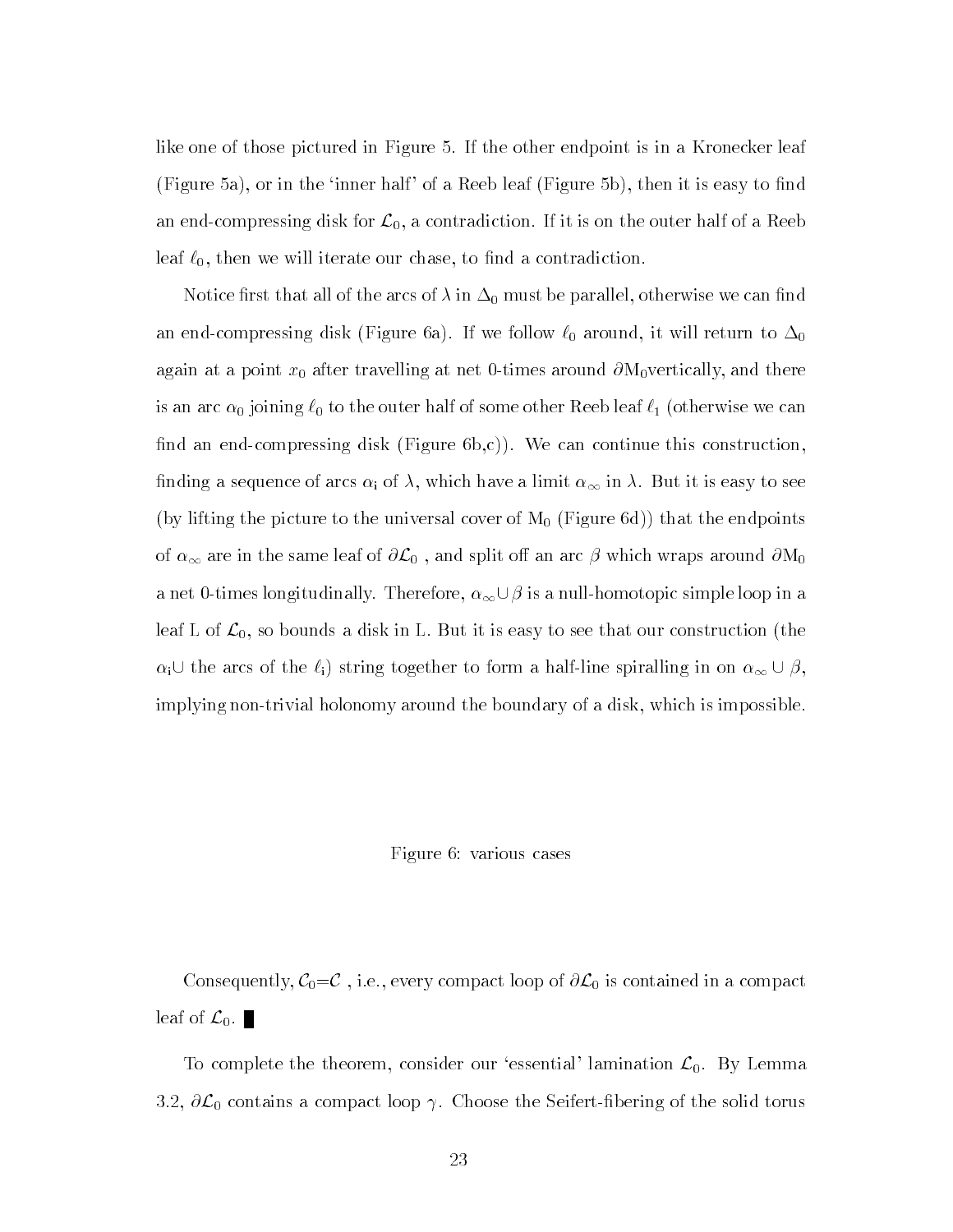$\rm M_0$  whose regular fiber in  $\partial\rm M_0$  is isotopic to  $\gamma.$  Since every compact loop of  $\partial{\cal L}_0$  is parallel to  $\gamma$ , we can, after an isotopy of of  $\mathcal{L}_0$  supported near  $\partial M_0$ , assume that every compact loop of  $\partial \mathcal{L}_0$  is a fiber of M. Now by the proposition every leaf of  $\mathcal{L}_0$ which contains a compact  $\partial$ -loop is compact. They have vertical boundaries, and so by the facts above, each can be isotoped to be vertical in M. They can in fact be so isotoped simultaneously; the leaves fall into a finite collection of parallel families. and each family can be isotoped in turn, from the innermost out; think of isotoping the innermost leaf of the family to the boundary and then back in slightly; this is an ambient isotopy which makes the entire family vertical. Subsequent isotopies will be supported away from the ones which have already been straightened. This isotopy gives the vertical sublamination  $\mathcal{L}_1$  of the theorem.

Now consider the leaves of  $\mathcal{L}_0$  which are not in  $\mathcal{L}_1$ . These leaves all have noncompact boundary (which we assume runs transverse to the foliation of  $\partial M_0$  by fiber circles), and so limit on leaves of  $\mathcal{L}_1$ . From holonomy considerations, this limiting takes place in a very simple way; see Figure 7a.

# Figure 7: making the other leaves horizontal

Thus in each component M<sub>1</sub> of M<sub>0</sub>| $\mathcal{L}_1$ , it is possible to arrange the leaves of  $\mathcal{L}_0$ , by an isotopy supported away from  $\partial M_0$ , to meet a saturated neighborhood of the boundary of the component as in Figure 7b. It is easy then to see that  $\mathcal{M}_0 = \mathcal{L}_0 \cap (M_1 \text{int}(N(\mathcal{L}_1))$  is  $\pi_1$ -injective in  $M_2 = M_1 \text{int}(N(\mathcal{L}_1))$  (we have just removed half-infinite rectangular 'tails' from the leaves of  $\mathcal{L}_0$ , and the solid torus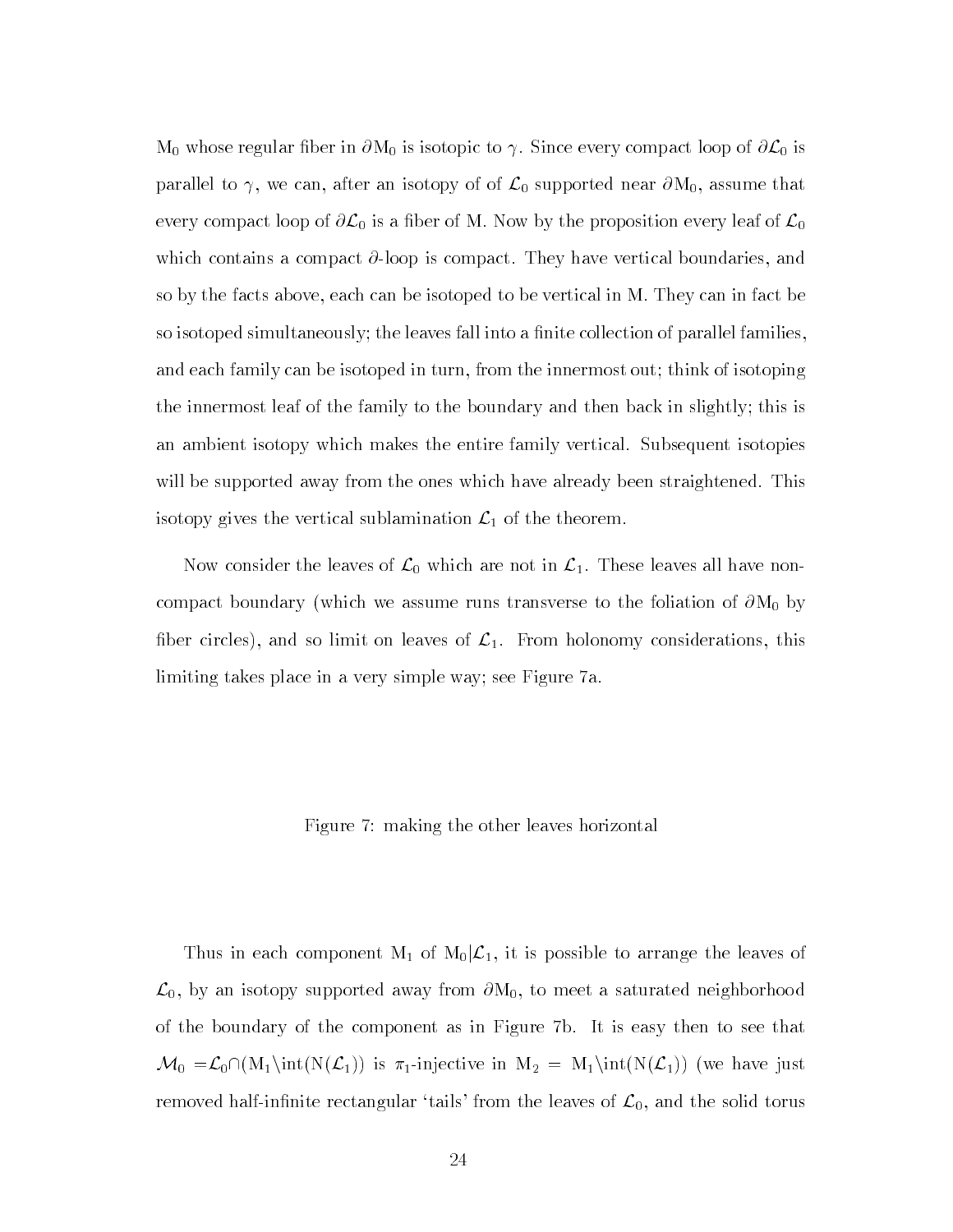$M_2$   $\pi_1$ -injects into  $M_0$ ), and end-incompressible (a monogon for  $\mathcal{M}_0$  is a monogon for  $\mathcal{L}_0$ , since  $\mathcal{L}_0$  is transverse to  $\partial M_1$ ). Also, its  $\partial$ -lamination is transverse to the circle fibering of  $\partial M_1$  induced from  $M_0$ , so it has no trivial leaves. Consequently, by the proof above, it either consists of meridian disks, or it contains an annulus or Mobius band leaf L. If the latter occurs, then L has boundary transverse to the vertical fibering of  $\partial M_2$  induced from  $M_0$ , and so meets every fiber of  $\partial M_2$ . In particular, since  $\partial M_2 \cap \partial M_0 \neq \emptyset$ ,  $\partial L$  meets  $\partial M_0$ .

Now, there is an arc  $\alpha$  in L which together with an arc  $\delta$  in  $\partial\mathrm{M}_2$  bounds a disk D in M<sub>2</sub> (if L is an annulus this is because it is  $\partial$ -parallel; if L is a Mobius band, look at the boundary of a regular neighborhood of L; it is a  $\partial$ -parallel annulus, which supports such a disk, and then project back). By an isotopy of D (leaving  $\alpha$  in L and  $\delta$  in  $\partial M_2$ ) we can arrange that  $\delta$  is contained in an annulus A of  $\partial M_2\cap\partial M_0$ , and so we can make it lie in a circle ber of this annulus. We may also assume that D is transverse to  $\mathcal{L}_0$ , meeting it in a collection of compact arcs.

Now consider in what leaves of  $\partial\mathcal{L}_{0} {\subseteq} \partial\mathrm{M}_{0}$  the endpoints of  $\delta$  are lying in. None of the circle loops of  $\partial \mathcal{L}_0$  meet A, so these points are contained in (distinct; these leaves run transverse to the circle fibering of  $\partial M_0$  non-compact leaves of  $\partial \mathcal{L}_0$ . Therefore (see Figure 7c)  $\delta$  together with a pair of half-infinite arcs in  $\partial \mathcal{L}_0$  cut off a half-infinite rectangle in  $\partial M_0$ ; this together with the disk D form a monogon for  $\mathcal{L}_0$ ; embedded in this is a end-compressing disk for  $M_0|\mathcal{L}_0$  (essential because its 'tail' is in  $\partial M_0$ , which is transverse to  $\mathcal{L}_0$ .

This gives us a contradiction, so  $\mathcal{M}_0$  consists of meridian disks with boundary transverse to the circle bering; an isotopy rel boundary makes this a collection of <u>horizontal</u> disks. Doing this for all of the components of  $M_0\backslash \mathcal{L}_1$  gives an isotopy of  $\mathcal{L}_0$  which makes every leaf of  $\mathcal{L}_0 \backslash \mathcal{L}_1$  horizontal, in our chosen Seifert-fibering of  $M_0$ .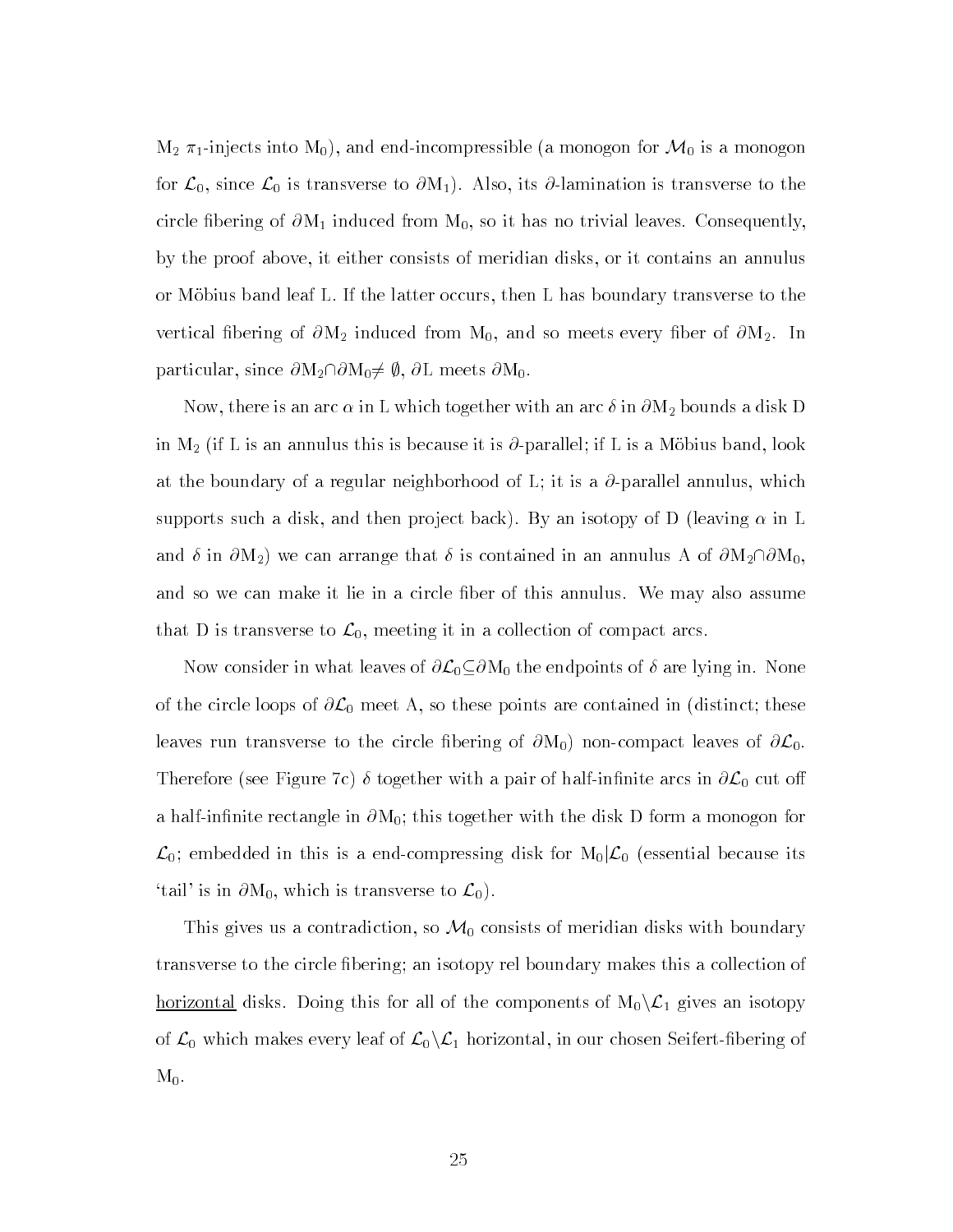Since the lamination in the saturated neighborhood is also clearly horizontal, this implies that the leaves of  $\mathcal{L}_0\backslash\mathcal{L}_1$  can be isotoped, rel  $\mathcal{L}_1$ , to be horizontal in M0. By gluing back, we have then arranged that

(\*) the leaves in the complement of the vertical sublamination of  $\mathcal{L}_0$  found above can be isotoped (rel the vertical sublamination) so that they are horizontal

Since these leaves are just disks with half-infinite rectangles glued to them, they are also simply-connected. This completes our proof.

# 4. A special case:  $\partial M \neq \emptyset$  and  $\mathcal{L} \cap \partial M = \emptyset$

In this section we give a proof of the theorem in the case stated in the title. In the next section we give the general proof; this preliminary result will need to be used in that proof.

In this case in fact only one of the stated conclusions can occur:

**Theorem 4.1:** If  $\mathcal{L}$  is an essential lamination in the compact, orientable Seifert-fibered space M, with  $\partial M \neq \emptyset$  and  $\mathcal{L} \cap \partial M = \emptyset$ , then up to isotopy,  $\mathcal L$  contains a vertical sublamination.

The idea of the proof (as in the general case) is to split M up into a collection of solid tori M<sub>i</sub>, and then isotope  $\mathcal L$  so that it meets each solid torus in a  $\pi_1$ -injective lamination  $\mathcal{L}_i \subseteq M_i$  with no  $\partial$ -parallel disk leaves. In each solid torus it is therefore is an `essential' lamination, and so our structure theorem of the previous section tells us what each looks like.

The proof here involves a somewhat different decomposition of M into solid tori than the one described in section 2. The base of the Seifert-bering is a compact surface with boundary. It is well-known that such a surface can be split along proper arcs to give a disk; splitting along additional arcs, as necessary, we can split the surface into a collection of disks, each containing at most one multiple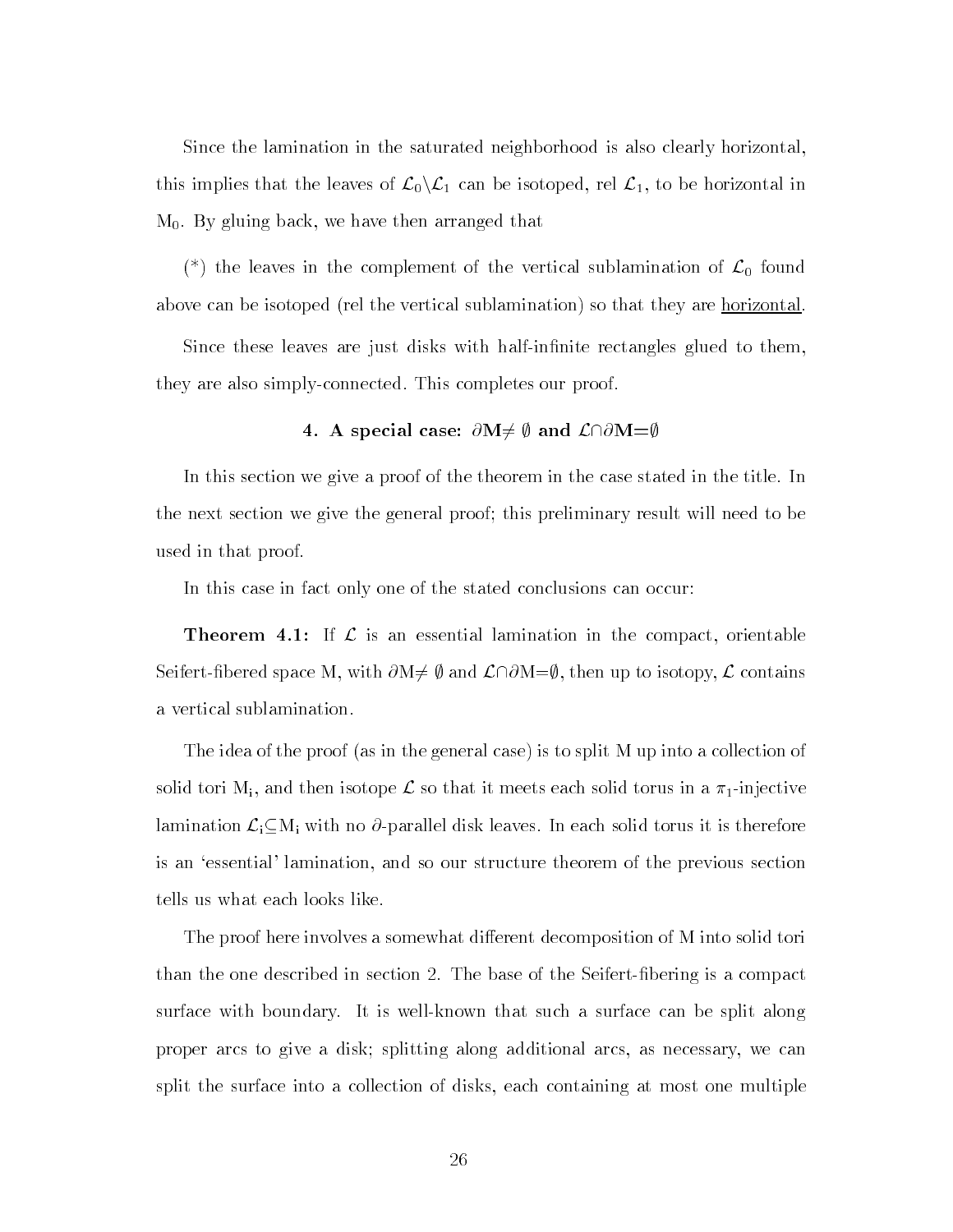point (=image of a multiple fiber) of the Seifert-fibering. Then as before, the inverse images of these disks are solid tori; the difference here is that each of the solid tori of the decomposition meets  $\partial M$  in one or more annuli, and  $\mathcal L$  does not meet these annuli (because it misses the boundary). Let  $A=$  the union of the inverse images of the splitting arcs; it is a finite union of annuli. By an isotopy of  $\mathcal L$  we can make transverse to A, and by the usual methods, we can remove any trivial circles of  $\mathcal L$  transverse to A, and by the usual methods, we can remove any trivial circles of intersection from  $\mathcal L \cap A = \lambda$ .  $\lambda$  is then incompressible in A, so any compact loop in  $\lambda$  is parallel to  $\partial A$ ; by an isotopy of  $\mathcal L$  we can make such loops vertical in A. Set  $\mathcal{L}_i = \mathcal{L} \cap M_i$ .

Each  $\mathcal{L}_i$  is  $\pi_1$ -injective in M<sub>i</sub>, by Lemma 2.1, sine M\int(M<sub>i</sub>) is Seifert-fibered with non-empty boundary, hence is irreducible (see, for example,  $[Ha]$ ), and  $\partial \mathcal{L}_i$ contains no meridonal loops (they would have to meet  $M_i\cap\partial M$ ).

Therefore each  $\mathcal{L}_i$  is an 'essential' lamination in the solid torus  $M_i$  which contains it. Now if  $\mathcal{L}\cap A=\emptyset$ , then  $\mathcal{L}_i\cap\partial M_i =\emptyset$  for all i. But then by Fact 1,  $\mathcal{L}_i=\emptyset$  for all i, so  $\mathcal{L}=\emptyset$ . If  $\mathcal{L}\cap A\neq\emptyset$ , then for some i,  $\partial\mathcal{L}_i$  contains vertical loops, and so some  $\mathcal{L}_i$ contains a vertical sublamination. Now consider all of the vertical sublaminations in all of the  $\mathcal{L}_i$ . They each meet  $\partial M_i$  in the (entire) collection of vertical loops of  $\partial \mathcal{L}_i$ , and so they glue together across the  $A_j$  to give a lamination in M, which is the vertical sublamination of  $\mathcal L$  required by the theorem.

### 5. Proof in the general case

For convenience we will assume that M is closed;  $\partial M = \emptyset$ . The proof in the bounded case is entirely similar, although some of the isotopies must be constructed slightly differently.

We think of M as a union of (embedded) solid tori  $M_i = \pi^{-1}(\Delta_i)$ ,  $i=1,...,r$ which meet one another in the annuli  $A_j$  in their boundaries. We set  $S=\pi^{-1}(F^{(0)})$ the collection of sentinel bers of the decomposition of M into solid tori.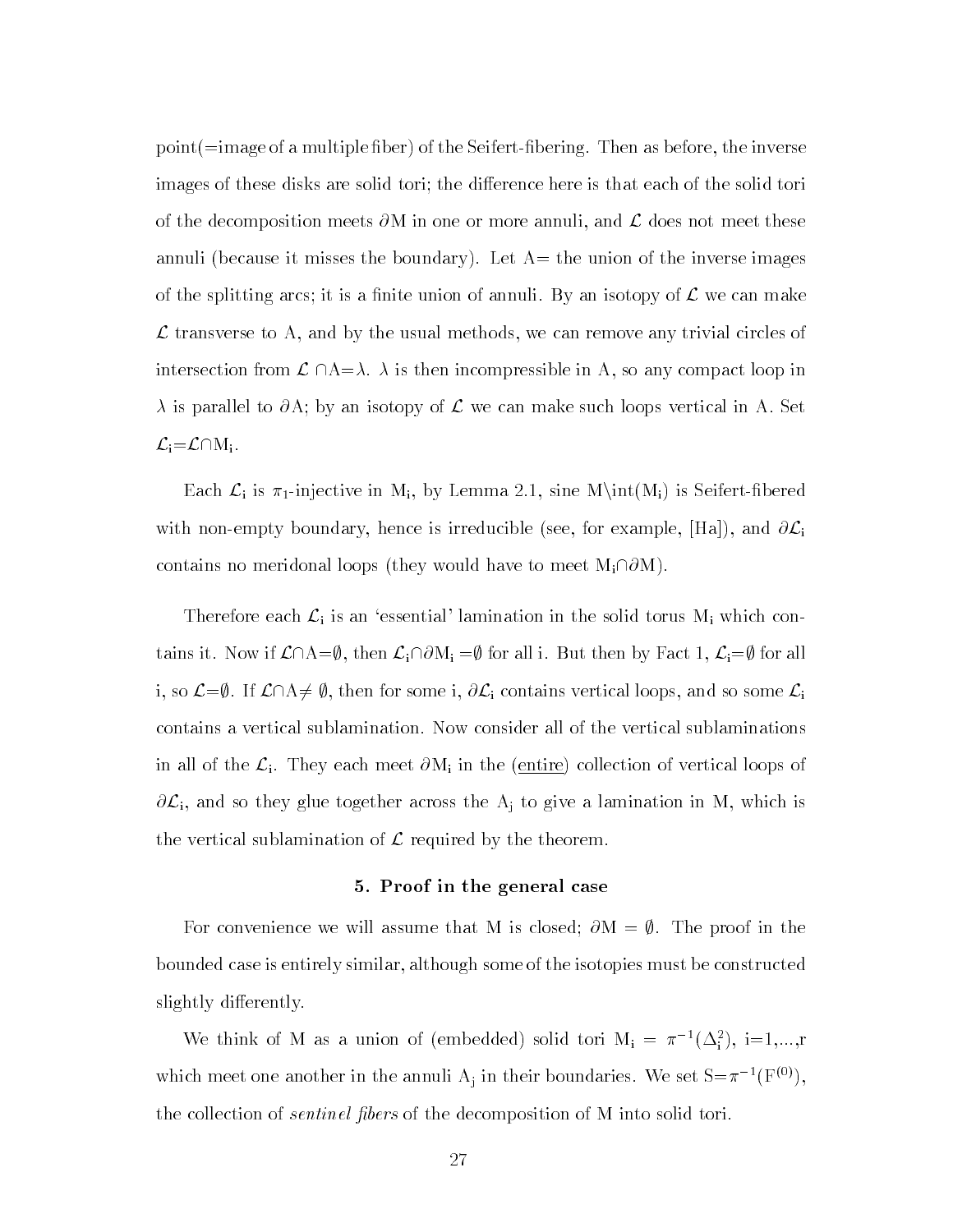#### a. The isotopy process

The strategy of the proof is to set up an isotopy process, i.e., a sequence of isotopies I<sub>i</sub> which will, one by one, isotope  $\mathcal L$  to meet the  $i^{th}$  solid torus  $(j \equiv i (\text{mod}$ r)) only in horizontal disks, while at the same time controlling the intersection of  $I_j(\mathcal{L})$  with the sentinel fibers S. What we will see is that if at any stage of the process we are unable to continue the isotopy process, we can use this information to find a vertical sublamination of  $\mathcal L$  (after possibly splitting one of the leaves of  $\mathcal{L}$ ). Otherwise, we are able to continue the isotopy process indefinitely, and then we will be able to see that (larger and larger pieces of)  $\mathcal L$  begin to limit on (larger and larger pieces of) some lamination  $\mathcal{L}_0$ , which, by its construction, is horizontal; as it turns out,  $\mathcal{L}_0$  is in fact isotopic to a sublamination of  $\mathcal{L}$ .

We have seen how to isotope a lamination so that it meets a (vertical) solid torus M<sub>i</sub> in a lamination  $\mathcal{L}_i$  with  $\pi_1$ -injective leaves  $(M\backslash M_i)$  is irreducible because it is Seifert-bered with non-empty boundary (see [7])). Consider now how this isotopy affects  $\mathcal{L} \cap S$ , the intersection of  $\mathcal{L}$  with the sentinel fibers S. This isotopy was achieved by doing surgery on  $\mathcal L$  in the solid torus, and then throwing away any 2-spheres which are created. In terms of the sentinel fibers, this means that  $\mathcal{L}\cap\mathcal{S}$ (after surgery) is contained in  $\mathcal{L}\cap S$  (from before the surgery). This is what we mean by controlling the isotopies. We will call an isotopy which has this control conservative.

Now after this (preliminary) isotopy, we have arranged that  $\mathcal{L}\cap M_i=\mathcal{L}_i$  is  $\pi_1$ injective in M<sub>i</sub>. It is also end-incompressible, and contains no spheres or  $\partial$ -parallel disks (by construction), so it is 'essential'. By the Theorem it then either consists of meridional disks, or contains a vertical sublamination w.r.t. some Seifert-bering of  $M_i$  (not necessarily the one that it inherits from M).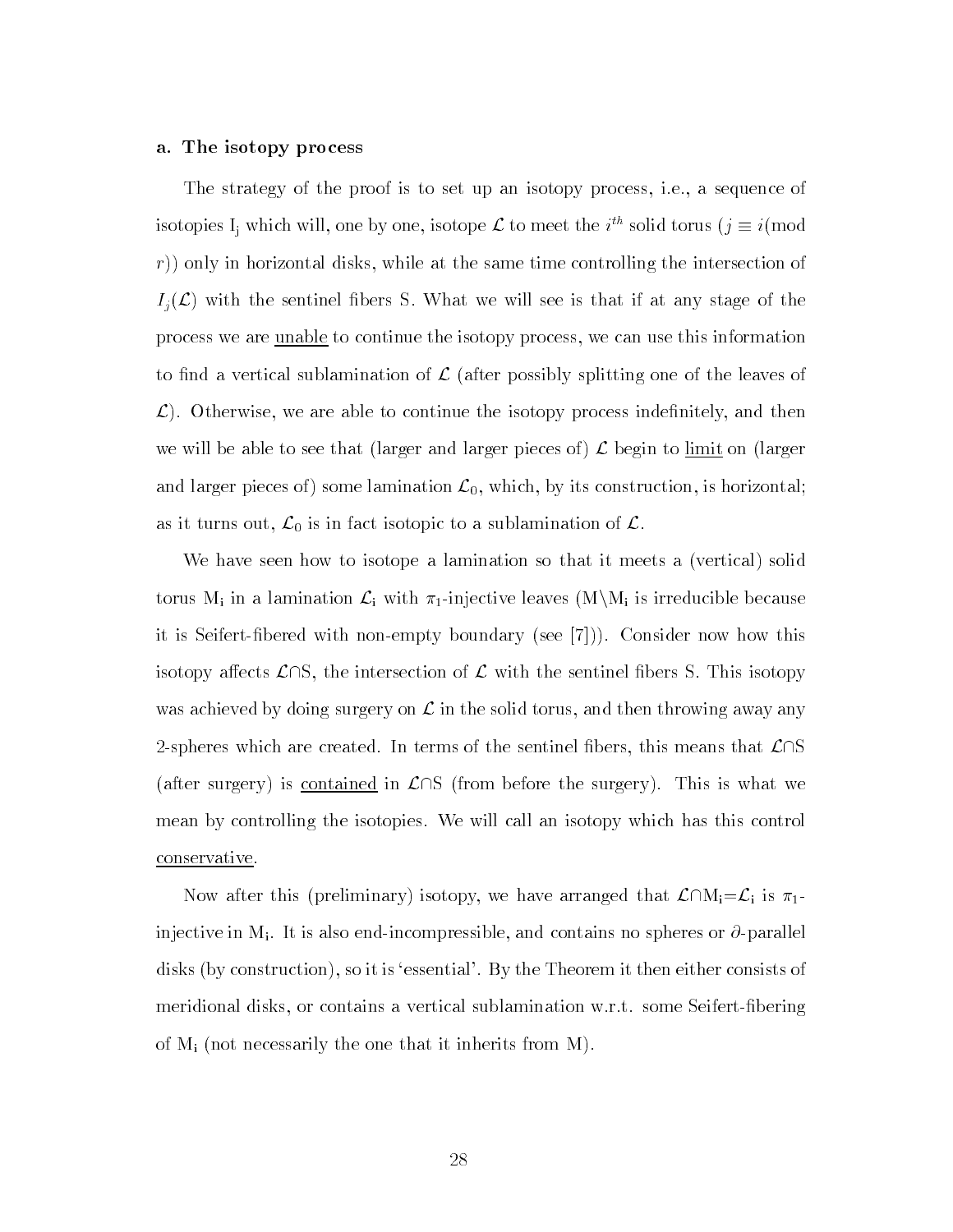Let us consider first the case that  $\mathcal{L}_i$  consists of <u>meridional disks</u>. We wish to show that, by an isotopy of  $\mathcal L$  which controls the intersection of  $\mathcal L$  with S, we can make  $\mathcal L$  meet  $M_i$  in a collection of taut disks (meaning each disk meets each annulus of  $\partial M_i|S$  in essential arcs). To do this, consider  $\lambda = \partial \mathcal{L}_i \subseteq \partial M_i$ , and its intersection with each annulus complement  $A_j$  of S in  $\partial M_i$ . This intersection consists of a finite number of parallel families of essential and trivial arcs in Aj.

Note that because  $\lambda$  is (assumed to be) carried by a train track  $\tau = {\rm B}{\cap}\partial {\rm M}_{\rm i},$ there is an upper bound on the number of times a loop in  $\lambda$  can meet S (the loops fall into a finite number of loops parallel  $\underline{\text{in}}\tau$ ; each loop in a family meets S the same number of times). Now, any collection of trivial arcs in an  $A_j$  can be removed by an isotopy of  $\mathcal L$  supported in a neighborhood of the disk which the innermost arc of the family splits off from  $A_i$ . This reduces the number of times the loops of  $\lambda$  containing these arcs meets S. By an inductive use of this process, eventually every loop of  $\lambda$  must be taut. Note that this isotopy never adds points to  $\mathcal{L} \cap S$ only removes them.

If, on the other hand,  $\partial \mathcal{L}_i$  contains non-meridional loops, then  $\mathcal{L}_i$  contains an annulus or Möbius band leaf. Look at the collection C of compact leaves of  $\mathcal{L}_i$ ; it is a (closed) sublamination of  $\mathcal{L}_i$ .  $C \cap \partial M_i$  consists of a collection of parallel loops in  $\partial M_i$ ; by a process similar to that just described, we can make these loops meet S tautly.

There are now two cases to consider:

**Case 1:**  $\partial C \subseteq \partial M_i$  runs parallel to S (i.e.,  $C \cap S = \emptyset$ ), or C contains a Möbius band leaf. Then (see Fact 6 of section 3 for the Mobius band case) we can isotope C (in so doing isotoping  $\mathcal{L}$ ) so that C contains a circle fiber of M. Therefore, possibly after splitting  $\mathcal L$  along the leaf containing the fiber, we may assume that  $\mathcal L$  misses a circle fiber  $\gamma$  of M, and therefore misses a small (fibered) neighborhood of  $\gamma$ ,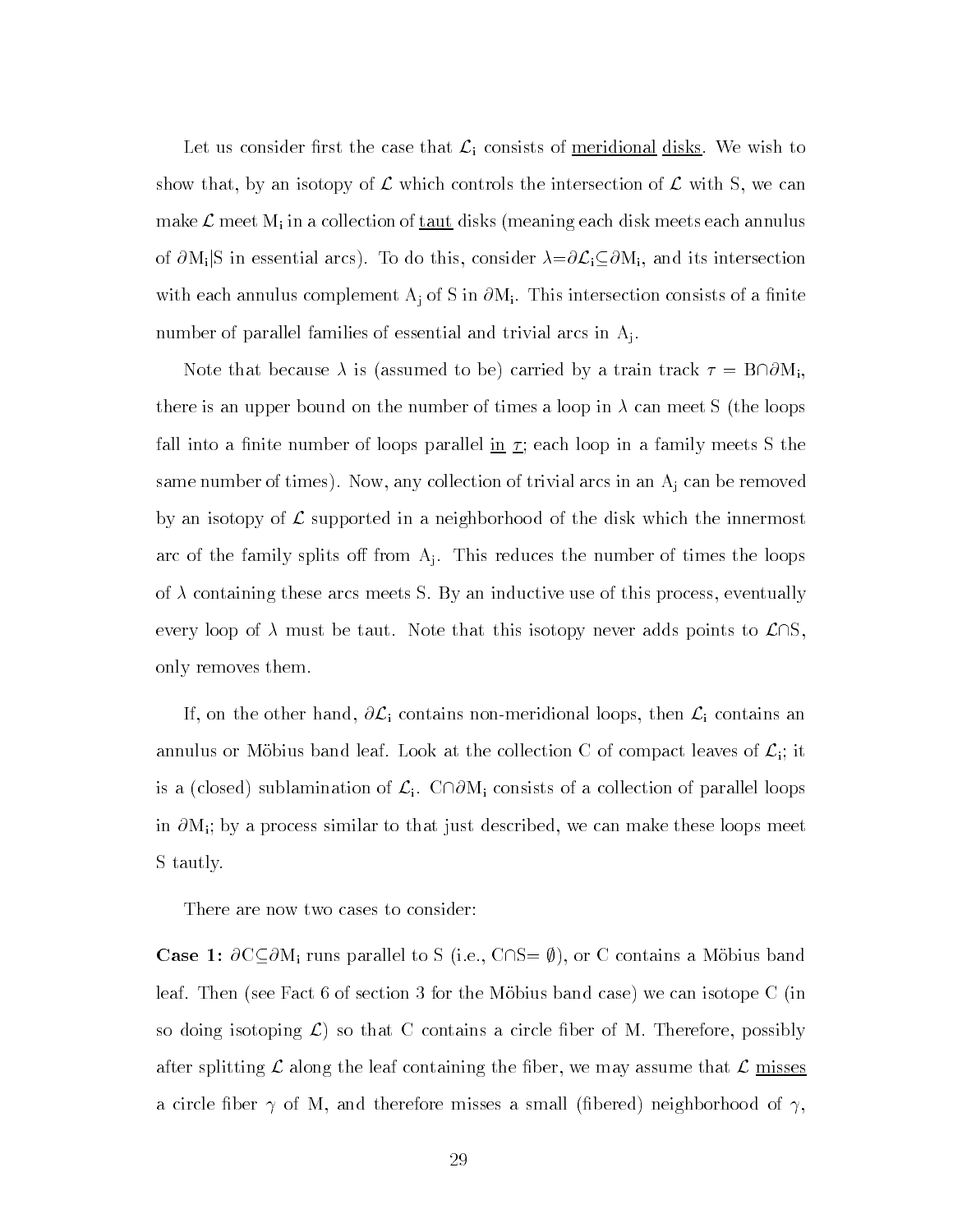and so we can consider  $\mathcal{L}\subseteq \mathcal{M}\in(N(\gamma))=M_0$ . Now, thought of in  $M_0$ ,  $\mathcal{L}$  is still essential:  $\pi_1$ -injectivity of leaves follows from the injectivity of the composition  $\pi_1(L) \to \pi_1(M_0) \to \pi_1(M)$ ,  $\partial$ -injectivity is vacuous ( $\mathcal L$  misses  $\partial M_0$ ), irreducibility of  $M_0\mathcal{L}$  follows because  $\gamma$  is essential in  $M\mathcal{L}$ , and end-incompressibility follows easily (because  $M_0$  is a codimension-0 submanifold of M).

Therefore by Theorem 4.1,  $\mathcal L$  contains a vertical sublamination  $\mathcal L_0$  in  $M_0$ , and hence contains a vertical sublamination in M. We had to split  $\mathcal L$  open to find this sublamination; we need to show that  $\mathcal L$  also contains a vertical sublamination before splitting.

Consider the component N of  $M/\mathcal{L}$  created by the splitting. It is a (possibly non-compact) I-bundle, and it has one or two boundary components which are leaves of  $\mathcal{L}$ . It is easy to see that they are contained in the vertical sublamination of  $\mathcal L$  (they are the first leaves that the vertical annuli would meet travelling away from  $\partial M_0$ , so the leaves contain vertical loops). Therefore N is saturated by circle fibers, so it is a Seifert-fibered I-bundle, with vertical  $\partial I$ -subbundle. It is easy to see that such a bundle has a vertical section L (since N is orientable, there are only 4 cases); but by collapsing N onto L, we reverse the splitting, retrieving our original lamination  $\mathcal L$  with the vertical sublamination  $(\mathcal L_0 \setminus \partial N)\cup L$ .

**Case 2:**  $\partial C \subseteq \partial M_i$  meets S, and C does not contain a Möbius band leaf. Then every leaf of C is a  $\partial$ -parallel annulus, and the loops of  $\partial C$  meet S non-trivially and tautly. The leaves of C again fall into a finite number of parallel families in  $M_i$ . Choose an innermost leaf L of an outermost family in C, and choose a  $\partial$ compressing disk  $\Delta$  for L,  $\partial \Delta = \alpha \cup \delta$ , with  $\alpha \subseteq L$  and  $\delta$  contained in a loop of S. By the usual methods we can assume that  $\mathcal L$  meets  $\Delta$  transversely in a collection of arcs.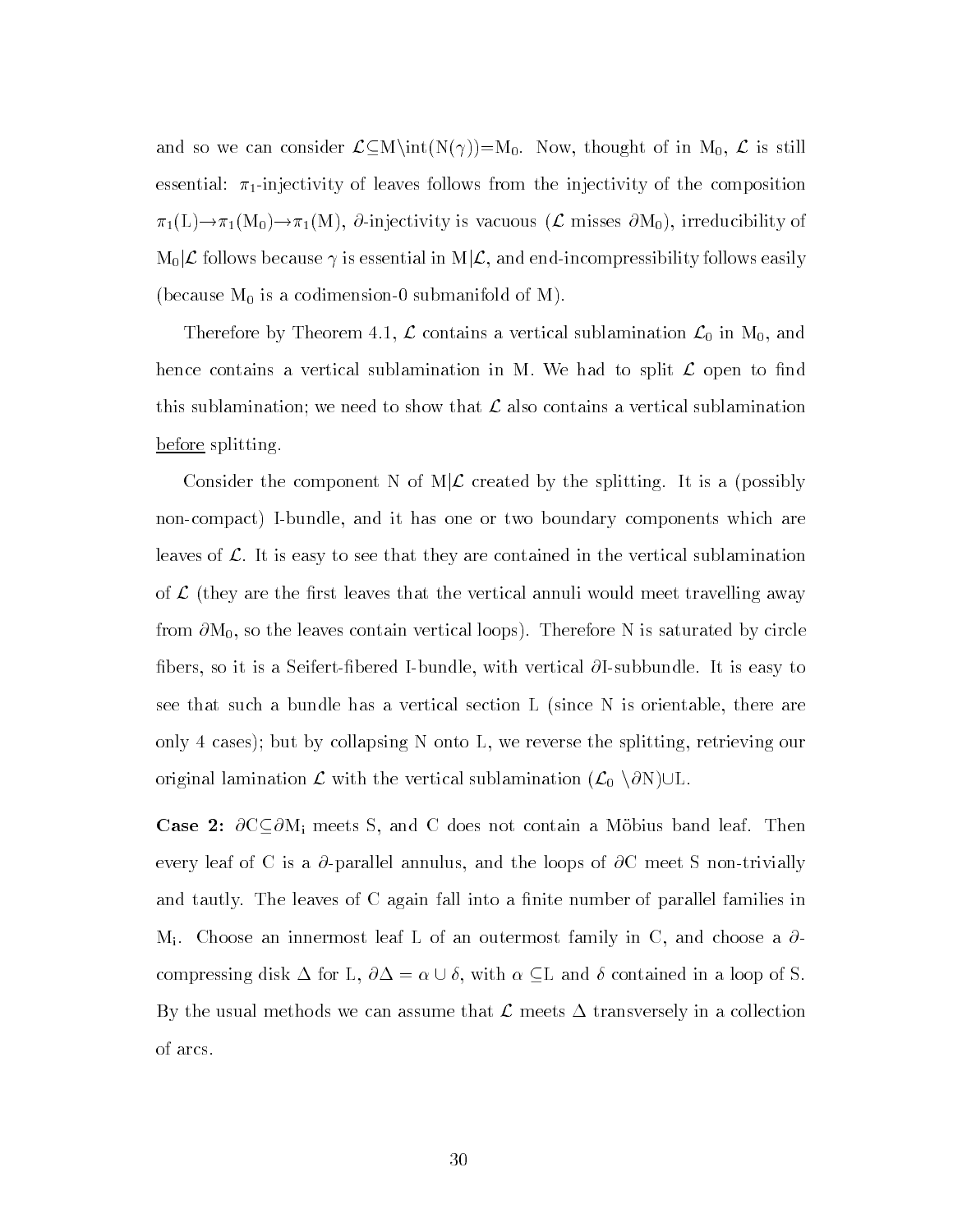# Figure 8: killing annuli

Then by doing a  $\partial$ -surgery on  $\mathcal L$  using (a disk slightly larger than)  $\Delta$ , we can split the annulus leaves in the same family as L into a collection of trivial disks (see Figure 8), which we can then isotope away using our previous methods. Note that this creates no new families of annuli or Mobius bands; the effect of surgery on leaves near L is to cut off half-infinite rectangular tails from simply-connected leaves (each parallel family is open and closed in  $\mathcal{L}_i$ ), and cut them into trivial disks. So simply-connected leaves remain simply-connected. It also adds no new points of intersection to S.

After a finite number of such surgeries, we can kill off all of the annulus leaves of C;  $\mathcal{L}\cap M_i$  then must consist of meridional disks (because it is still  $\pi_1$ -injective and end-incompressible), which we treat as before.

The construction above forms the core of our isotopy process. Starting with  $\mathcal{L}$ , either it contains a vertical sublamination or there is a conservative isotopy  $I_1$ so that  $I_1(\mathcal{L})$  meets  $M_1$  in a collection of taut disks. We now continue cyclically through our list of solid tori  $M_1,\ldots,M_r$ , so that at stage j, we are adding to the previous isotopies, trying to make  $I_i(\mathcal{L})$  meet M<sub>i</sub> in taut disks, where

 $j \equiv i (mod r)$ . By the above construction, either this isotopy can be built, or  $\mathcal{L}$ contains a vertical sublamination.

If we therefore assume that  $\mathcal L$  does not contain a vertical sublamination, then are able to construct an infinite sequence of isotopies  $I_i$  with the property that  $I_i(\mathcal{L})$ meets M<sub>i</sub> in a collection of taut disks. If at any stage  $I_i(\mathcal{L})$  meets all of the solid tori  $M_1,\ldots,M_r$  in taut disks, then as in section 4 these disks can be 'straightened'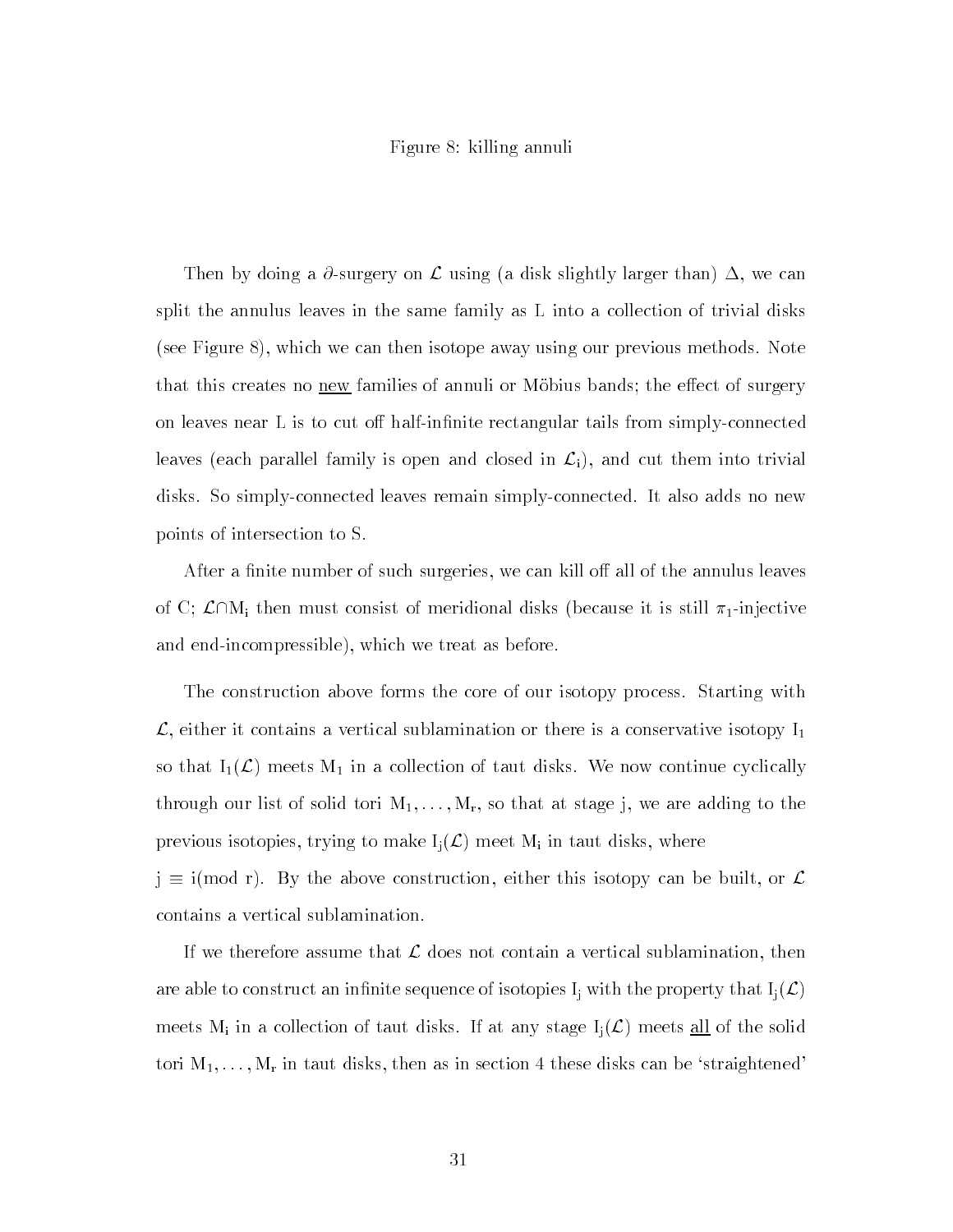out, completing the isotopy of  $\mathcal L$  to a horizontal lamination. Thus  $\mathcal L$  is itself a horizontal lamination.

Because each of the above two situations justify the theorem, we (can and) will assume from now on that neither of them hold; i.e.  $\mathcal L$  does not contain a vertical sublamination, and is not itself isotopic to a horizontal lamination. We will therefore think of these isotopies as defining an infinite isotopy process; we find ourselves forever pushing  $\mathcal L$  around, and are 'not quite' able to make it all horizontal.

We will need a little more notation to continue. We have defined  $I_i$  as the composition of the first j isotopies of  $\mathcal{L}$ , making  $\mathcal{L}$  meet the solid tori M<sub>i</sub> cyclically in taut disks. We will let  $I_{(j)}$  represent any stage of the isotopy between  $I_{j-1}$  and I<sub>j</sub>. We will also let I<sub>j,k</sub> denote the composition I<sub>k</sub>  $\circ$  I<sub>i</sub><sup>-1</sup> (i.e., the composition of the isotopies built <u>between</u> the j<sup>th</sup> and the k<sup>th</sup> stages), so that  $I_{j,k} \circ I_j = I_k$ .

### b. Finding stable arcs

Now we have an isotopy process, and we assume that it continues indefinitely. This means that at no stage does it succeed in pulling  $\mathcal L$  horizontal, but for all j, the isotopy I<sub>i</sub> succeeds in making  $\mathcal L$  meet M<sub>i</sub> in taut disks, where  $j\equiv i(mod r)$ . Now for each j, the points  $I_i(\mathcal{L})\cap S$  form a (closed) collection of points in S, the set of sentinel fibers of our Seifert-fibering. By the construction of the isotopy  $I_i$ , these points were <u>never moved</u> by any of the isotopies that went into the construction of  $I_i$ , i.e., they are <u>stable</u> under these isotopies. In particular, for  $j \leq k$ ,  $I_j(\mathcal{L}) \cap S \supseteq I_k(\mathcal{L}) \cap S$ , i.e., these sets are <u>nested</u>. They are also non-empty; if  $I_i(\mathcal{L}) \cap S = \emptyset$ , then  $\mathcal L$  misses a fiber of M (i.e., any of those in S), and so, by Theorem 4.1, contains a vertical sublamination. But we have assumed  $\mathcal L$  contains no such sublamination.

So we have a nested sequence of closed, non-empty subsets of the compact set S; their intersection  $\cap (I_j(\mathcal{L}) \cap S) = P_0$  is therefore non-empty. P<sub>0</sub> in fact meets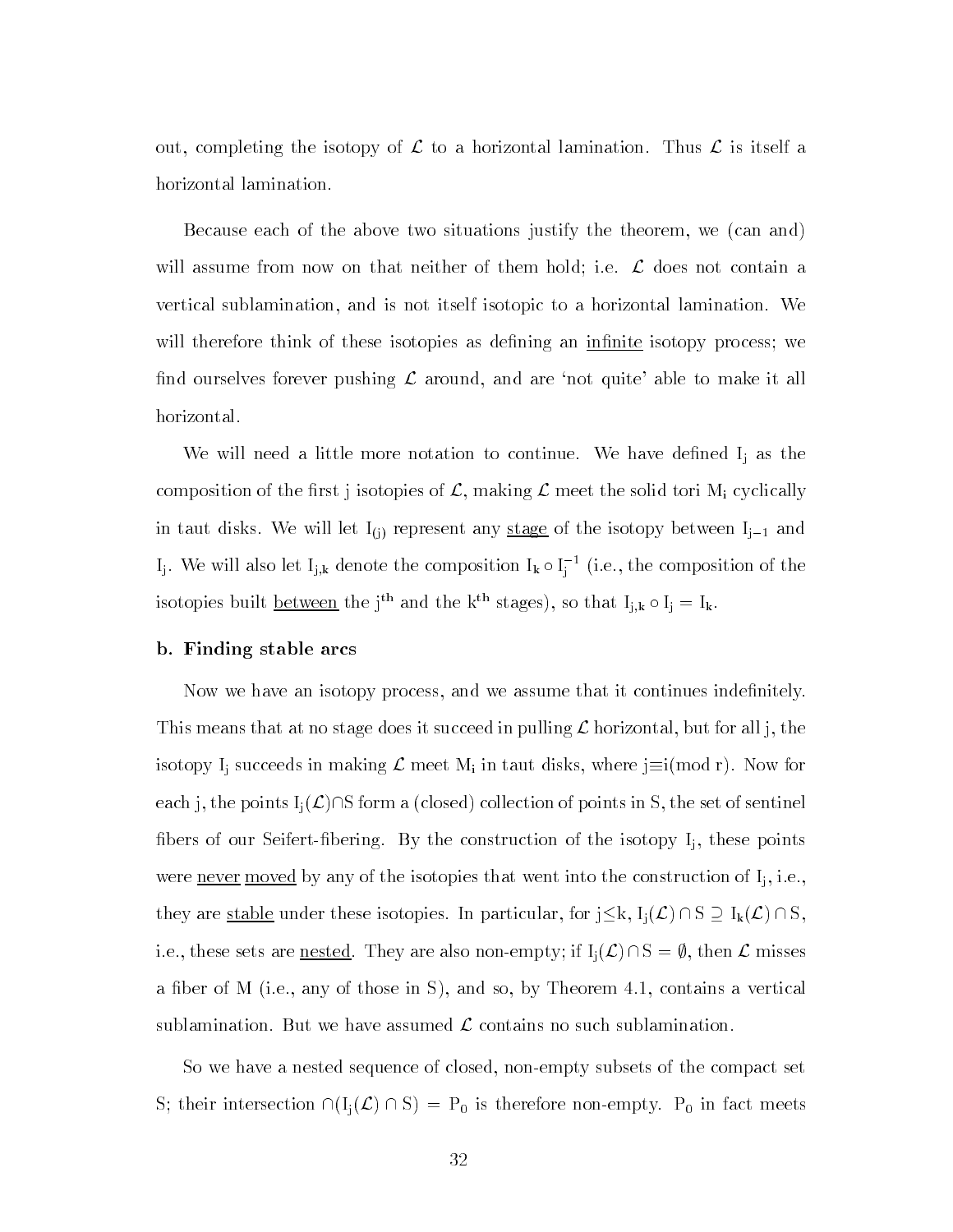every component of S (for otherwise  $I_i(\mathcal{L})$  must have missed that component for some j, allowing us to find a vertical sublamination again). By construction,  $P_0$ consists of all of the points of  $\mathcal{L}\cap S$  which are never moved by any of the isotopies in our isotopy process, i.e., they represent the stable points of our isotopy process. What we will now show is that, as we watch the isotopies progress, these points become `islands of stability' for the process; a stable (horizontal) lamination starts to `grow' out of them.

Now, consider a 1-simplex  $e_i \in B^{(1)}$  and the annulus  $A_i = \pi^{-1}(e_i)$ ,  $\partial A_i \subseteq S$ . Pick points x, x' of P<sub>0</sub>, one in each component of  $\partial A_i$ . What we wish to look at now are the <u>arcs</u> of  $I_i(\mathcal{L})\cap A_i$  containing x, x' (call them, respectively,  $\alpha$ ,  $\alpha'$ ), and how they change under further isotopies. Because for each arc one of its endpoints is anchored down  $(x, x'$  are stable), the only way these arcs can change is by 'boundary compressions' (see Figure 9). Our intent is to show that for some  $k\geq j$ , each of these arcs  $I_{j,k}(\alpha)$ ,  $I_{j,k}(\alpha')$  has <u>both</u> of its endpoints in P<sub>0</sub>. This arc would therefore be stable, i.e.,  $I_{j,k}(\alpha)$  (say) would be fixed under all further isotopies.

We proceed as follows. Given  $\alpha$ ,  $\alpha' \subseteq A_i$ , there exists an arc  $\omega_j$  (for 'winding number') joining x to x' and not meeting  $\alpha$ ,  $\alpha'$  except at their endpoints. This is because A<sub>i</sub> split on  $\alpha$ ,  $\alpha'$  has 2 or 3 (if  $\alpha$ ,  $\alpha'$  are both trivial arcs in A<sub>i</sub>) components, at least one of which contains both  $x$  and  $x'$ .

 $\blacksquare$   $\blacksquare$  . If at some further stage  $\blacksquare$  of the isotopy process, one of the arcs emanating from x, x' has non-zero winding number wrt.  $\omega_i$  (meaning it is not isotopic rel endpoints to an arc meeting  $\omega_j$  only at its endpoints), then at some stage of the isotopy process between Ij and Ij 0 , one of the arcs emanating from x or x' was trivial, i.e.,  $\partial$ -parallel in A<sub>i</sub>.

**Proof:** Since  $\alpha$ ,  $\alpha'$ , have zero winding number wrt.  $\omega_j$ , and change only by  $\partial$ -compressions, there is a first  $\partial$ -compression after which one of the arcs has non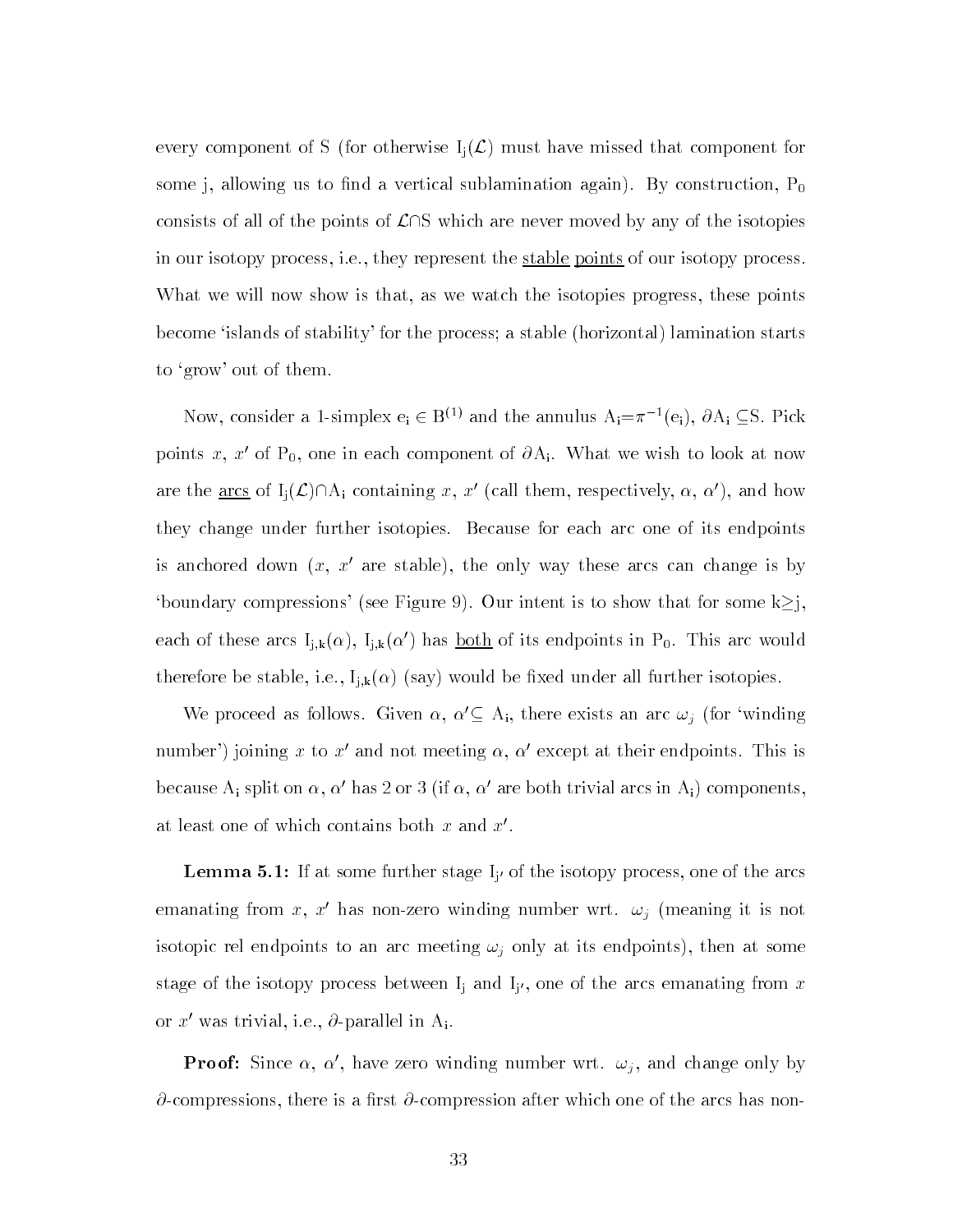zero winding number. We claim that, at the time of this compression, one of the arcs is trivial.

For suppose not; note that since the stable ends of the arcs  $\alpha, \alpha'$  are on opposite sides of A<sub>i</sub>, the  $\partial$ -compression leaves one of the arcs, say  $\alpha'$ , fixed. Since this is the first  $\partial$ -compression where the winding number changes, we have that the winding number of  $\alpha'$  is zero. Now if  $\alpha'$  is not trivial, then its other endpoint is on the same side as x (see Figure 9). Since  $\alpha$  is not trivial, its other endpoint is on the x'-side of  $A_i$ , so the  $\partial$ -compression is taking place on that side. But because after the compression the arc emanating from x cannot meet  $\alpha'$  (because after the compression,  $\mathcal L$  still meets  $A_i$  in a lamination, which can't have leaves intersecting), which hasn't been moved, only one of two things can have occurred: either (1) the new arc  $\alpha_{\text{new}}$  is a trivial arc, in which case it is isotopic rel endpoints to an arc in  $\partial A_i$ , with x as an endpoint, so has zero winding number, or (2)  $\alpha_{\text{new}}$  is an essential arc (which lies in A<sub>i</sub>| $\alpha'$ , which is a disk), and so is isotopic rel x to  $\alpha$ , by an boundary-preserving isotopy which does not meet x'; and therefore  $\alpha_{\text{new}}$  also has winding number zero w.r.t.  $\omega_i$ , since it must then have the same winding number that  $\alpha$  has. Both of these situations, however, violate our hypothesis, giving the necessary contradiction.

# Figure 9: winding numbers

In other words, if one of the arcs moves alot, then one of the arcs had to be trivial (at some time).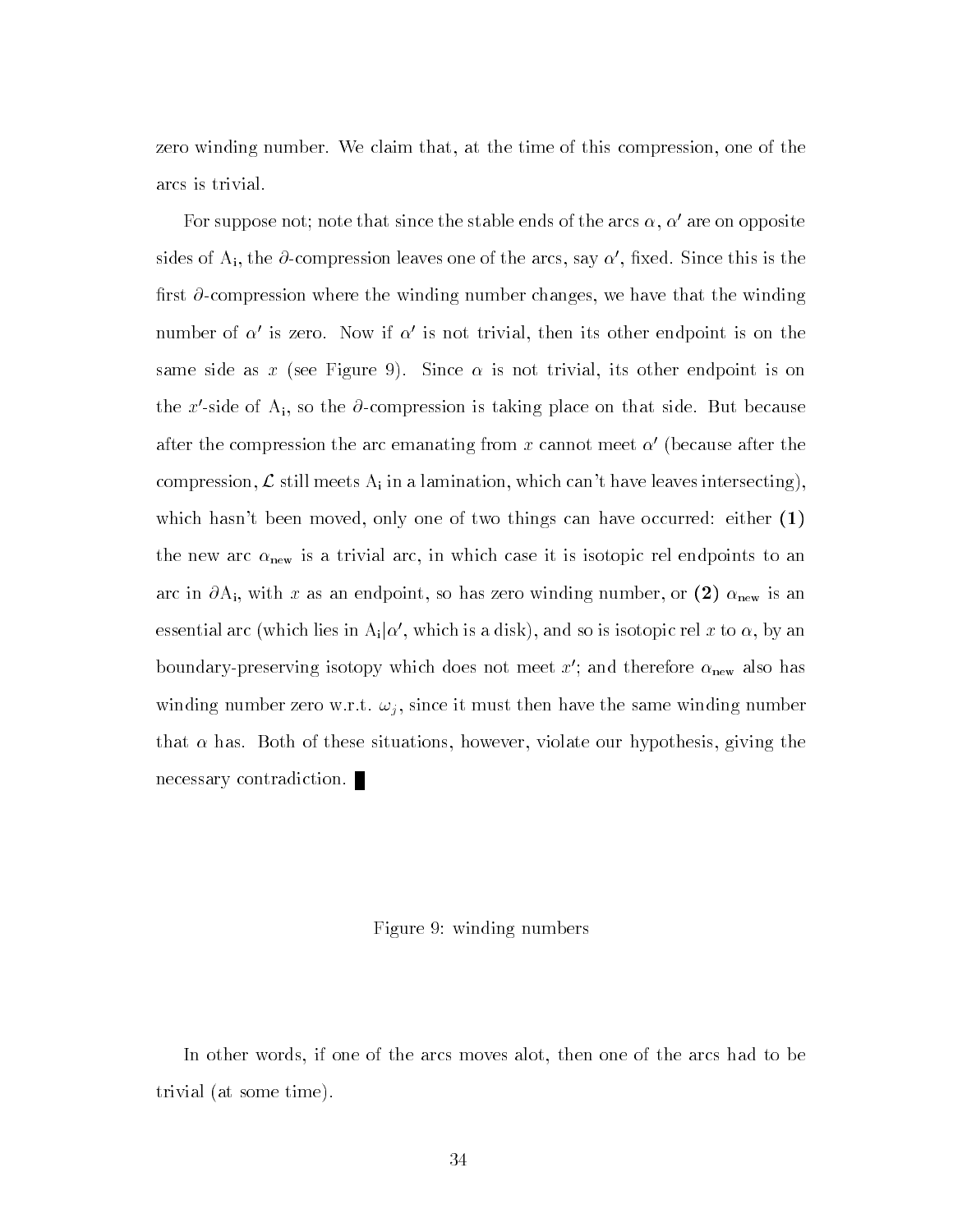It then follows, by an inductive use of the lemma (since the arcs emanating from x, x' in I<sub>nr+i</sub>( $\mathcal{L}$ )  $\cap$  A<sub>i</sub> are non-trivial (they are contained in the boundary of taut disks in  $M_i$ ), that one of two things will happen:

(1) one of the points x, x', is the endpoint of a trivial arc in  $I_{(k)}(\mathcal{L})\cap A_i$  infinitely often (i.e., for arbitrarily large values of k),

or

(2) eventually, neither point is ever contained in a trivial arc, and there exists j, and  $\omega_j$  so that for  $k\geq j$ , the arcs of  $I_{(k)}(\mathcal{L}) \cap A_i$  emanating for x, x', never have non-zero winding number wrt.  $\omega_i$ .

What we now show is that the first of these possibilities must necessarily lead to a contradiction, while the second leads to the eventual stability of the arcs emanating from  $x, x'$  (in order to avoid a contradiction similar to the one encountered in the first case).

**First case:** x (say) is contained in a trivial arc  $\alpha_k$  of  $I_{(k)}(\mathcal{L}) \cap A_i$  for arbitrarily large values of k.

What we will do now is watch the proliferation of the intersections of these trivial arcs with  $\gamma$ , a loop in A<sub>i</sub> lying parallel to the component of  $\partial A_i$  containing x. Recall that our isotopies are conservative, so that the only points of the intersection of  $\mathcal L$  with the sentinel fibers which move are those which disappear. Now the effect of a  $\partial$ -compression on the arc  $\alpha_k$  is to cut off a short arc near its non-stable end, and splice it to another arc by an arc running in the annulus between  $\gamma$  and the loop of  $\partial A_i$  it runs next to. We may assume that such compressions do not remove points of intersection of  $\alpha_k$  with  $\gamma$ . We can therefore assume that the points of  $\alpha_k \cap \gamma$  are <u>fixed</u> under all further isotopies, i.e.,  $\alpha_k \cap \gamma \subseteq \alpha_{k'} \cap \gamma$  whenever  $k' \geq k$ .  $\alpha_k \cap \gamma$  are <u>fixed</u> under all further isotopies, i.e.,  $\alpha_k \cap \gamma \subseteq \alpha_{k'} \cap \gamma$  whenever  $k' \geq k$ .<br>Since the arc containing x periodically becomes essential (every time  $\mathcal{L} \cap M_i$  is pulled taut), it follows that this inclusion is usually proper, i.e., these trivial arcs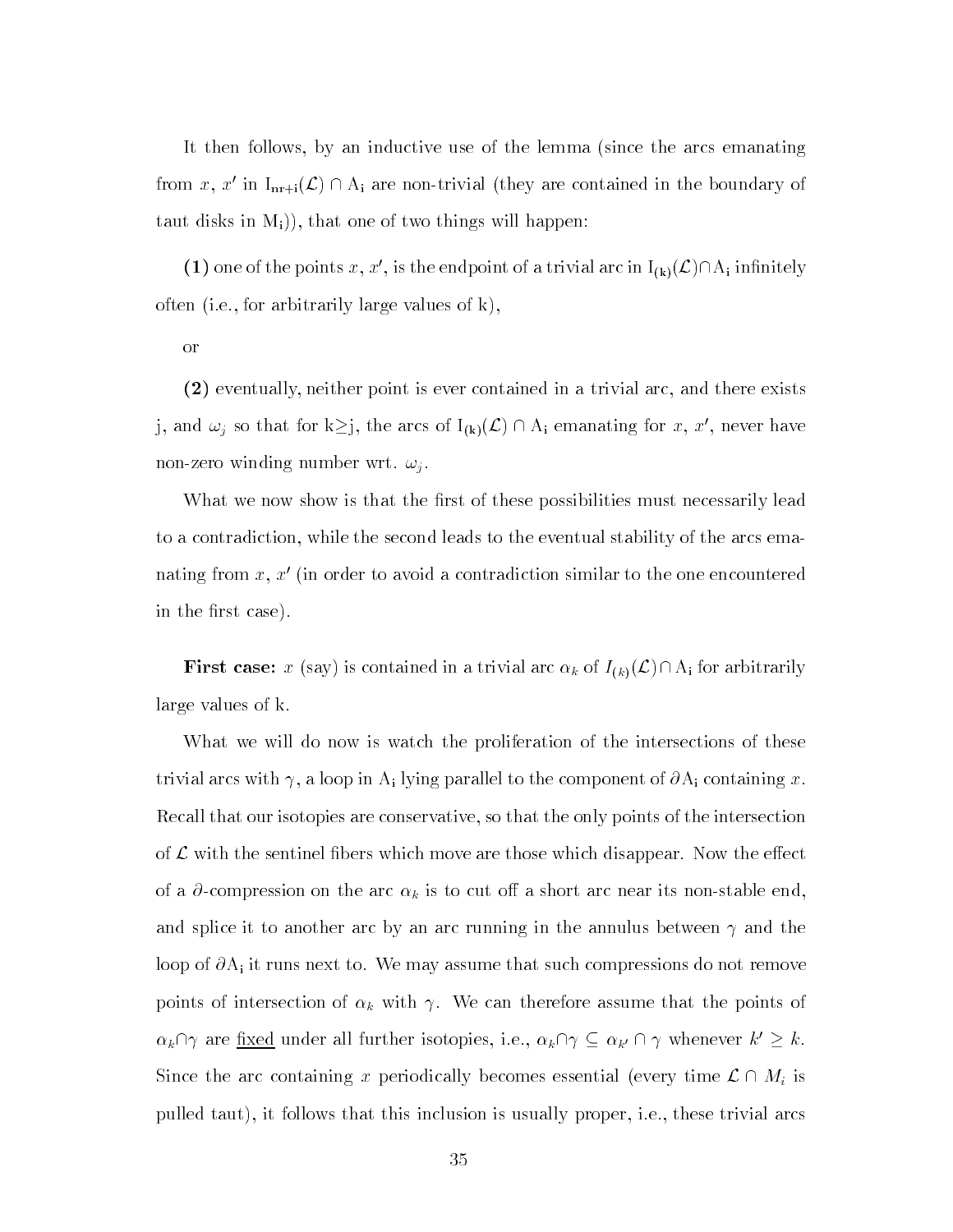continue to pick up more and more points of intersection with the neighbor loop as k gets larger and larger. It is the fact that these points must be piling up on one another in the neighbor loop that is going to give us our contradiction.

First we need some notation. Let  $\omega$  be an essential arc in  $A_i$  whose endpoints in  $\partial A_i$  are not in L (in fact, since  $\mathcal{L}\cap\partial A_i$  is closed, we may assume  $\epsilon$  -neighborhoods (in  $\partial A_i$ ) of the endpoints do not meet  $\mathcal{L}$ , for sufficiently small  $\epsilon$ ). Orient  $\omega$  with tail z on the component S of  $\partial A_i$  containing x. z and x separate S into two arcs. called the <u>left side</u> and the <u>right side</u> of  $\omega$ . Orient the  $\alpha_k$  with tail at x, and orient the neighbor loop  $\gamma$ . Using these orientations, we can assign local orientations to the points of  $\alpha_k \cap \gamma$ , and winding numbers to the arcs of  $\alpha_k$  between x and a point of  $\alpha_k \cap \gamma$ . Note that because the isotopies are constant near the points of  $\alpha_k \cap \gamma$ , and  $(\alpha_k \cap \gamma) \subseteq (\alpha_{k+1} \cap \gamma)$ , it follows that the local orientation assigned to a point is the same as the one assigned when thought of as living in every further arc  $\alpha_k$ . Also, the winding numbers associated to a subarc of  $\alpha_k$  is actually a function of its endpoint  $t \in \alpha_k \cap \gamma$ , because the arcs in  $\alpha_k$  and in  $\alpha_{k+1}$  between x and t are identical.

Call the other endpoint of  $\alpha_k$  (i.e. the one which isn't x)  $x_k$ , and the intersection point of  $\alpha_k$  with  $\gamma$ , which is adjacent to  $x_k$  along  $\alpha_k$ ,  $y_k$  (see Figure 10).

#### Figure 10: stabilization: first case

Now, the winding number of the arc  $\beta_i$  of  $\alpha_i$  between x and  $y_i$  is always either -1, 0, or 1. This is because  $\beta_i$  differs from  $\alpha_i$  only in the short arc between  $x_i$  and  $y_i$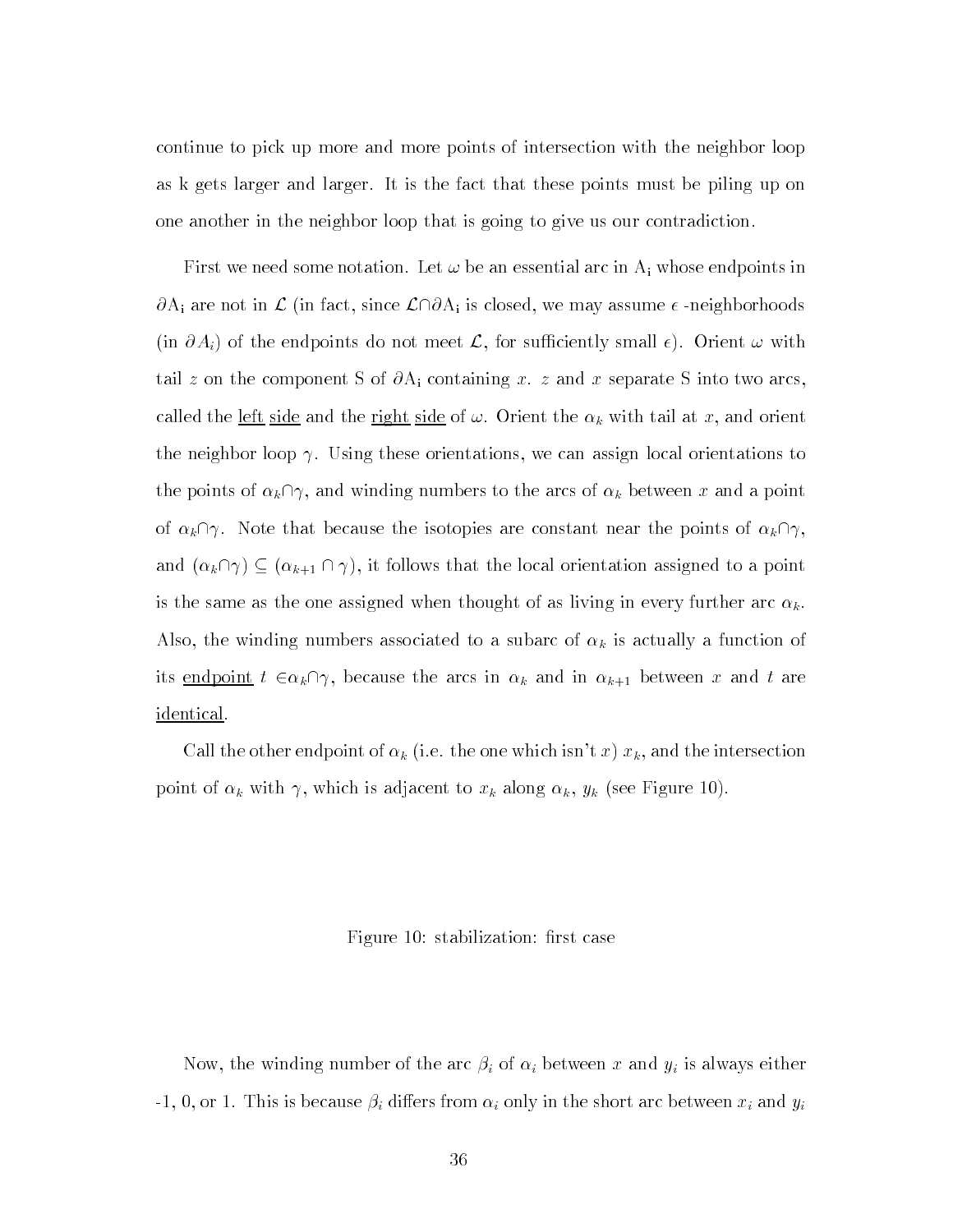(which doesn't meet  $\omega$ ), and  $\alpha_i$  has one of the above mentioned winding numbers because, being trivial, it is homotopic (in fact isotopic) rel endpoints to a subarc of  $S\in \partial A_i$ , which meets the winding arc  $\omega$  at most once. Therefore, the winding numbers assigned to the points  $y_i$  in  $\alpha_k$  are either -1, 0, or 1.

Now lift the  $\alpha_i$  to the universal cover  $\pi:R \times I \to A_i$  of  $A_i$ , sending x to  $(0,0)=\tilde{x}$ , and let  $\tilde{y}_i$  be the resulting lifts of the points  $y_i$ , obtained by lifting the  $\alpha_i$ . Let  $\tilde{\gamma} = \pi^{-1}(\gamma)$ , so  $y_i \in \tilde{\gamma}$ . Because we could calculate the winding number of  $\alpha_i$  w.r.t.  $\omega$ by lifting  $\alpha_i$  to  $\tilde{\alpha}_i$  and count the winding number w.r.t. all of the lifts of  $\omega$  in  ${\bf R}\times$ I, and this amounts basically to calculating the integer part of the first coordinate of  $\tilde{y}_i \in \mathbf{R} \times I$ , it follows that the points  $\tilde{y}_i$  must lie in a compact piece [-2,2] $\times I$  of  $\mathbf{R} \times I$ .

So these points  $\tilde{y}_i$  must be piling up on one another. In particular, for any  $\epsilon > 0$ , there exist points  $\tilde{y}_i, \tilde{y}_j, j < i$ , which are within  $\epsilon$  of one another along  $\tilde{\gamma}$ .  $\beta_i \setminus \beta_j$  is the arc of  $\tilde{\alpha}_i$  between  $\tilde{y}_i$  and  $\tilde{y}_i$ , which together with the arc of  $\tilde{\gamma}$  between these two points, forms a (null-homotopic;  $\mathbf{R} \times I$  is contractible) loop in  $A_i$ . This loop projects down in A<sub>i</sub> to a loop consisting of the arc  $\beta = \beta_i \setminus \beta_j$  in  $\alpha_i$ , together with an arc of length  $\lt \epsilon$  in  $\gamma$ , and this loop is null-homotopic.

Now, consider this short arc  $\delta$  between  $y_i$  and  $y_j$  in  $\gamma$ . If  $\beta \cap \delta \subseteq \partial \delta$ , then  $\beta\cup\delta$  is an embedded null-homotopic loop in  $\mathrm{A_i},$  hence bounds a disk  $\mathrm{D}$  in  $\mathrm{A_i}$  with  $\partial D = \beta \cup \delta$ , where  $\beta \subseteq \mathcal{L}$ , and  $\delta$  is a short arc (of length  $\lt \epsilon$ ) transverse to  $\mathcal{L}$ . But looking back across the isotopies carried out so far, this disk demonstrates a homotopy of a vertical arc in  $N(B)$ , rel its boundary, into a leaf of  $\mathcal{L}$ . This, however, contradicts  $[G-O, Theorem 1(d)]$ , which says that such homotopies are impossible.

If  $\beta$  meets  $\delta$  in the interior of  $\delta$ , then since  $\beta \subseteq \alpha_i$ , it follows that  $\alpha_i$  meets  $\delta$ in interior points. Now  $\alpha_i$  cuts off a disk  $\Delta$  in A<sub>i</sub>; think of it as being colored green.  $\Delta$  meets  $\gamma$  in subarcs of  $\gamma \backslash \alpha_i$ ; think of these as being colored green as well.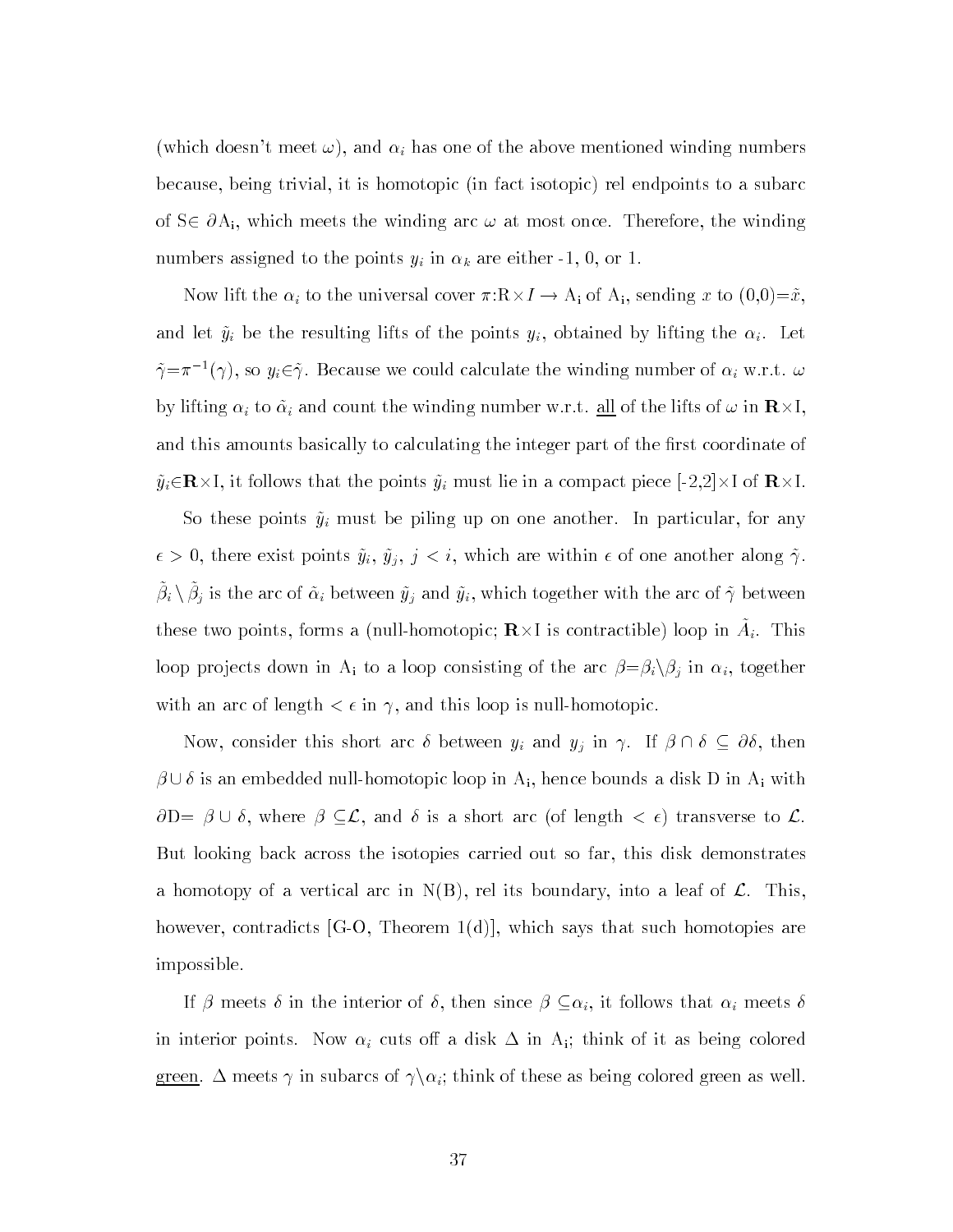Because  $\alpha_i$  separates A<sub>i</sub>, it follows that  $\gamma \setminus \alpha_i$  consists of an even number of arcs, which (travelling along  $\gamma$ ) are alternately colored green and left uncolored (locally,  $\alpha_i$  is colored green on only one side).

Since  $\alpha_i$  meets  $\delta \subseteq \gamma$  in interior points, it follows that  $\delta \setminus \alpha_i \subseteq \gamma \setminus \alpha_i$  contains a colored subarc,  $\delta_0$ .  $\delta_0$  is contained in  $\Delta$ , properly embedded, and so it splits  $\Delta$  into two disks, one of which,  $\Delta_0$ , does not contain the arc  $\eta = \partial \Delta \cap \partial A_i$ . Therefore,  $\partial\Delta_0 = \delta_0 \cup \alpha_0$ , with  $\alpha_0 \subseteq \alpha_i \subseteq \mathcal{L}$ , and  $\delta_0 \subseteq \gamma$ , transverse to  $\mathcal{L}$ , with length  $\lt$  the length of  $\delta < \epsilon$ . This, however, once again contradicts [G-O, Theorem 1(d)].

Therefore, this first situation is impossible.

**Second case:**  $\alpha_i$  and  $\alpha_i$  are always essential (for  $i > i_0$ ), and there is some essential arc  $\omega \subseteq$ A<sub>i</sub> joining  $x$  and  $x'$  so that  $\alpha_i$  and  $\alpha_i'$  always have winding number zero w.r.t.  $\omega$ .

We wish now to show that eventually  $\alpha_i$  (say) becomes stable, i.e., for some i,  $\alpha_k=\alpha_i$ , for all  $k \geq i$ . This amounts to saying that  $x_k = x_i$ , for all  $k \geq i$ , i.e.,  $x_i \in P_0$ .

So assume the contrary; assume that  $x_{k_i} \neq x_{k_{i-1}}$ , for  $k_i > k_{i-1}$ , infinitely often (to save the reader's eyesight, we will conveniently forget that this expression has a 'k' in it, and write  $x_i$  instead). We will then obtain a contradiction, in a manner similar to the first case (with some slight technical additions).

We get an arbitrarily large collection of distinct points  $y_i \in \gamma$ , i= 1, 2, ..., in the  $\alpha_i$  which are near neighbors to the endpoints  $x_i$  of the  $\alpha_i$ . Now, as before, we can lift the  $\alpha_i$ ,  $\alpha'_i$  to  $\mathbf{R} \times I = A_i$ , with  $\tilde{x} = (a,0)$ ,  $x' = (b,1)$  fixed. Because the winding number of the lifts of  $\alpha_i$  can be counted across the lifts of  $\omega$ , it follows that the endpoints  $\tilde{x_i}$  of the lifts of the  $\alpha_i$  based at  $\tilde{x}$  all lie in the interval [b-1,b+1] $\times$ 1 and so the points  $y_i$  are contained in a compact piece ([b-1,b+1] $\times$ I) $\cap \tilde{\gamma} \subseteq \tilde{\gamma}$  of the neighbor line on the  $x'_i$ -side of  ${\bf R}\times {\rm I}$ . So as before we have an arbitrarily large number of  ${\tilde y}_i$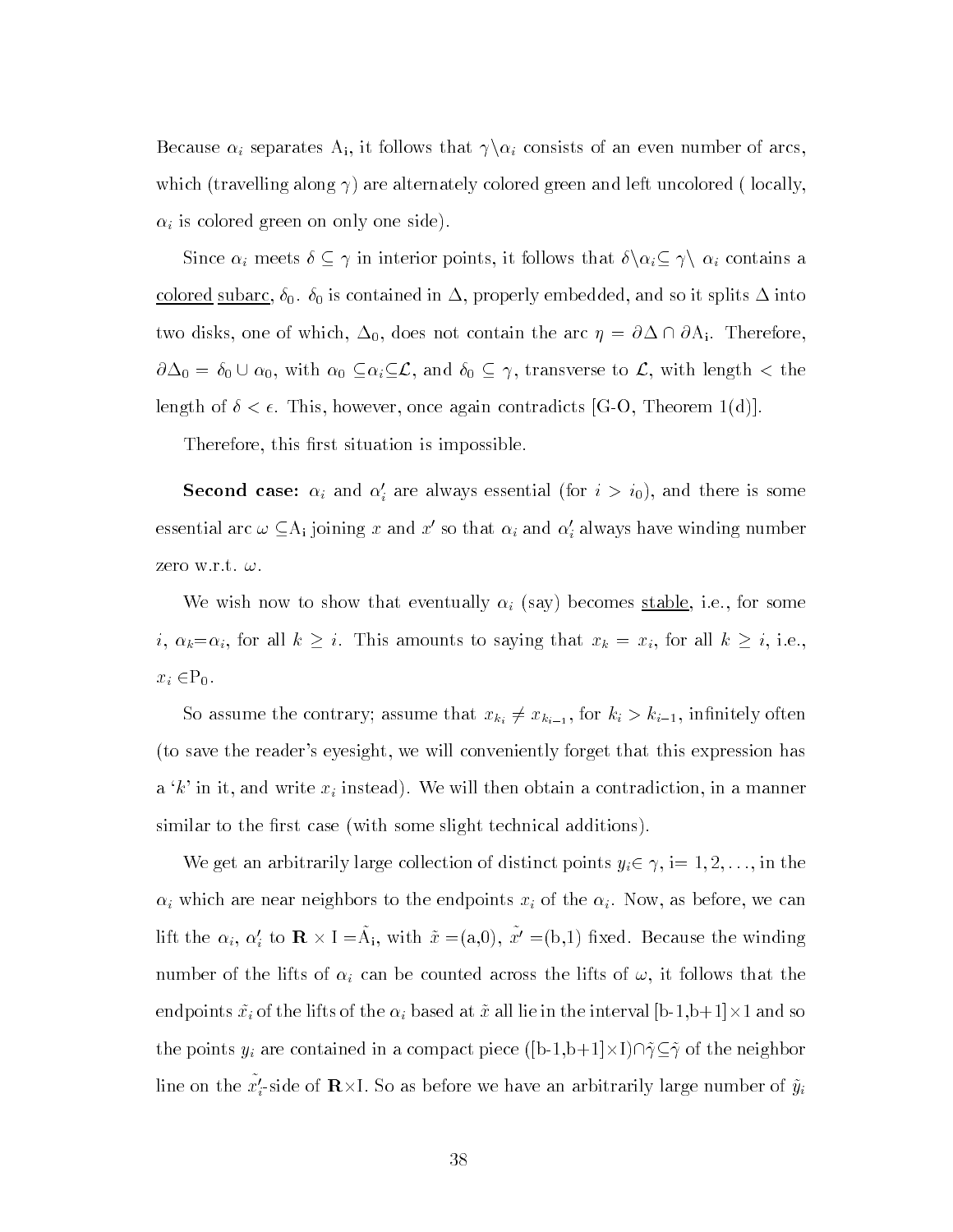accumulating in a fixed compact piece of  $\tilde{\gamma}$ , so eventually we can find (adjacent) points of (some)  $\tilde{\alpha}_i \cap \tilde{\gamma}$  which are within  $\epsilon$  of one another. the arc of  $\tilde{\alpha}_i$  joining these two points, together with the arc of  $\tilde{\gamma}$  joining them, form an (embedded) loop in  $\mathbf{R} \times I$ , which descends to a (singular) null-homotopic loop in  $A_i$ .

**Lemma 5.2:** If we orient  $\alpha_i$ ,  $\alpha_i$  so that  $x$ ,  $x$  are at their tails, and look at the normal orientations that this induces on the set  $T = (\alpha_i \cap \gamma) \cup (\alpha'_i \cap \gamma)$  of (transverse) intersection points with  $\gamma$ , then seen from  $\gamma$  they occur with opposite sign.

**Proof:**  $\alpha_i$  and  $\alpha'_i$  together separate  $\mathrm{A_i}$  (although each separately doesn't) into two disks  $D_1, \, D_2$  (see Figure 11), with the orientations of  $\alpha_i, \, \alpha_i,$  giving orientations two two arcs in each boundary, as shown. Any arc  $\delta$  of  $\gamma$  between two adjacent points of T must lie in either  $D_1$  or  $D_2$  ( $D_1$ , say). If the endpoints of  $\delta$  both lie on the same end of  $\partial D_1$  then measured along  $\delta$  the normal orientations of its endpoints are opposite; if they lie on opposite ends of  $\partial D_1$ , then, because we chose the orientations of  $\alpha_i$  and  $\alpha_i$  to complement one another as they do, measured along  $\delta$  the normal orientations of its endpoints are again opposite.

### Figure 11: normal orientations

Note that this lemma would not be true if we dealt with only one arc  $(\alpha_i, \text{say})$ at a time; this is because by itself  $\alpha_i$ , say, does not separate A<sub>i</sub> (see Figure 11). Note also that if we <u>lift</u>  $\alpha_i$  to  $\tilde{\alpha}_i$  in  ${\bf R}\times$ I, with the lifted orientation, and look at the normal orientations with which  $\tilde{\alpha}_i$  meets the neighbor line  $\tilde{\gamma}$ , as you travel along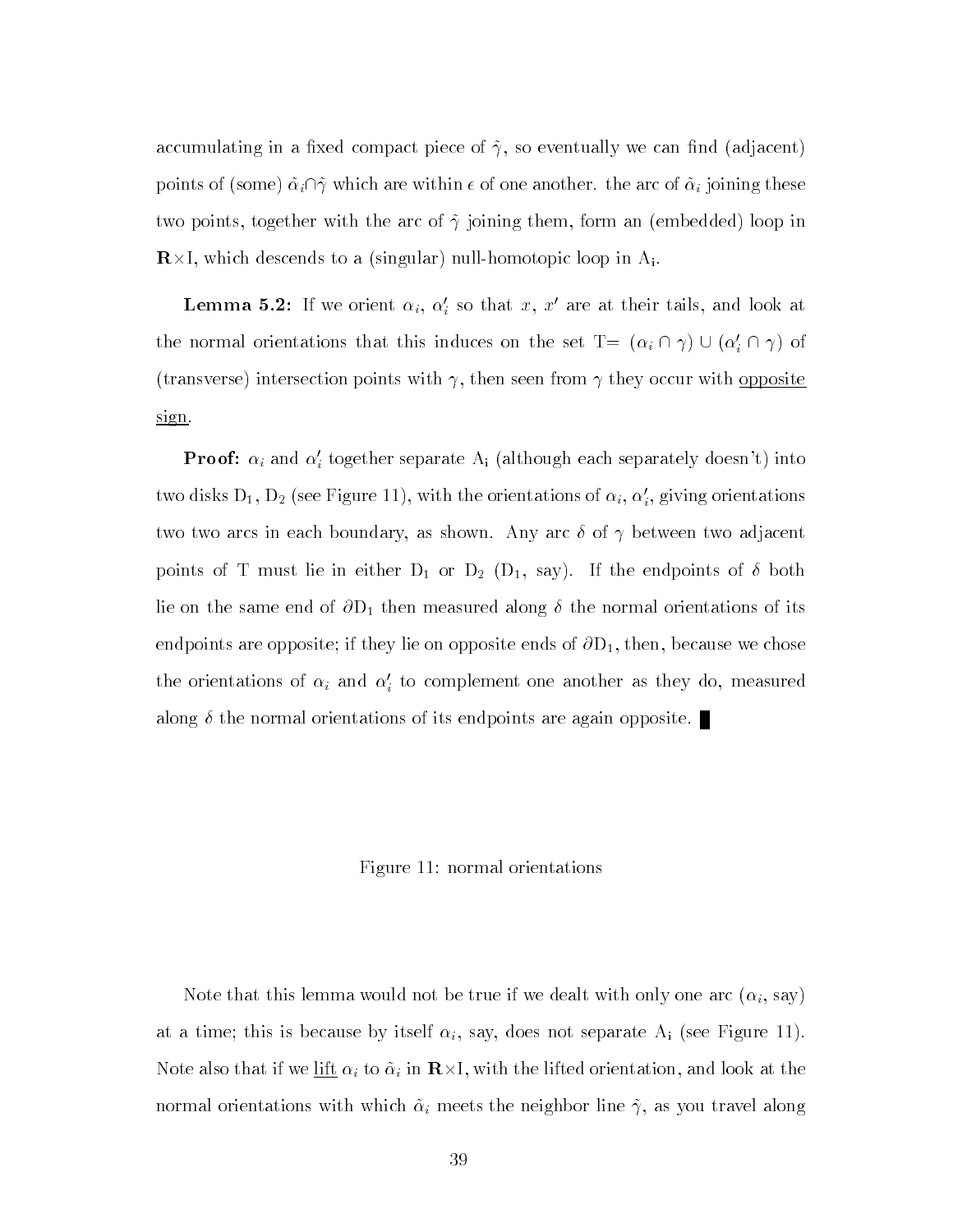$\tilde{\gamma}$  these also alternate; this is because  $\tilde{\alpha}_i$  now <u>does</u> separate  $\mathbf{R}\times\mathbf{I}$ , so the situation is just as in the first case of the lemma above.

Now, we have already found adjacent points of (some)  $\tilde{\alpha}_i \cap \tilde{\gamma}$  which are within  $\epsilon$ of one another along  $\tilde{\gamma}$ . By the note above, these two points inherit opposite normal orientations in  $\tilde{\gamma}$  from  $\tilde{\alpha}_i$ . Together with the arc of  $\tilde{\gamma}$  between them, the arc of  $\tilde{\alpha}_i$ joining them forms an embedded null-homotopic loop in A~ i, which descends to a null-homotopic loop in A<sub>i</sub>, consisting of an arc  $\beta$  of  $\alpha_i$  between points  $y_{i_o}$  and  $y_{i_1}$ of  $\alpha_i \cap \gamma$ , together with the short arc  $\delta$  of  $\gamma$  between them. If  $\beta \cap \delta = \partial \delta$ , then, as before,  $\beta \cup \delta$  is an embedded null-homotopic loop; the disk it bounds gives a null-homotopy violating  $[G-O, Theorem 1(d)]$ , a contradiction.

If  $\beta \cap \delta \neq \partial \delta$ , then in particular  $\alpha_i \cup \alpha'_i$  meets  $\delta$  in interior points. Now these points of intersection inherit normal orientations from  $\alpha_i$  and  $\alpha_i,$  which when seen along  $\delta$  occur with opposite sign. The endpoints of  $\delta$  also have opposite sign (their lifts did in  $\tilde{\gamma}$ , and they remain the same when projected); it then follows that there are an <u>even</u> number of points in  $\rm C{=}\,(\alpha_i \cup \alpha'_i)\cap \delta$  . Since the endpoints of  $\delta$  both belong to  $\alpha_i$ , it then also follows that some pair of points of C, adjacent along  $\delta$ , both belong to  $\alpha_i$  or  $\alpha_i$  (say  $\alpha_i$ ), joined by a subarc  $\sigma_0$  of  $o$  . Now  $\alpha_i$  and  $\alpha_i$  together separate  $\rm A_i$  into two disks  $\rm D_1$  and  $\rm D_2,$  and since  $\delta_0$  doesn't meet  $\alpha_i$  or  $\alpha'_i$  except at its endpoints,  $\delta_0$  is contained in one of these disks, say  $D_1$ .  $\delta_0$  separates this disk into two sub-disks; because both of the endpoints of  $\delta_0$  are in  $\alpha_i$ , one of these disks  $\Delta_0$  does not meet  $\partial A_i$  (see Figure 12), so its boundary  $\partial \Delta_0 = \delta_0 \cup \beta_0$ , where  $\beta_0$  is a subarc of  $\alpha_i$ . This disk  $\Delta_0$  would again give a homotopy violating [G-O, Theorem 1(d)], and so gives a contradiction.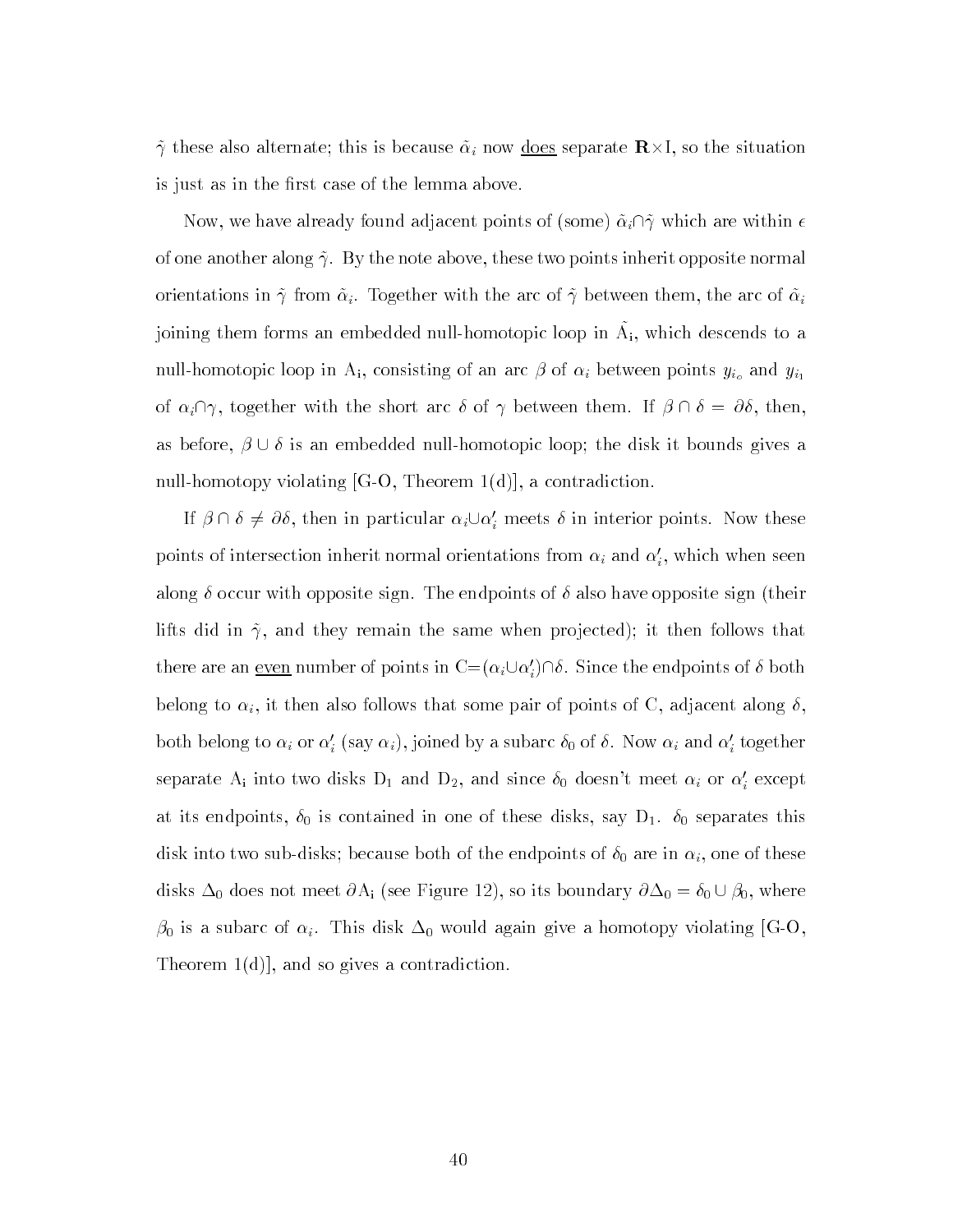Figure 12: stabilization: second case

So all other possibilities lead us to a violation of  $[G-O, Theorem 1(d)]$ ; we must therefore conclude that, eventually, the arcs  $\alpha_i,\,\alpha_i,$  for some  $i,$  emanating from the points  $x, x' \in P_0$  are stable: their other endpoints are also in  $P_0$ .

# c. Proof of the theorem

We are now in a position to complete the proof of the theorem.

Given a point  $x \in P_0$  in the stable set of our isotopy process, and an annulus  $A_i$ containing it, in the boundary of a solid torus  $M_i$ , we have shown that for some j, the arc  $\alpha_i$  of  $I_i(\mathcal{L})\cap A_i$  which contains x is stable; all further isotopies of  $\mathcal{L}$  fix  $\alpha_i$ . This is equivalent to saying that its other endpoint is also in  $P_0$ ; since such an arc would only be changed by  $\partial$ -compressions, and both its endpoints are stable, this means that the arc cannot be moved by further isotopies.

**Lemma 5.3:** Given  $x \in \mathbb{P}_0$ , there is a neighborhood U of x in S and a j so that for any  $x' \in \mathcal{U} \cap P_0$  and  $A_i \subseteq \partial M_i$  containing  $x', x'$  is contained in a stable arc of  $I_i(\mathcal{L}) \cap A_i$ .

**Proof:** Fix an annulus  $A_i$  containing x. By the above, there is a j so that x is contained in stable arc  $\alpha$  of  $I_j(\mathcal{L})\cap A_i$ , with other endpoint x'. Let U be a (closed)  $\epsilon$ -neighborhood of x in the loop of S containing x, intersected with P<sub>0</sub>, and consider the (taut) arcs of some  $I_{kn+i}(\mathcal{L})\cap A_i$ , with  $kn + i \geq j$ , emanating from these points (then set  $j = kn + i$ ).  $P_0$  is closed, so  $P_0 \cap U$  is closed in U; there is therefore a highest and lowest point of  $P_0$  in  $\mathcal U$ . By choosing a larger j, if necessary, we may additionally assume that the arcs of  $I_i(\mathcal{L})\cap A_i$  emanating from these points are also stable. The collection  $I_i(\mathcal{L})\cap A_i$  of arcs is a 1-dimensional lamination in  $A_i$ , which are all parallel to one another.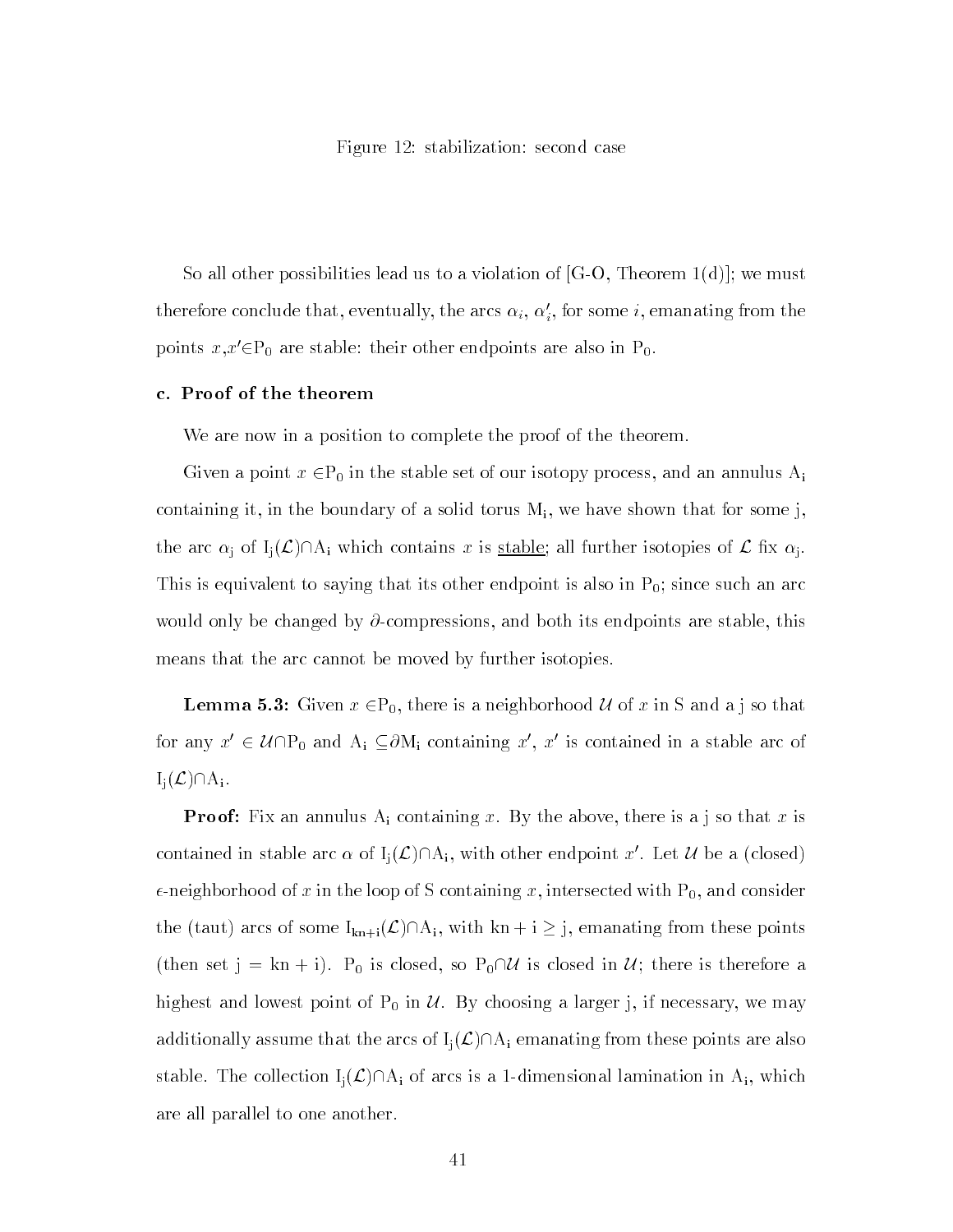Now, suppose an arc  $\beta$  of  $I_j(\mathcal{L}) \cap A_i$  emanating from a point in  $P_0 \cap \mathcal{U}$  moves under a further isotopy. Consider the <u>first</u> time such a move occurs. Because the endpoint of the arc on the x-side is stable, the change occurs as a  $\partial$ -compression on the  $x'$ -side of  $A_i$ .

If the resulting arc is trivial, then because the points at either end of  $\mathcal U$  are in stable (essenting) arcs, the disk that it cuts of Ai there are  $\sim$   $\sim$ stable (essential) arcs, the disk that it cuts off of  $A_i$  therefore meets  $\partial A_i$  in an arc<br>of  $\mathcal{U}\backslash x$  (because x is contained in a stable arc, too), which therefore has length less than  $\epsilon$ .

If the resulting arc is still essential, then the  $\partial$ -compression joined  $\beta$  to a trivial arc on the x'-side of  $A_i$ . But such a trivial arc (since all of the arcs between the highest and lowest (essential) arcs emanating out of  $U$  were essential at stage j) had to be created by some x-side  $\partial$ -compression at some stage after k; this trivial arc (immediately after the compression) had to meet the neighbor loop  $\gamma$  on the x-side, and a subarc, together with a short arc of  $\gamma$  (of length  $\lt \epsilon$ ), bounds a disk in Ai.

In each case we therefore have a situation which gives a disk violating  $|G-$ O,Theorem 1(d)], a contradiction.

Repeating this argument for each of the annuli containing x, taking the maximum of the j's generated and the intersection of the  $\mathcal{U}$ 's generated, completes the proof.

Now we have that for each x in P<sub>0</sub> there exists a pair  $(\mathcal{U}_x, j_x)$  given by the lemma. The collection of  $\mathcal{U}_x$ 's form an open cover of  $P_0$ , which, because it is compact ( $P_0$  is closed in S, which is compact), has a finite subcover,  $\{\mathcal{U}_1,\ldots,\mathcal{U}_n\}$ . Set j=max $\{j_1,\ldots,j_n\}$ , then it follows that every arc of  $I_j(\mathcal{L})\cap A_i$  emanating from any point of  $P_0$ , for any  $A_i$ , is stable; it has <u>both</u> of its endpoints in  $P_0$ .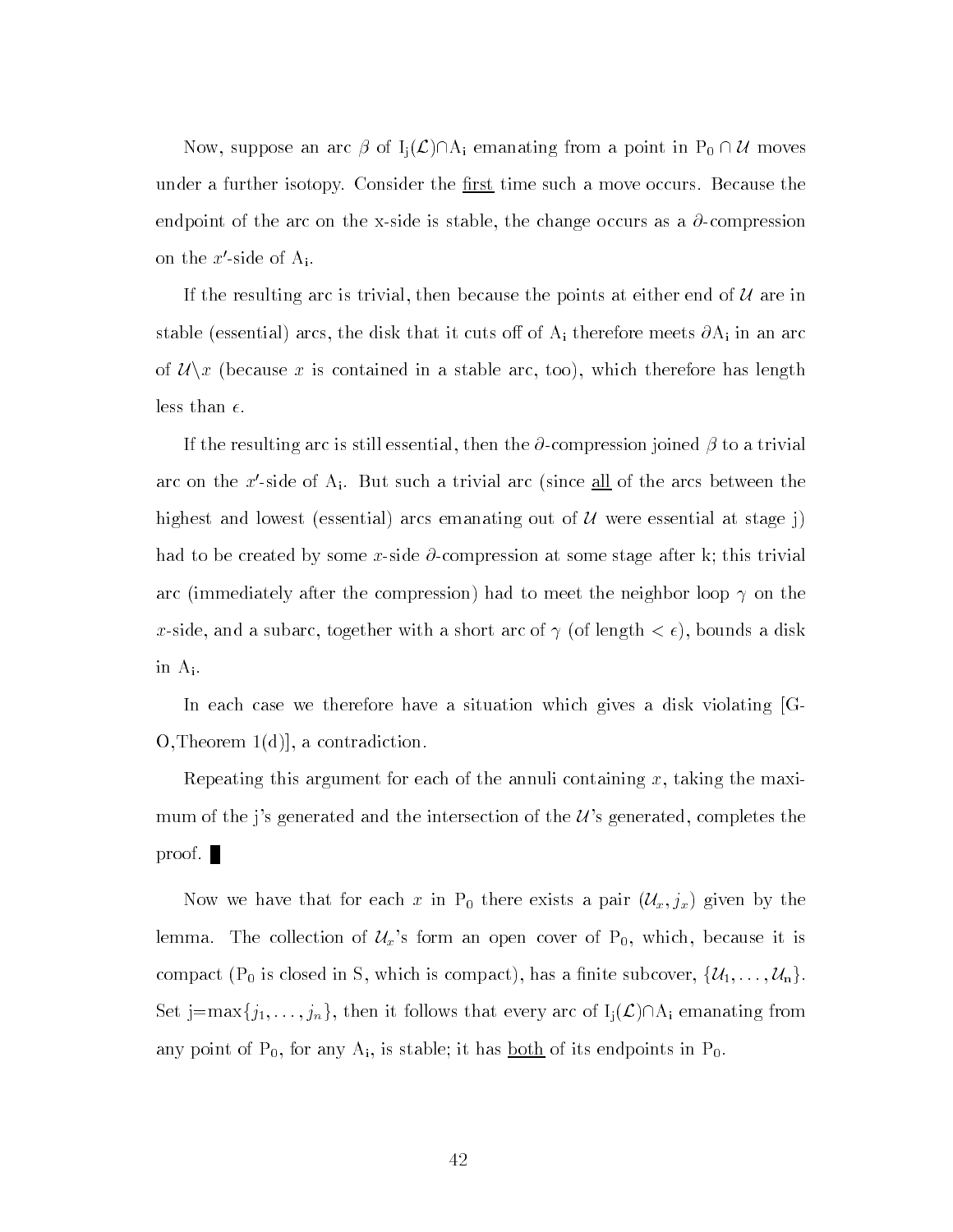Now choose a point  $x \in P_0 \cap M_i$ , for any given M<sub>i</sub>. For some r,  $0 \le r < n$ , x is contained in a taut disk D of  $I_{j+r}(\mathcal{L})\cap M_i$ . But by dragging ourselves around  $\partial D$ starting from x, we see inductively (using the above) that every point of  $\partial D\cap S$  is in fact contained in  $P_0$ , i.e., the boundary of this disk is stable, and therefore the disk containing x is stable. It therefore follows that for every  $x \in P_0$ , and every  $M_i$ containing x, x is contained in a stable, taut, disk of  $I_{j+n}(\mathcal{L})\cap M_i$ . Because  $P_0\cap M_i$  is a closed set in  $\partial M_i$ , it follows that the collection of disks of  $I_{j+n}(\mathcal{L})\cap M_i$  containing points of P<sub>0</sub> is a (closed) sublamination of  $I_{j+n}(\mathcal{L})\cap M_i$ ; the union of these disks over all of the M<sub>i</sub> then forms a sublamination  $\mathcal{L}_0$  of  $I_{j+n}(\mathcal{L})$  (they meet correctly along the  $\partial M_i$ , in the (stable) arcs emanating from  $P_0$ ), which meets each  $M_i$  in a collection of tauts disks. By a small further isotopy of  $I_{j+n}(\mathcal{L})$  (first supported in a neighborhood of the  $\partial M_i$  to make the boundaries of the taut disks transverse to the circle fibering of  $\partial M_i$ , then supported away from  $\partial M_i$  to make the entire disks transverse) we can make  $\mathcal{L}_0$  into a lamination meeting each solid torus in a collection of <u>transverse</u> disks, i.e.,  $\mathcal{L}_0$  is a horizontal lamination.

Therefore,  $\mathcal L$  contains a sublamination  $I_{i+n}^{-1}(\mathcal L_0)$  which is isotopic to a horizontal lamination.

# References

[1] M. Brittenham, Essential Laminations in Seifert-bered spaces, Thesis, Cornell University, 1990

[2] A. Casson, Automorphisms of Surfaces, after Nielsen and Thurston, lecture notes from Univ. Texas at Austin, 1982

[3] W. Claus, Essential Laminations in Closed Seifert-bered Spaces, Thesis, University of Texas at Austin, 1991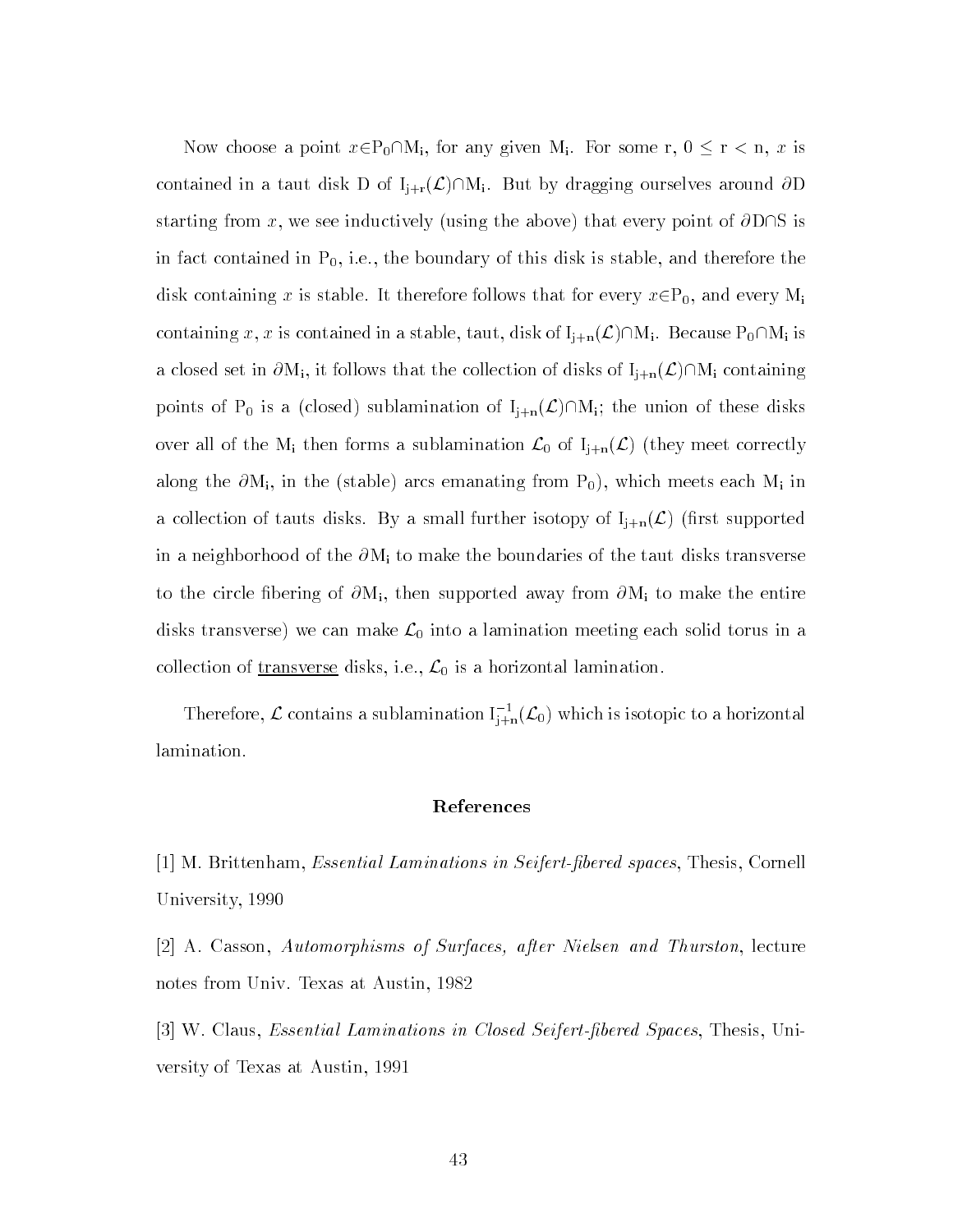[3] D. Eisenbud, U. Hirsch, and W. Neumann, Transverse Foliations on Seifert Bundles and Self-homeomorphisms of the Circle, Comment. Math. Helv. 56 (1981) 638-660

[5] D.B.A. Epstein, Curves on 2-manifolds and Isotopies, Acta Math. 115 (1966) 83-107

[6] D. Gabai and W. Kazez, Pseudo-Anosov Maps and Surgery on Fibered 2-bridge Knots, preprint

- [7] D. Gabai and U. Oertel, Essential Laminations in 3-Manifolds, Annals of Math. 130 (1989) 41-73
- [8] A. Hatcher, Notes on Basic 3-Manifold Topology, preliminary version June, 1989

[9] G. Hector and U. Hirsch, Introduction to the Geometry of Foliations, Part A, Vieweg und Sohn, 1981

[10] J. Hempel, 3-manifolds, Princeton University Press, 1976

[11] M. Jankins and W. Neumann, Rotation Numbers of Products of Circle Homeomorphisms, Math. Ann.  $271$  (1985) 381-400

[12] G. Levitt, Feuilletages des Varietés de Dimension 3 qui sont des Fibreés en *Cercles*, Comm. Math. Helv. **53** (1978) 572-594

 $|13|$  S. Matsumoto, *Foliations of Seifert-Fibered Spaces over* S , Adv. Stud. Pure Math. 5 (1985) 325-339

[14] T. Nishimori, Ends of Leaves of Codimension-1 Foliations, T^ohoku Math. J. 31 (1979) 1-22

[15] S. Novikov, Topology of Foliations, Moscow Math. Soc. 14 (1963) 268-305

[16] P. Orlik, Seifert Manifolds, Lecture Notes in Math. 291, Springer Verlag 1972